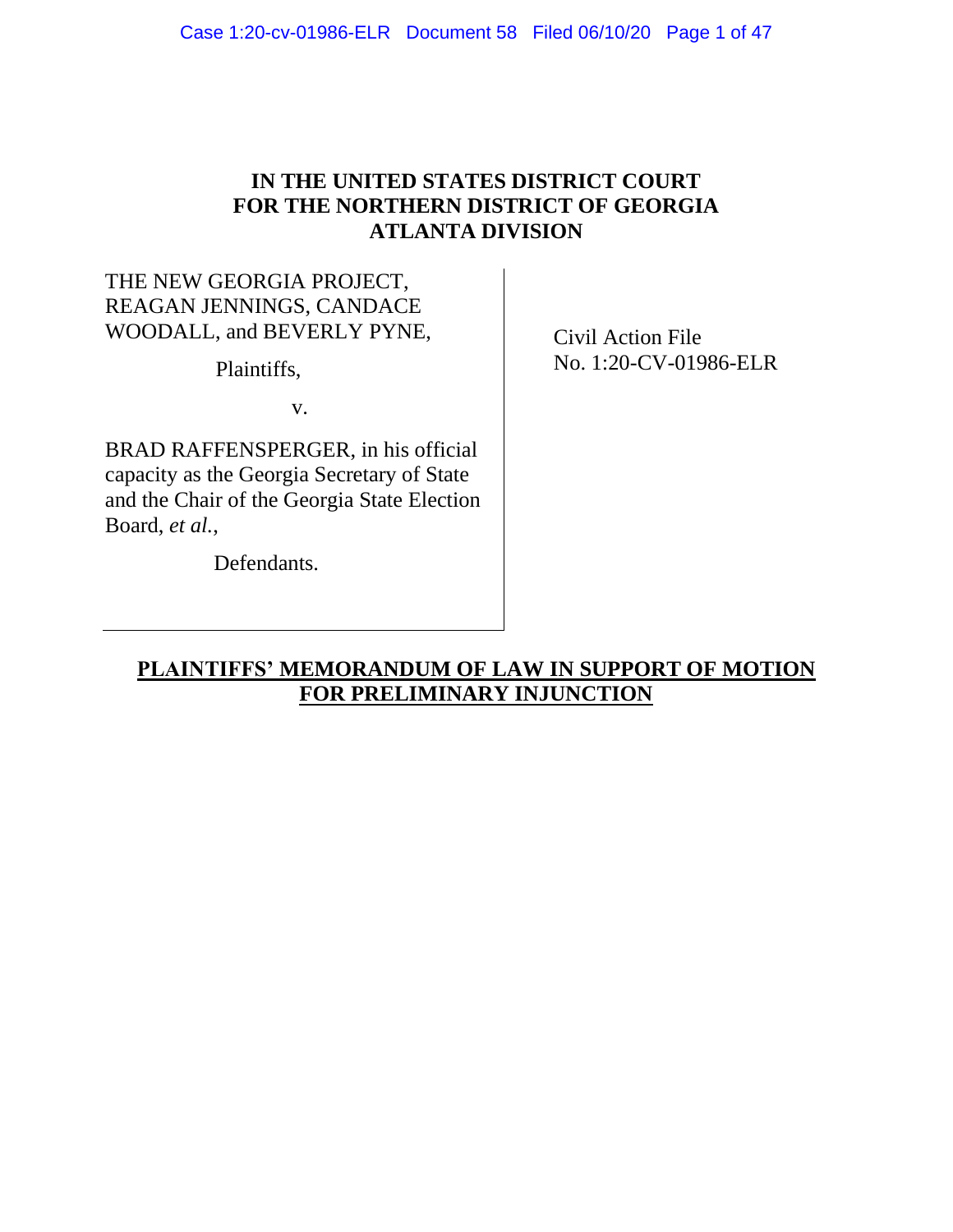# **TABLE OF CONTENTS**

| I.                                                                               |  |
|----------------------------------------------------------------------------------|--|
| $\prod$ .                                                                        |  |
| A. The COVID-19 pandemic has upended daily life and Georgia elections- 2 -       |  |
| B. Georgia's absentee system will disenfranchise thousands in November- 5 -      |  |
|                                                                                  |  |
| 2.                                                                               |  |
|                                                                                  |  |
|                                                                                  |  |
|                                                                                  |  |
|                                                                                  |  |
|                                                                                  |  |
|                                                                                  |  |
|                                                                                  |  |
| 3.                                                                               |  |
| 4.                                                                               |  |
| 5.                                                                               |  |
|                                                                                  |  |
|                                                                                  |  |
|                                                                                  |  |
| C. The balance of the equities and the public interest favor an injunction- 34 - |  |
|                                                                                  |  |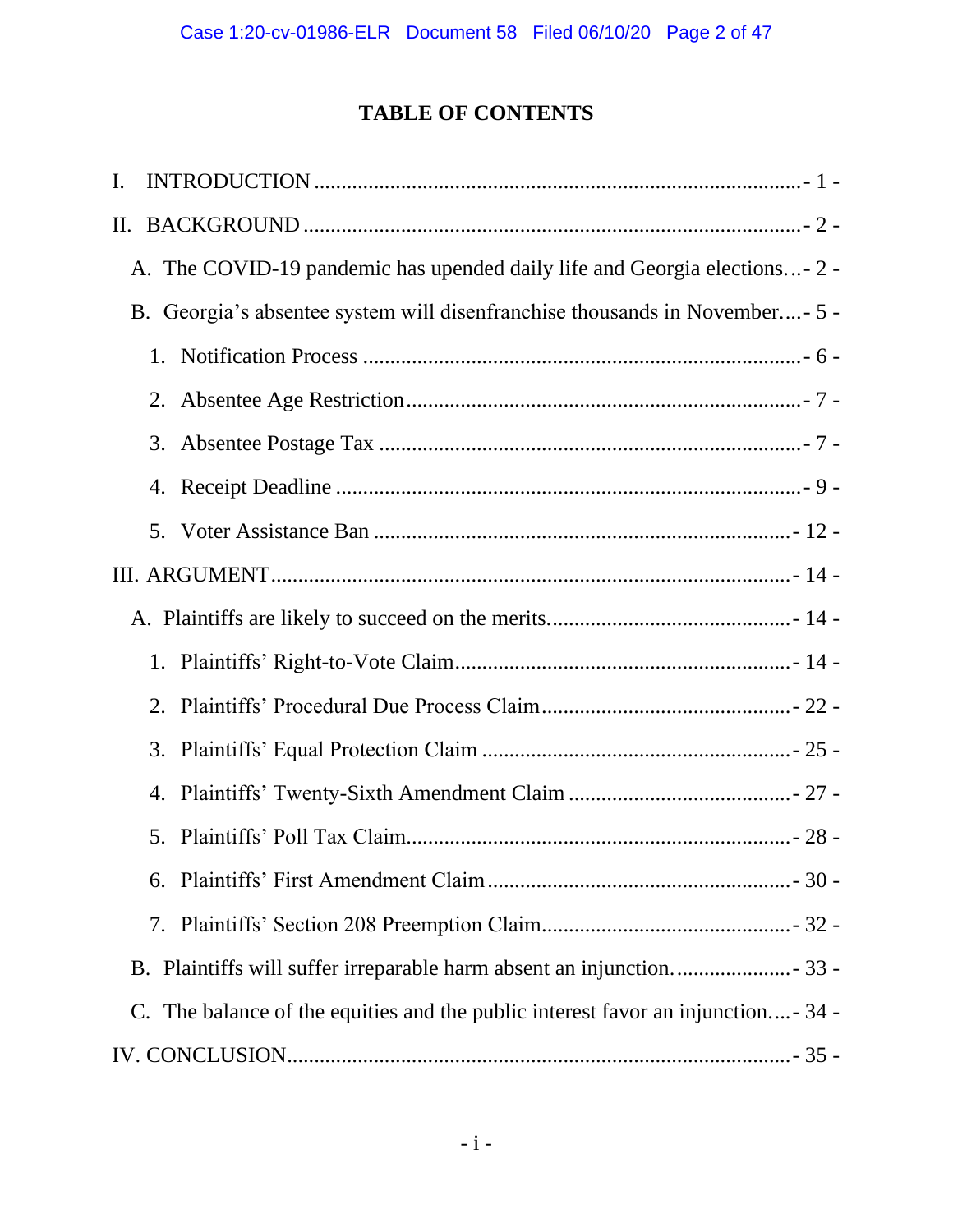# Case 1:20-cv-01986-ELR Document 58 Filed 06/10/20 Page 3 of 47

# **TABLE OF AUTHORITIES Cases Page(s)**

| Am. Ass'n of People with Disabilities v. Herrera,                                                       |
|---------------------------------------------------------------------------------------------------------|
| Buckley v. Am. Constitutional Law Found., Inc.,                                                         |
| Buckley v. Valeo,                                                                                       |
| Burdick v. Takushi,                                                                                     |
| Bush v. Gore,                                                                                           |
| Common Cause/Ga. v. Billups,                                                                            |
| Crawford v. Marion Cty. Election Bd.,                                                                   |
| Curling v. Raffensperger,                                                                               |
| Democratic Exec. Comm. of Fla. v. Lee,                                                                  |
| Democratic Nat'l Comm. v. Bostelmann,<br>No. 20-cv-249-wmc, 2020 WL 1638374 (W.D. Wis. Apr. 2, 2020) 20 |
| Democratic Nat'l Comm. v. Republican Nat'l Comm.,                                                       |
| Democratic Party of Ga., Inc. v. Crittenden,                                                            |
| Democratic Party of Ga. v. Burkes,                                                                      |
| Doe v. Walker,                                                                                          |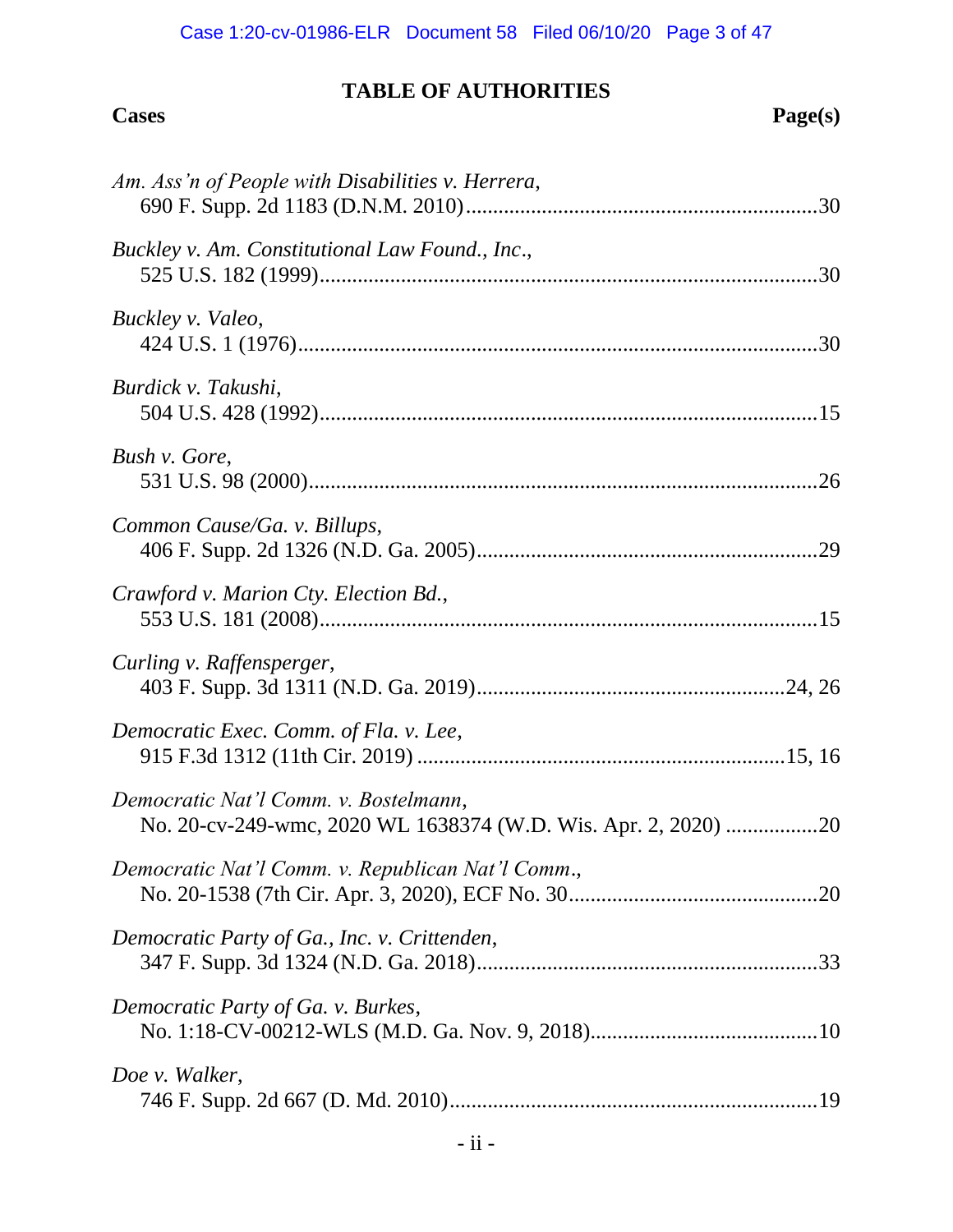# Case 1:20-cv-01986-ELR Document 58 Filed 06/10/20 Page 4 of 47

# **TABLE OF AUTHORITIES**

#### **Cases Page(s)**

| Driscoll, et al. v. Stapleton,                                                                                  |  |
|-----------------------------------------------------------------------------------------------------------------|--|
| Elrod v. Burns,                                                                                                 |  |
| Fla. Democratic Party v. Scott,                                                                                 |  |
| Fla. State Conference of N.A.A.C.P. v. Browning,<br>522 F.3d 1153 (11th Cir. 2008) (Barkett, J., concurring and |  |
| Ga. Coal. for People's Agenda, Inc. v. Kemp,                                                                    |  |
| Ga. State Conference NAACP v. Georgia,<br>No. 1:17-CV-1397-TCB, 2017 WL 9435558 (N.D. Ga. May 4,                |  |
| Gade v. Nat'l Solid Wastes Mgmt. Ass'n,                                                                         |  |
| GeorgiaCarry.org v. U.S. Army Corps of Eng'rs,                                                                  |  |
| Grayden v. Rhodes,                                                                                              |  |
| Hadnott v. Amos,                                                                                                |  |
| Harman v. Forssenius,                                                                                           |  |
| Harper v. Virginia State Board of Elections,                                                                    |  |
| Hunter v. Hamilton Cty. Bd. of Elections,                                                                       |  |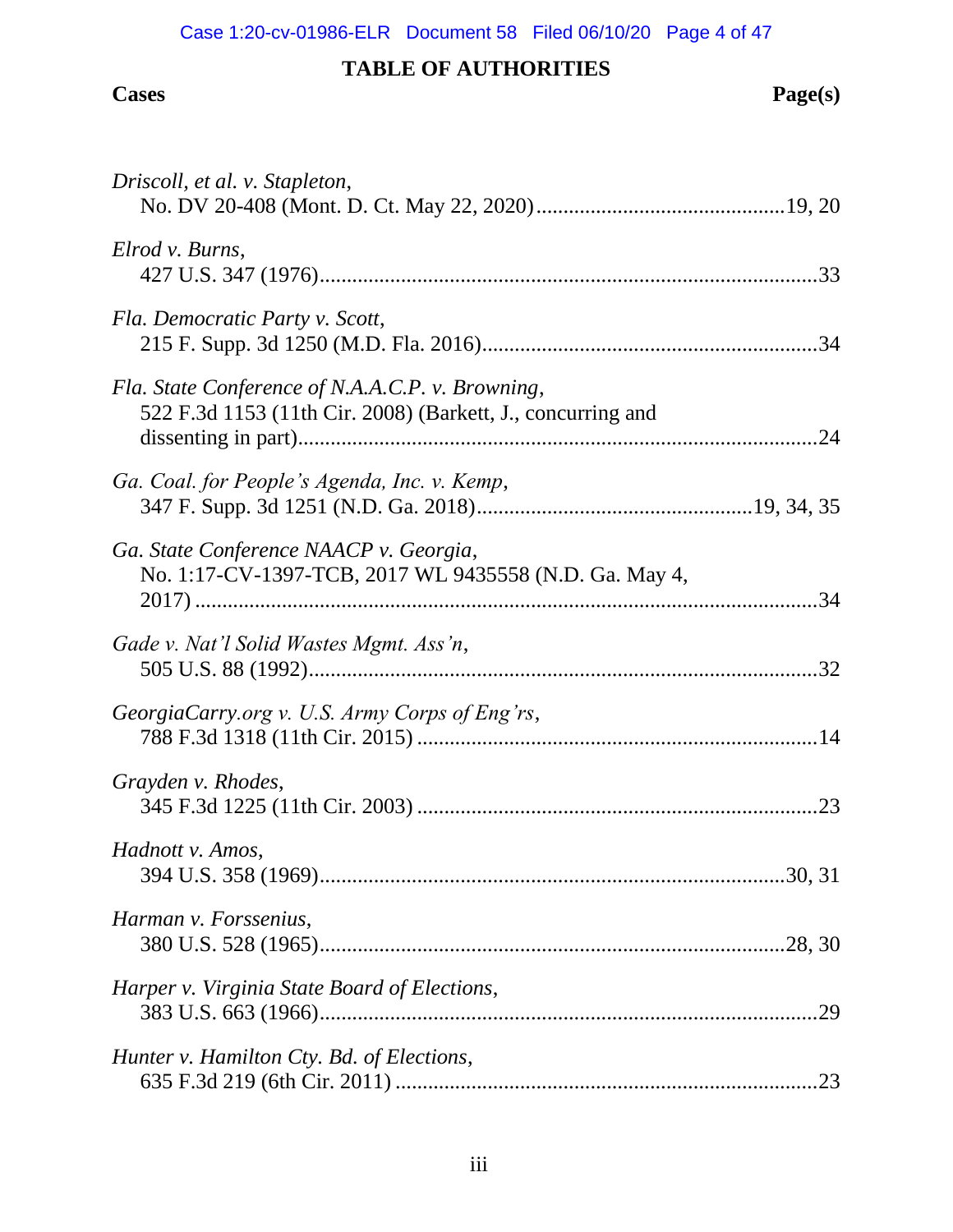## Case 1:20-cv-01986-ELR Document 58 Filed 06/10/20 Page 5 of 47

# **TABLE OF AUTHORITIES**

#### **Cases Page(s)**

| Jones et al. v. DeSantis et al.,                                                                                                                |  |
|-------------------------------------------------------------------------------------------------------------------------------------------------|--|
| League of Women Voters of Fla., Inc. v. Detzner,                                                                                                |  |
| League of Women Voters of Fla. v. Browning,                                                                                                     |  |
| League of Women Voters of N.C. v. North Carolina ("LWV NC"),                                                                                    |  |
| <i>M.L.B. v. S.L.B.</i> ,                                                                                                                       |  |
| Martin v. Crittenden,                                                                                                                           |  |
| Martin v. Kemp,<br>341 F. Supp. 3d 1326 (N.D. Ga. 2018), appeal dismissed sub nom.<br>Martin v. Sec'y of State of Ga., No. 18-14503-GG, 2018 WL |  |
| Mathews v. Eldridge,                                                                                                                            |  |
| Meyer v. Grant,                                                                                                                                 |  |
| Middleton v. Andino,                                                                                                                            |  |
| Minnesota v. Thao,                                                                                                                              |  |
| Nat'l Fed'n of Indep. Bus. v. Sebelius,                                                                                                         |  |
| Ne. Ohio Coal. for Homeless v. Husted,                                                                                                          |  |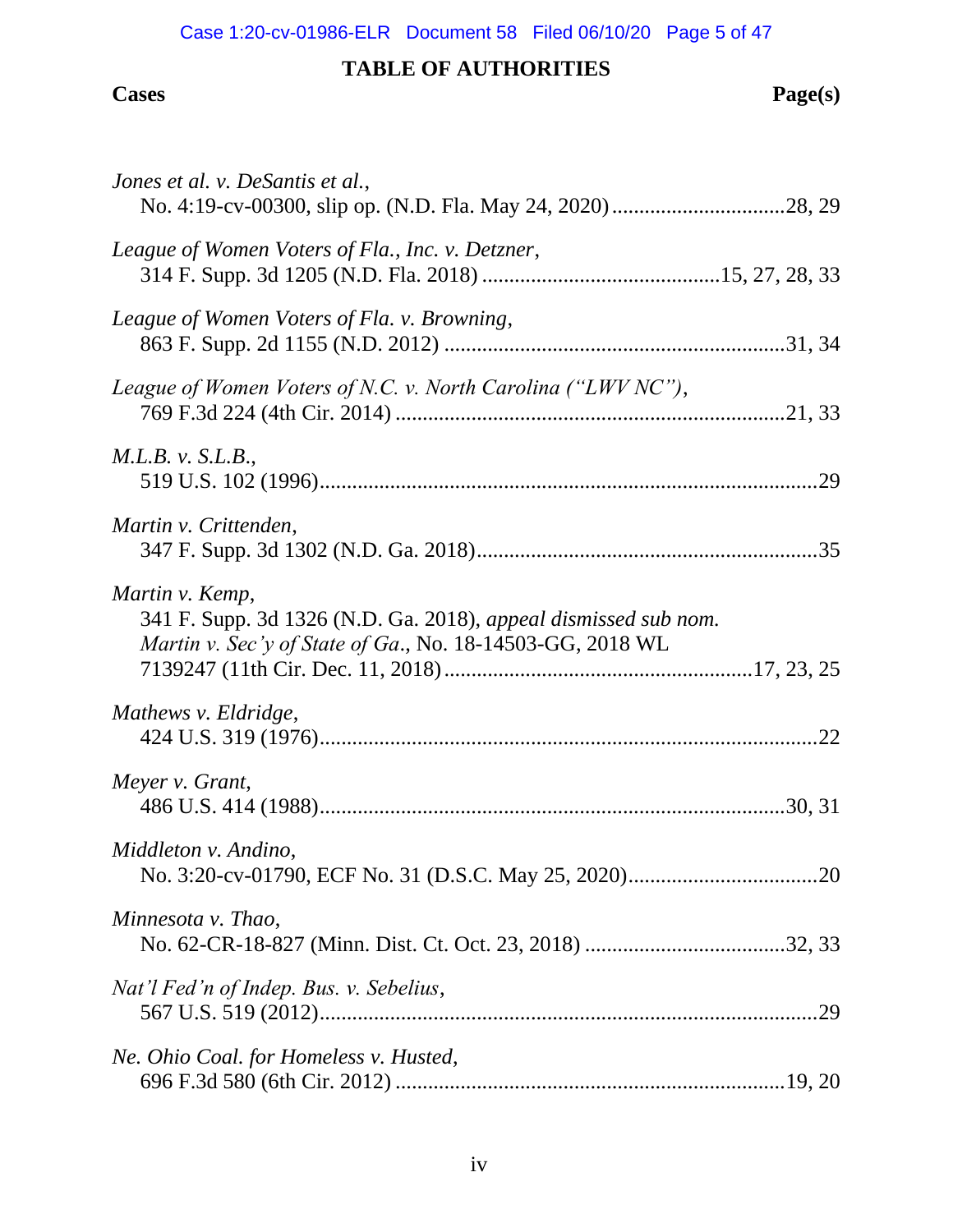| Norman v. Reed,                                   |
|---------------------------------------------------|
| Obama for Am. v. Husted,                          |
| OCA-Greater Houston v. Texas,                     |
| One Wis. Inst., Inc. v. Thomsen,                  |
| Ownby v. Dies,                                    |
| Priorities USA et al. v. Nessel,                  |
| Project Vote, Inc. v. Kemp,                       |
| Republican Nat'l Comm. v. Democratic Nat'l Comm., |
| Reynolds v. Sims,                                 |
| Saucedo v. Gardner,                               |
| Stamos v. Genesee Cty. Bd. of Canvassers,         |
| Tashjian v. Republican Party of Conn.,            |
| Taylor v. Louisiana,                              |
| Touchston v. McDermott,                           |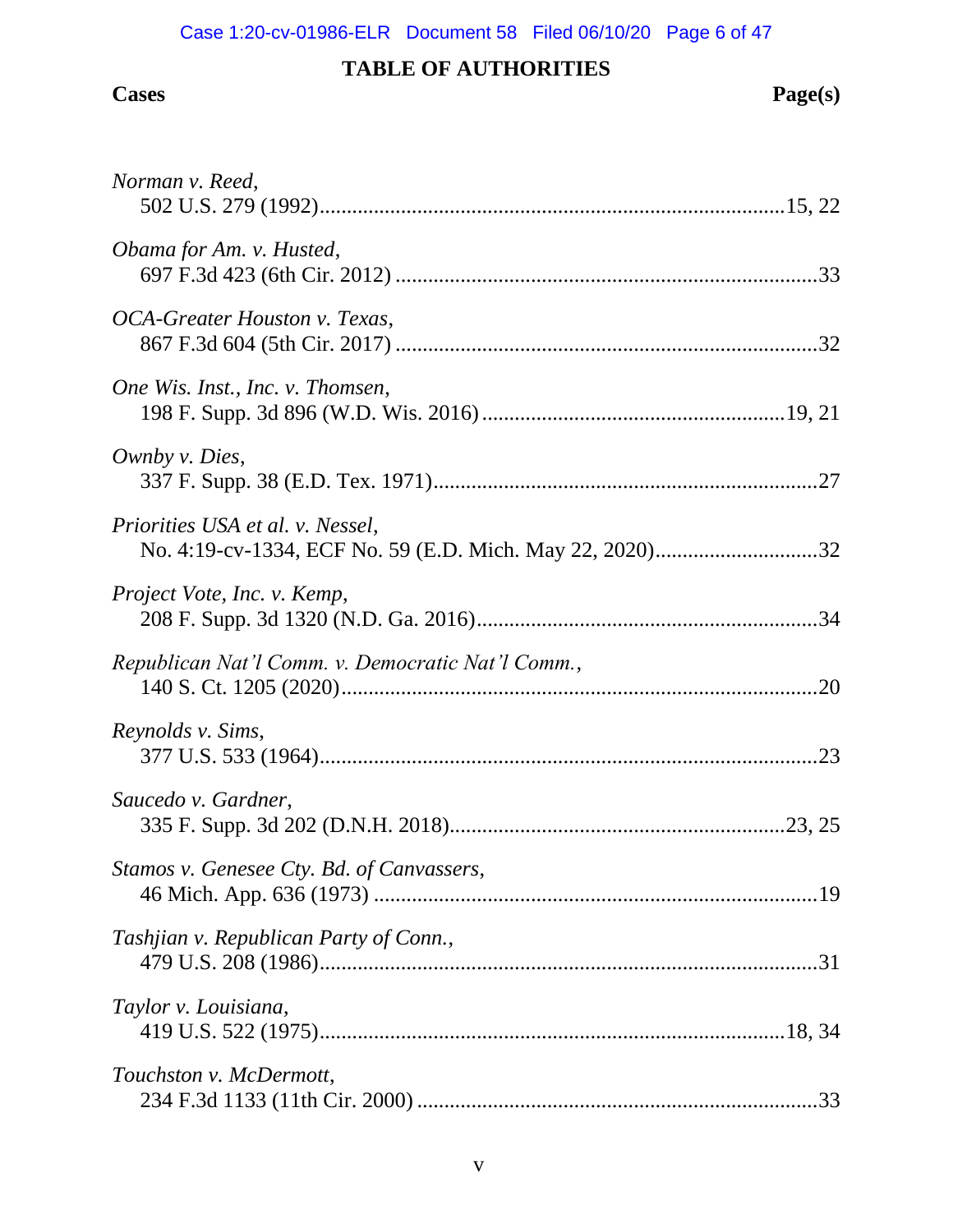# **Cases**

# Page(s)

| United States v. Texas,<br>445 F. Supp. 1245 (S.D. Tex. 1978), aff'd sub nom. Symm v. |
|---------------------------------------------------------------------------------------|
| Walgren v. Bd. of Selectmen of Town of Amherst,                                       |
| Williams v. Rhodes,                                                                   |
| Worden v. Mercer Cty. Bd. of Elections,                                               |
| <b>STATUTES OTHER AUTHORITIES</b>                                                     |
|                                                                                       |
|                                                                                       |
|                                                                                       |
|                                                                                       |
|                                                                                       |
|                                                                                       |
|                                                                                       |
|                                                                                       |
|                                                                                       |
|                                                                                       |
|                                                                                       |
|                                                                                       |
|                                                                                       |
|                                                                                       |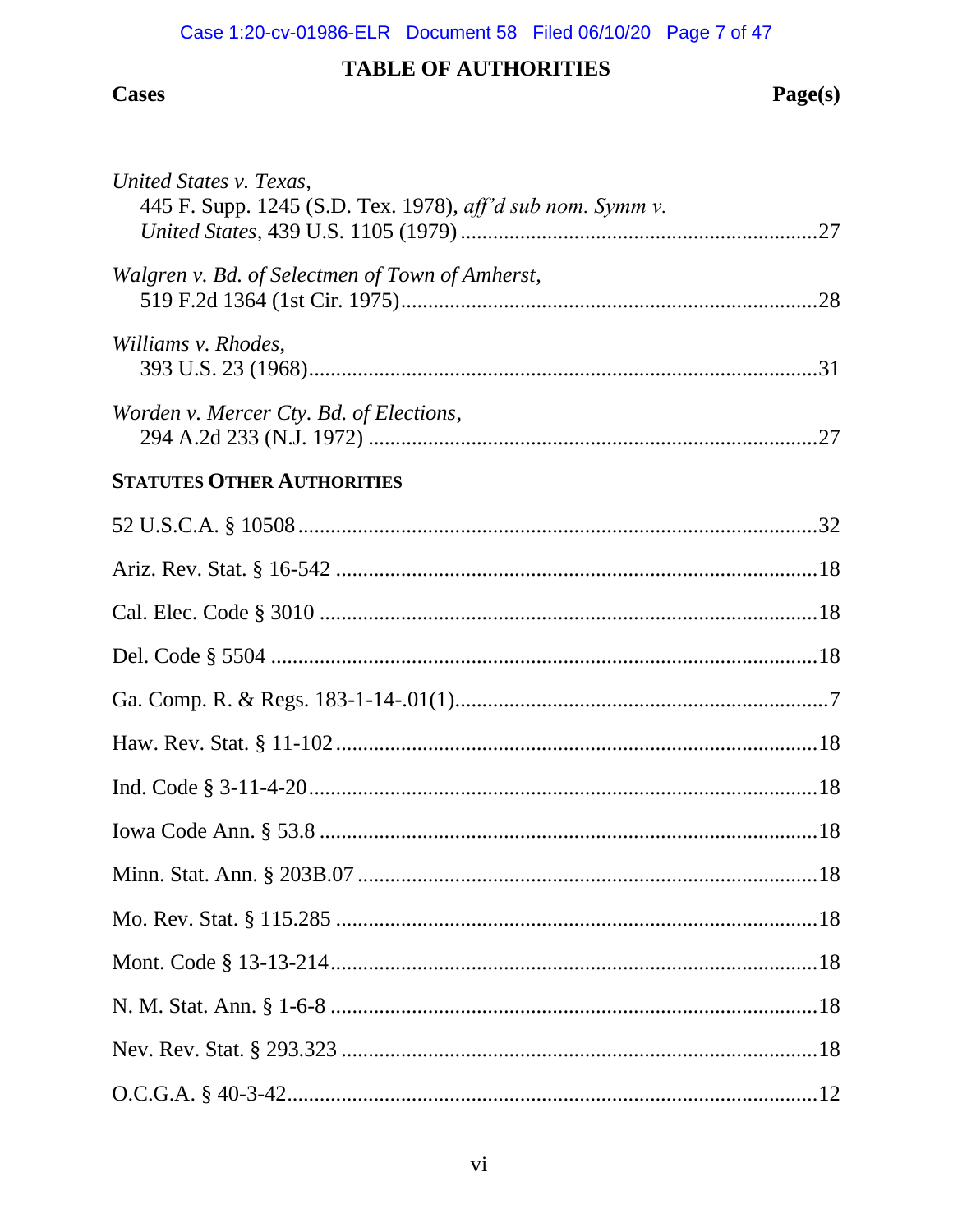# **Cases**

| $O.C.G.A. § 21-2-234(c) \dots 18$  |
|------------------------------------|
|                                    |
|                                    |
|                                    |
|                                    |
| $O.C.G.A. § 21-2-384(b)-(c) \dots$ |
|                                    |
|                                    |
|                                    |
|                                    |
|                                    |
|                                    |
|                                    |
|                                    |
|                                    |
|                                    |
|                                    |
|                                    |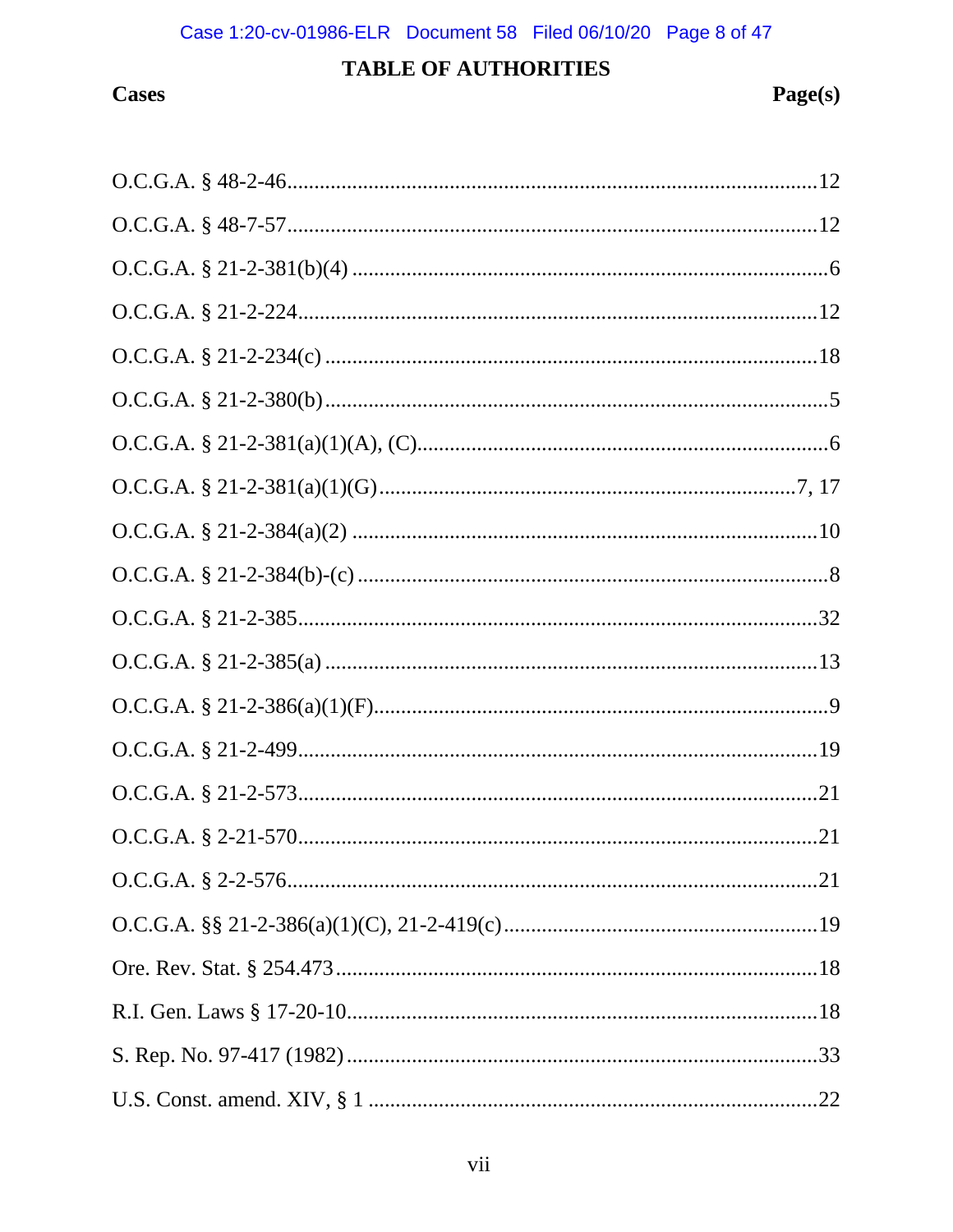# **Cases**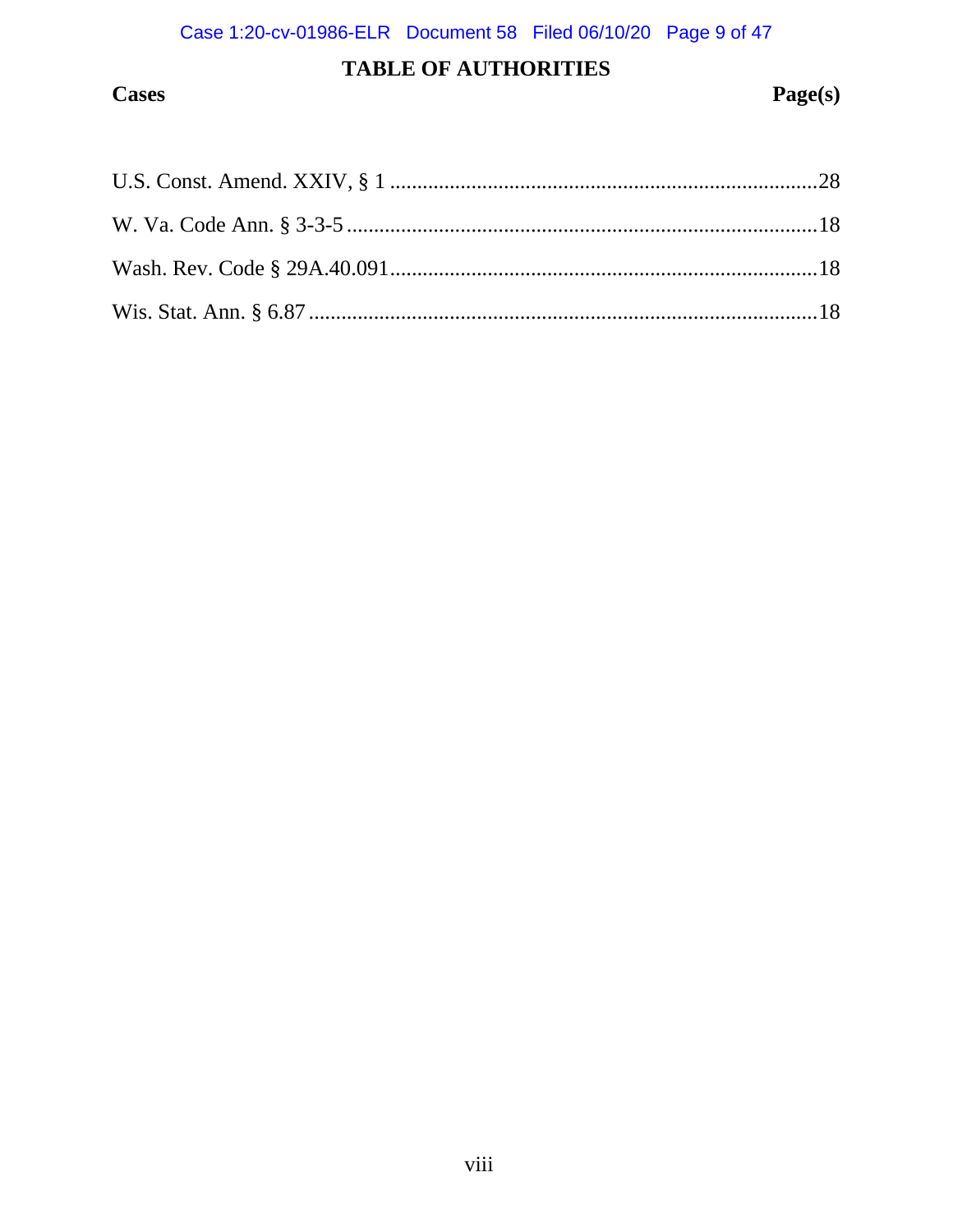### **I. INTRODUCTION**

<span id="page-9-0"></span>Yesterday, the nation watched Georgia's election system completely meltdown. Voters clad in masks waited hour long lines that snaked around city blocks to cast their ballot in the June Primary Election. Many of these voters—in the interest of safety during the pandemic and to avoid the chaos that ensued due to machine malfunctions, shortages of experienced poll workers, and overly packed polling locations—had applied for absentee ballots. But Georgia failed them. The deluge of absentee requests led to delayed ballot processing and mailing, and voters either did not receive their absentee ballots, or received them too late to timely return them.

With this motion, Plaintiffs seek to avoid this result in November by addressing several provisions of law that, separately and together, unless enjoined, will disenfranchise thousands of lawful, eligible Georgia voters. *First*, Georgia lacks uniform standards for notifying voters when their absentee ballot applications are incomplete ("Notification Process"). *Second*, it discriminates against voters under 65, requiring them to submit an absentee request for every election in an election cycle instead of one application per cycle like their older counterparts ("Absentee Age Restriction"). *Third*, Georgia requires voters to bear the burden and cost of postage to vote by mail ("Postage Tax"). *Fourth*, Georgia rejects mail ballots that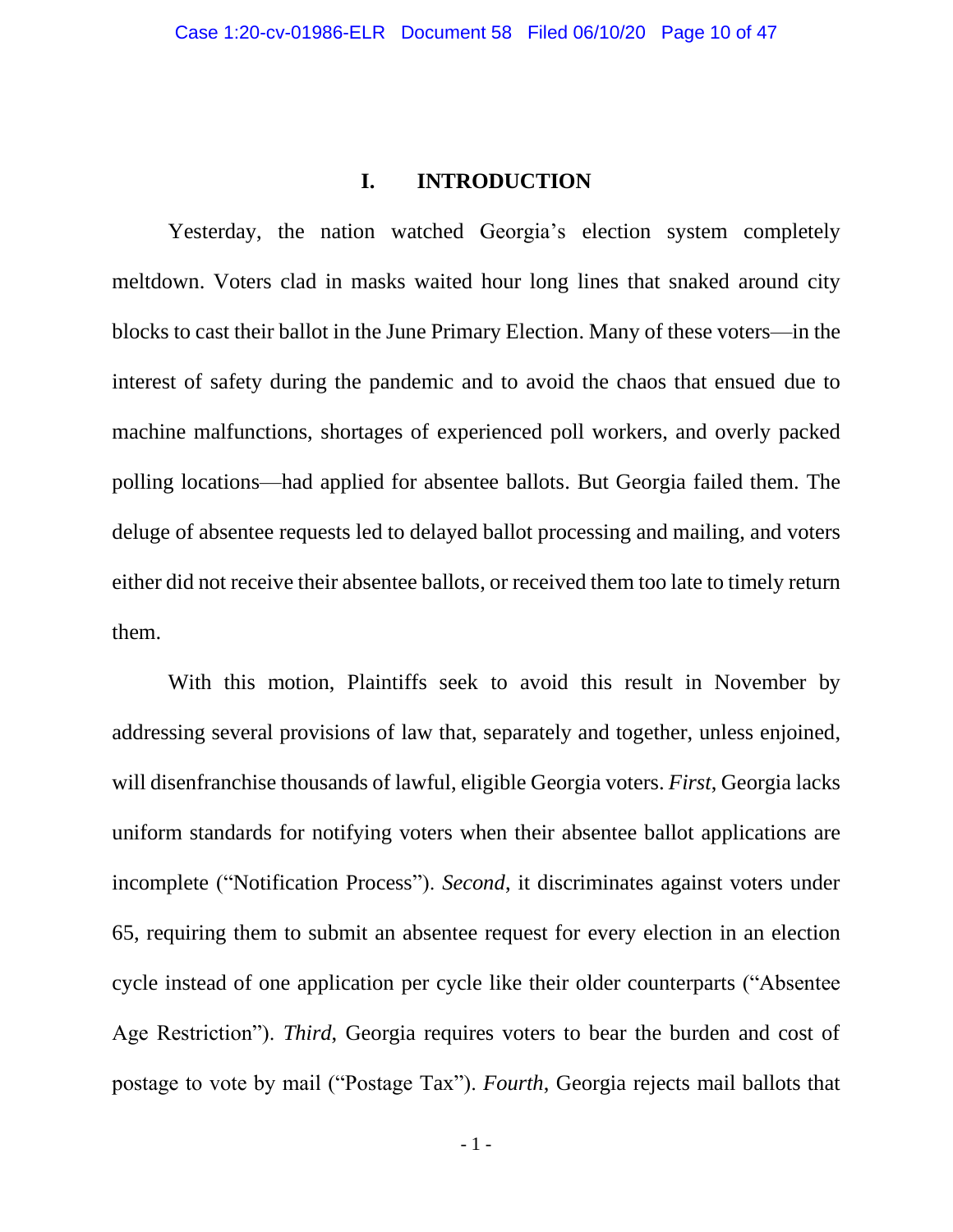arrive after 7 p.m. on Election Day, even if the ballot was mailed before Election Day ("Receipt Deadline"). *Fifth*, with limited exceptions, Georgia prohibits thirdparties from assisting voters with absentee ballots—a vital need given the influx of voters unfamiliar with absentee voting who will be voting for the first time in the pandemic ("Voter Assistance Ban").

Even before the pandemic—and the resulting uptick in absentee voting— Georgia rejected thousands of absentee ballots cast by eligible, registered voters each election, including more than 11,449 in 2018 alone for arriving late, omitting immaterial information, or purported signature problems. This widespread disenfranchisement is all but certain to dramatically increase in the November 3 election as voters increasingly turn to absentee voting to ensure that they can cast their ballots safely in the pandemic and to avoid the very chaos that they witnessed yesterday. Ordinarily, the impacts of these provisions on the right to vote are deeply troubling. But in the ongoing pandemic, they are constitutionally indefensible.

#### **II. BACKGROUND**

### <span id="page-10-1"></span><span id="page-10-0"></span>**A. The COVID-19 pandemic has upended daily life and Georgia elections.**

A novel coronavirus has killed nearly 115,000 Americans and continues to spread. Ex. 73. There are now more than 50,000 known infections in Georgia, and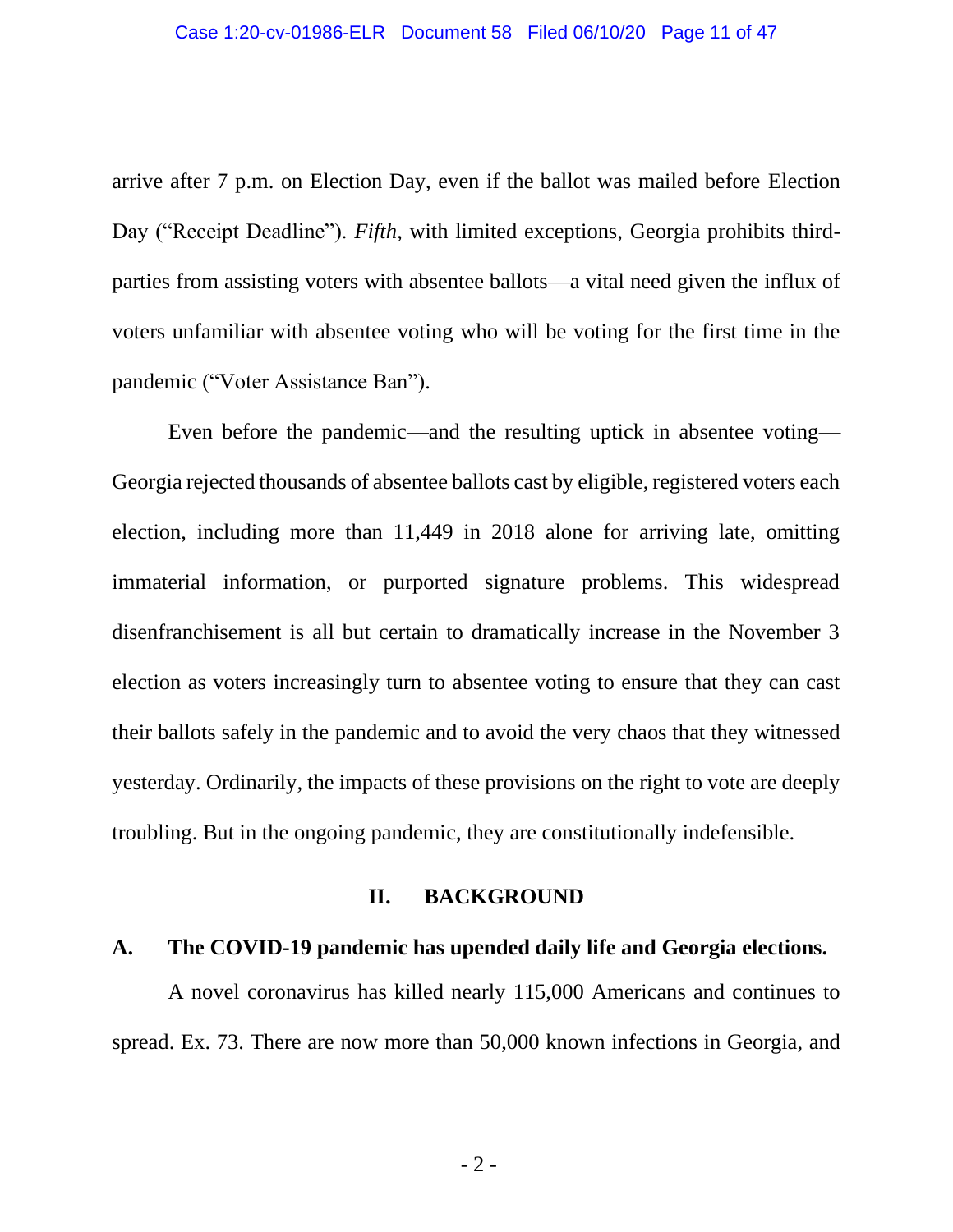over 2,000 fatalities. Ex. 2 ¶20 (Ball Rpt.); Ex. 19.<sup>1</sup> These numbers underrepresent the virus's spread. *See* Exs. 19; 22; 23. Projections show the crisis persisting into the fall; social distancing will likely be required until a vaccine is developed and distributed in 2021. *See* Ex. 2 ¶¶27-28; Exs. 24; 25; 26; 27. This fall is likely to see another wave of infections "even more difficult than the one we just went through." Ex. 24; *see also* Ex. 2 ¶¶27-29. Even as Georgia has reopened, many have stayed home to stay safe. *See* Exs. 28; 29; *see also* Exs. 3 ¶¶6-7; 4 ¶3; 5 ¶4; 9 ¶3; 11 ¶5; 12 ¶9; 17 ¶7; 67 ¶3; 69 ¶3; 71 ¶9; *see also* Exs. 2 ¶20; 30.

The pandemic is also upending elections. *See* Ex. 2 ¶¶24-26. The Secretary twice postponed Georgia's primary as a result, Exs. 31; 32, and sent absentee ballot applications to 6.9 million active voters, encouraging them to vote by mail to protect their health, Ex. 33; *see also* Ex. 34. Georgia voters responded by requesting absentee ballots at record rates—over 1.9 million as of June 10. Ex. 1 at 3, 9 (Mayer Rpt.). Multiple counties were strained under the load of ballot processing, pulling in staff from other departments for assistance.<sup>2</sup> Exs. 39; 40. And the high demands led

 $<sup>1</sup>$  The exhibits are attached to the Declaration of Kevin J. Hamilton in support of this</sup> motion that is filed herewith. Notably, despite comprising only 32.4% of Georgia's population, approximately 80% of those hospitalized and 35% of those who have died from COVID-19 are African Americans. Ex. 2 ¶21; *see also* Exs. 19; 20; 21.  $2$  As of May 26, just two weeks before the election, Fulton had over 25,000 ballots still waiting to be processed, leaving little to no time for those ballots to make it to the voter and back again using the mail. Ex. 41; *see* Exs. 42; 43; 44; 58.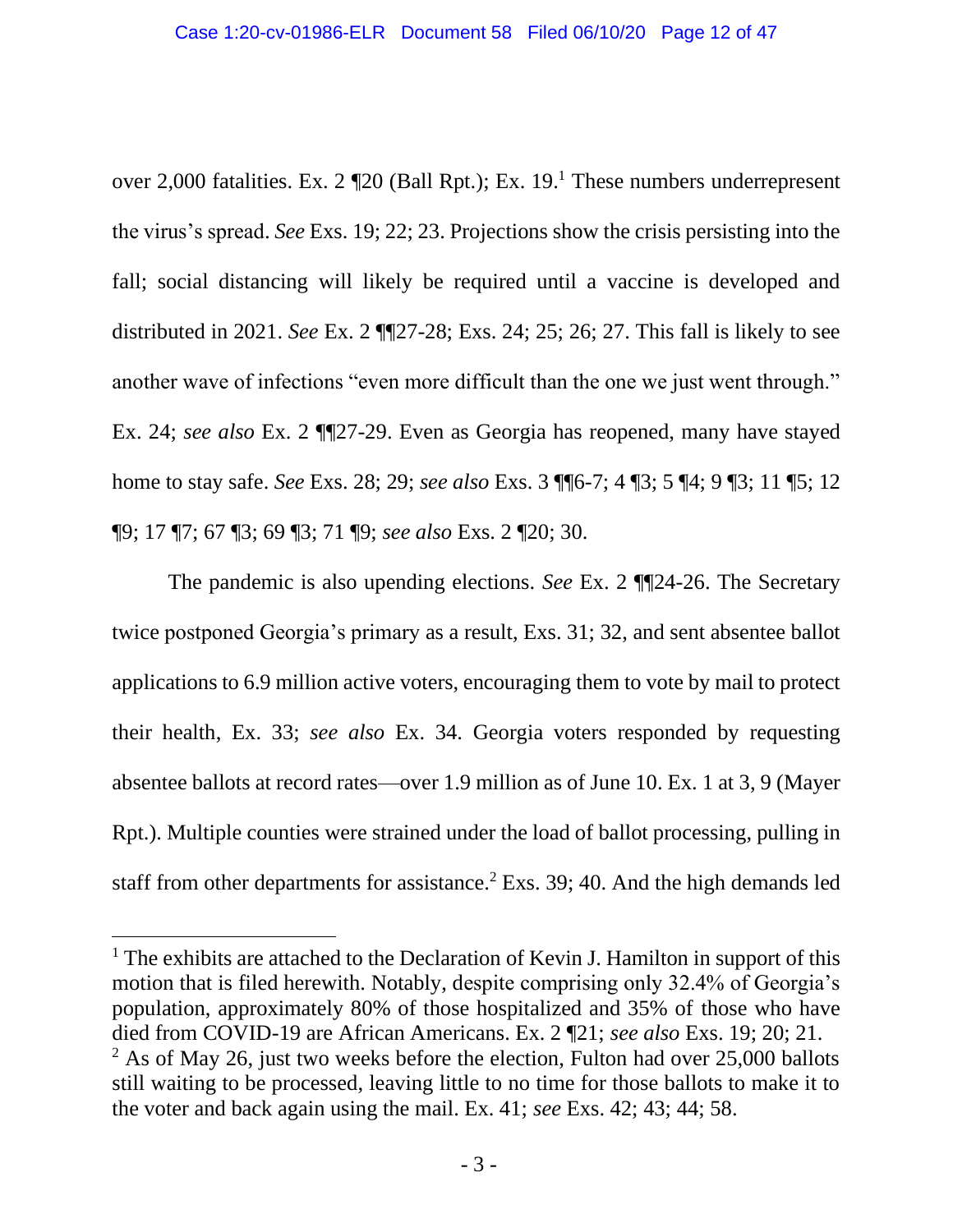to mailing delays, with nearly 84,000 ballots still in the mail just one week before the election. Exs. 38; 45.

At the same time, election officials encountered significant challenges with in-person voting: polling locations were unavailable, many poll workers—most over 65 and at high risk for COVID-19⸺cancelled, and election officials contracted COVID-19 resulting in more location closures and, tragically, at least one death.<sup>3</sup> Exs. 2 ¶24; 33; 34; 35; 36. Nevertheless, many would-be mail voters who did not receive their ballots in time, or who feared they could not return it in time to be counted, were forced to vote at those understaffed and over-run polling places. Exs. 3 ¶¶12-16; 11 ¶¶13-14; 13 ¶¶4-6; 14 ¶¶4-6; 16 ¶¶12-21; 17 ¶¶9-10; 18 ¶¶6-9; 67 ¶5; 68 ¶9; 69 ¶5-6; 71 ¶¶3-9; 91 ¶¶6-9; *see also* Ex. 74. The result was tragic: substantial numbers of voters had to wait in hours-long lines, clad in masks and gloves while risking their health to vote in person. *Id.*; *see also* Ex. 1 at 8-10; *see also* Exs. 45; 46; 75; 76; 77; 78; 79; 80; 81; 82; 83; 84; 85; 86; 87; 88. In some instances, even after hours of waiting, they were sent to another area to continue waiting to cancel

 $3$  In Fulton, at least 30 locations have refused to serve as polling locations and fewer than 500 of the county's typical 1,600 poll workers committed to work the election. Exs. 35; 37; *see also id*. (Paulding lost one-third of 325 workers; Lowndes and Cobb lost 40%). And there will be nearly 80 fewer places to vote in the greater metro-Atlanta, which is home to the bulk of the state's voting population. Ex. 66. More than 10% of polling places have been relocated statewide. *Id*.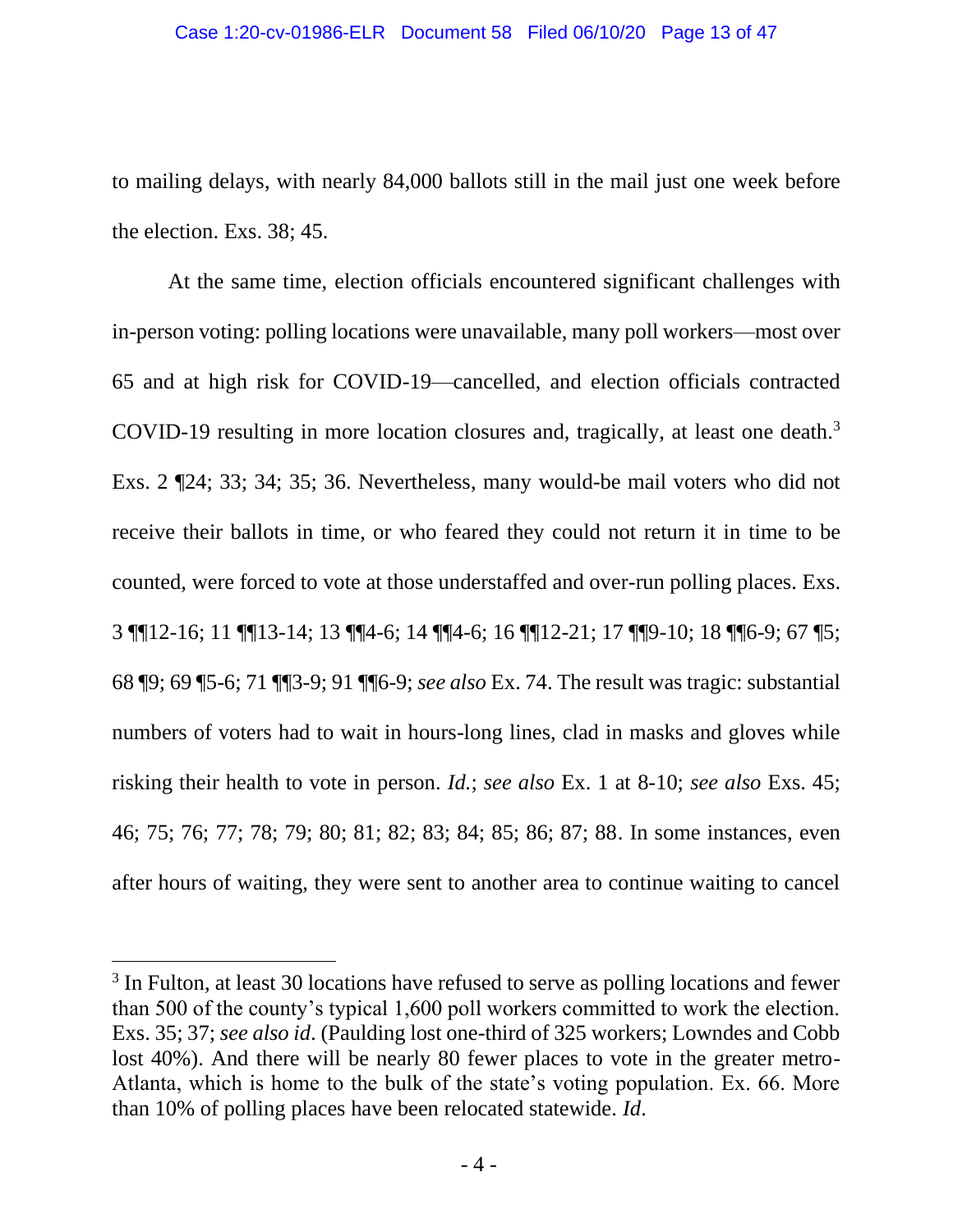#### Case 1:20-cv-01986-ELR Document 58 Filed 06/10/20 Page 14 of 47

their absentee ballot or cast a provisional ballot or turned away altogether because inexperienced poll workers thought they could not vote if they had an absentee request on file. Exs. 3 ¶15; 79; *see also* Ex. 1 at 8-10.

The primary election was not just a disaster, it was a dire warning of things to come. The challenges Georgia failed to overcome will be far worse in November as absentee ballot requests increase—both due to the pandemic, Ex. 2 ¶¶26-29, and the increase in turnout in a presidential general election, Ex. 1 at 3-4, 10-11, 32-33. Absentee ballot turnout in November could be twice that of the June Primary reaching up to 4 million voters. *Id*. at 10-11. Many of these voters will be first-time or new mail voters, less familiar with absentee voting and more likely to make mistakes. *Id.* at 5-6, 9, 11, 23, 25-28.

#### <span id="page-13-1"></span><span id="page-13-0"></span>**B. Georgia's absentee system will disenfranchise thousands in November.**

Georgia voters have the right to vote by mail. O.C.G.A. § 21-2-380(b). Normally, mail ballots are essential for voters whose temporary location, disabilities, work schedules, family care responsibilities, or lack of access to transportation or polling places make in-person voting difficult or impossible. *See* Ex. 1 at 6; *see also* Exs. 5 ¶7; 6 ¶3; 7 ¶¶2-3; 10 ¶3; 15 ¶3; 70 ¶4; 90 ¶2. During the pandemic, mail voting is essential to protect voters' health. *See* Ex. 2 ¶26; *see also* Exs. 3 ¶¶ 6-7; 4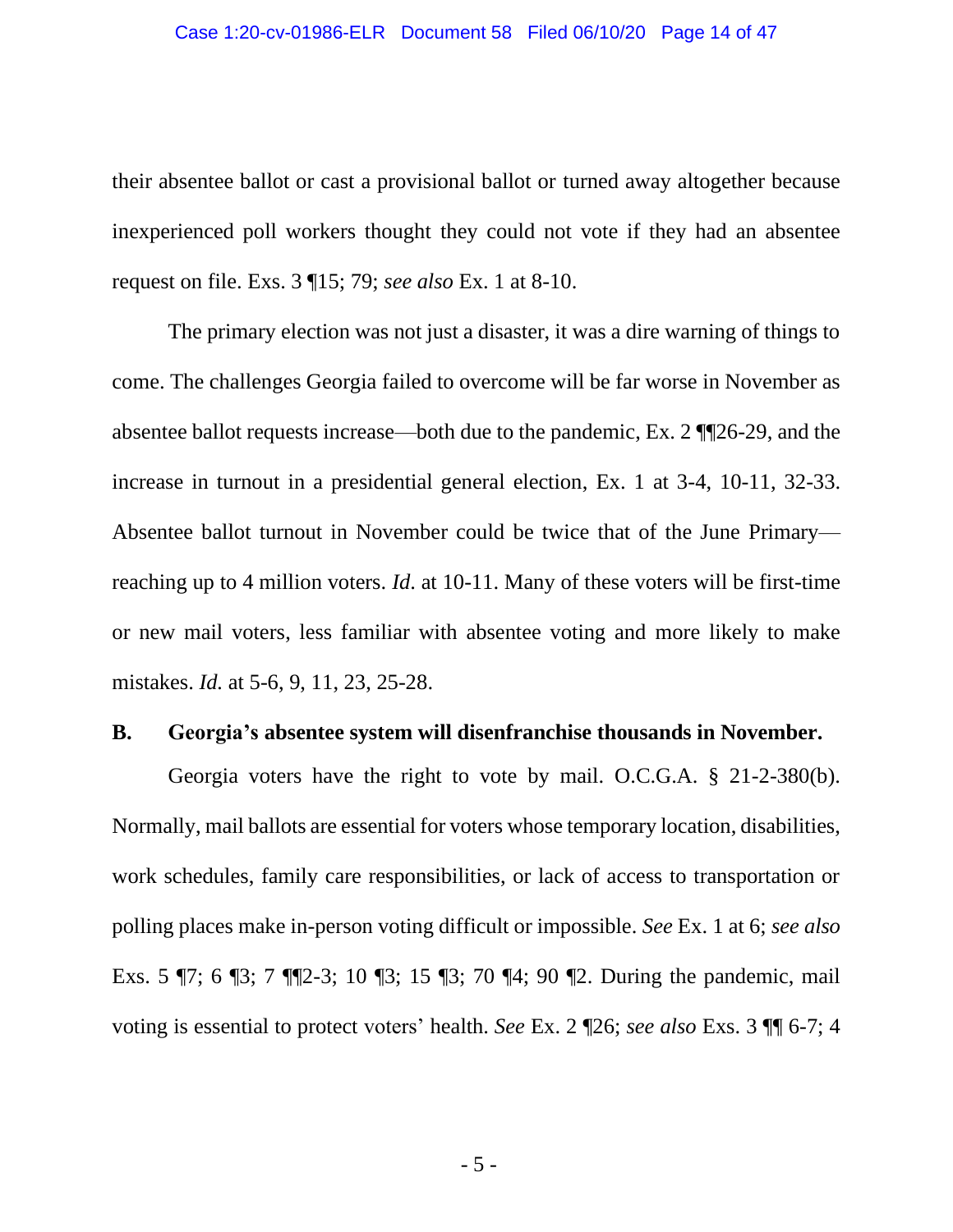¶3; 8 ¶9; 9 ¶3; 11 ¶¶3-5; 13 ¶3; 14 ¶3; 16 ¶¶20-22; 17 ¶7; 18 ¶3; 67 ¶3; 68 ¶4; 69 ¶¶9-10; 89 ¶13; 91 ¶¶4-5. But the challenged provisions impose significant burdens.

#### <span id="page-14-2"></span>**1. Notification Process**

<span id="page-14-0"></span>To vote absentee, a voter must submit an application with sufficient identifying information—i.e., name, date of birth, phone number, email address, registration address. O.C.G.A.  $\S 21-2-381(a)(1)(A)$ , (C). If the official reviewing the application is unable to identify the voter, they must "promptly write [the voter] to request additional information." *Id.* § 21-2-381(b)(4). "Promptly" is not defined.

<span id="page-14-1"></span>Even in ordinary times, the Notification Process risks disenfranchising voters. Voters notified of application issues late in the cycle may not be able to rectify them in time to cast an absentee ballot. *See* Exs. 3 ¶¶8-10; 7 ¶6; 89 ¶8. Out-of-state and disabled voters, or those without transportation access, cannot utilize in-person voting, and will be disenfranchised. Ex. 1 at 6; *see also* Exs. 5 ¶7; 6 ¶3; 7 ¶¶2-3; 10 ¶3; 15 ¶3; 70 ¶4; 89 ¶9; 90 ¶7; 91 ¶9.

This risk is heightened during the pandemic as substantially more voters request absentee ballots. Ex. 1 at 3, 7-11, 33-34; *see also* Exs. 38; 39; 40; 41; 45; 72 (absentee processing delays due to "historically high volume of [] requests"). Many are new voters, or new absentee voters, who are less familiar with the application and, thus, more likely to make mistakes requiring "prompt" attention. *See* Ex. 1 at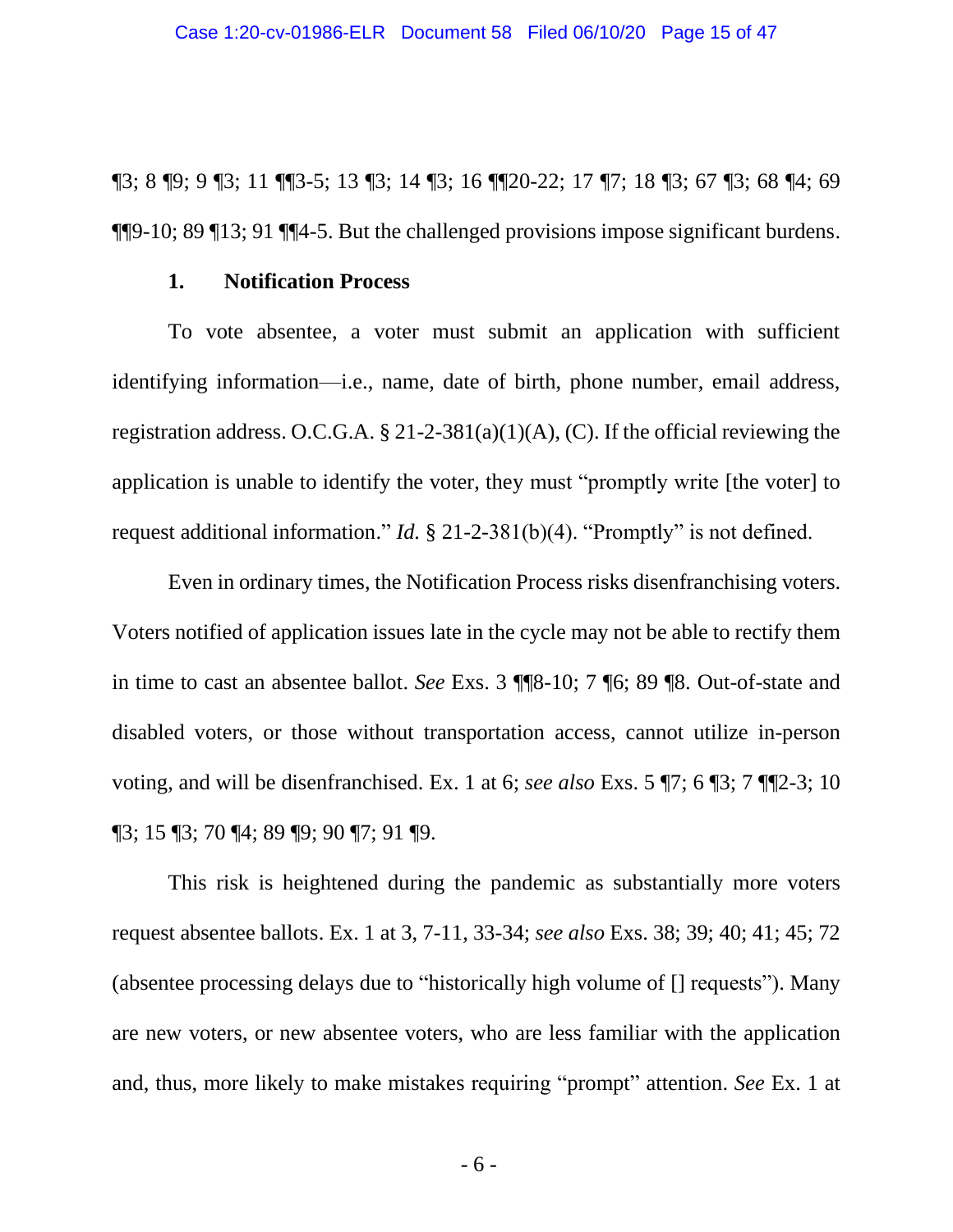5-7, 26-29; *see also* Ex. 3 ¶¶6-8; 89 ¶¶4-5. Given that there is no uniform standard, voters in different counties (and even within counties) will be notified of errors at different times, with voters in some counties being notified later than others, creating a disparate risk of disenfranchisement across Georgia's 159 counties. *See* Ex. 1 at 14-15.

### <span id="page-15-3"></span><span id="page-15-2"></span>**2. Absentee Age Restriction**

<span id="page-15-0"></span>Voters of "advanced age," i.e., 65 or older at the time of the request, Ga. Comp. R. & Regs. 183-1-14-.01(1), may submit one application for a presidential preference primary, primary, and any resulting runoffs (commonplace in Georgia) or general elections, O.C.G.A. § 21-2-381(a)(1)(G). No justification is required. *See*  Ex. 47. Younger voters, however, cannot make a single request and must submit a separate application for each election, *see* O.C.G.A. § 21-2-381(a)(1)(G), increasing the likelihood of application errors and the risk of receiving their ballot late. Ex. 1 at 15-16. As the pandemic ensues and requests rise, delays will grow, increasing the gap between younger and older voters as officials come under more strain. *Id.*

#### **3. Absentee Postage Tax**

<span id="page-15-1"></span>Georgia requires voters to pay for postage to return their mail ballot. Ex. 48 at 5. The Postage Tax imposes monetary and transaction costs on voting. The cost to vote a mail ballot starts at \$0.55 for a USPS Forever Stamp but can increase if the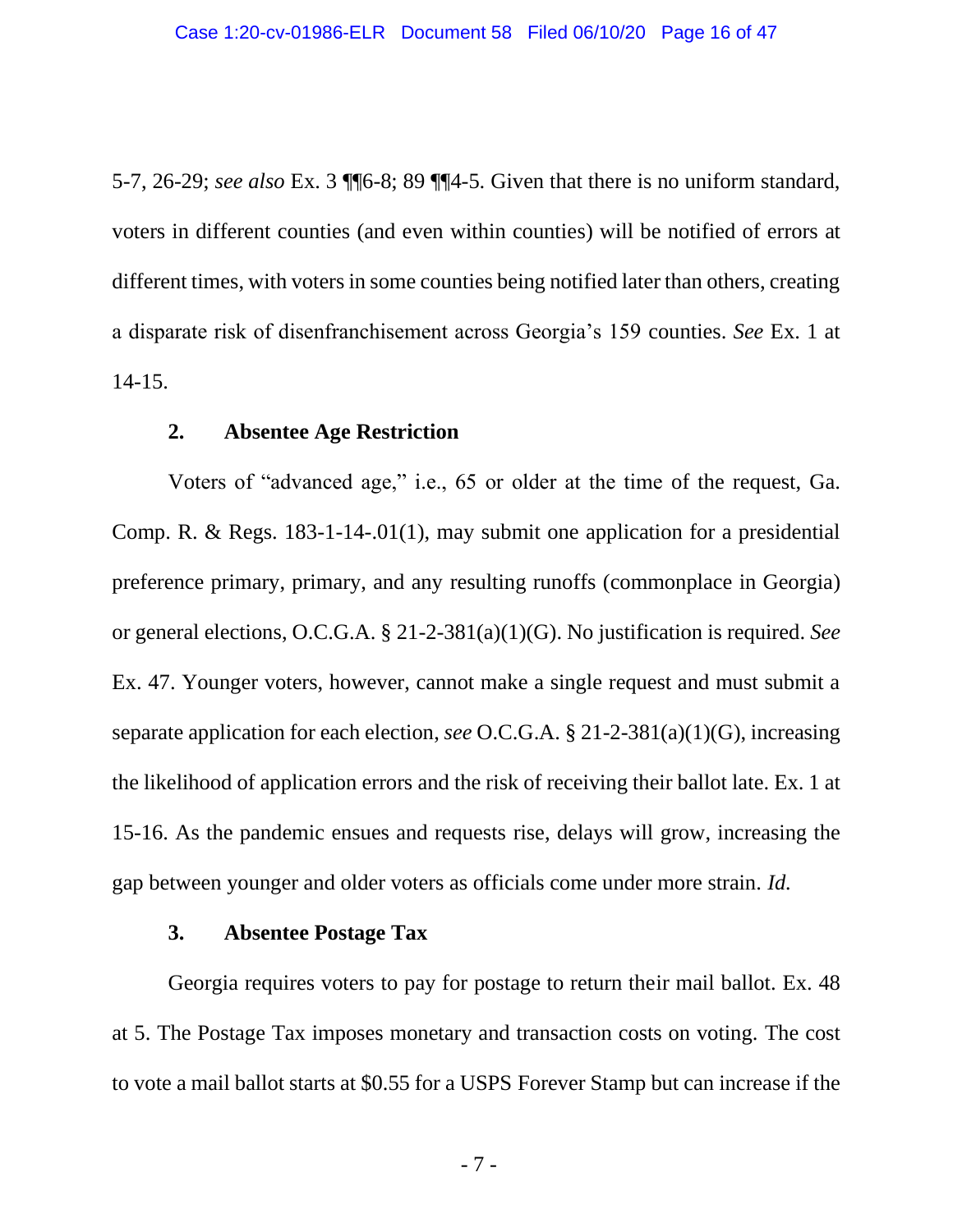ballot is several pages long, requiring more postage. *See, e.g.*, Ex. 49 (\$1.50 in postage). In the 2017 Postal Omnibus Survey, a quarter of respondents considered the then \$0.49 Forever Stamp to be "expensive."<sup>4</sup> Ex. 50; *see also* Ex. 1 at 12-13. As unemployment skyrockets in the pandemic—to date, nearly 1.9 million Georgians are unemployed, *see* Ex. 53⸺the Postage Tax creates obstacles for many more voters now in dire financial straits. <sup>5</sup> *See* Ex. 5 ¶2; *see also* Ex. 1 at 12-13.

<span id="page-16-0"></span>Even where a voter has stamps, absentee ballots are generally a non-standard size, include two envelopes, and have varying weight. O.C.G.A. § 21-2-384(b)-(c). Thus, the correct postage is far from apparent. Exs. 4  $\P$ 7; 6  $\P$ 11; 7  $\P$ 8; 12  $\P$ 5; 15  $\P$ 7 (election official: put "however much [postage] you think" on ballot envelope); 70 ¶11; 71 ¶11; *see also* Ex. 1 at 12. This ambiguity drives many voters to make one or more costly—and now dangerous—trips to the post office. Exs. 4 ¶¶4-7; 5 ¶¶5-6; 6

<sup>&</sup>lt;sup>4</sup> Voters do not always have stamps. Exs.  $3 \text{ } 17$ ;  $4 \text{ } 4$ ;  $5 \text{ } 15$   $-6$ ;  $9 \text{ } 7$ ;  $10 \text{ } 11$  $-7$ ;  $12 \text{ } 14$ ; 15 ¶6; 16 ¶24; 67 ¶9; 89 ¶7. Unless a voter can order a sheet of stamps online for \$11.00, pay for shipping, and wait 7-10 days for delivery, or has access to a stamps.com account and printer, *see* Exs. 1 at 12-14; 51; *see also* Exs. 15 ¶6 (paid \$12.30 to vote in Primary); 69 ¶12 (purchased stamps online but never received them), obtaining postage requires an in-person purchase, *see* Ex. 1 at 1-14.

<sup>&</sup>lt;sup>5</sup> The crisis also exacerbates the ancillary burdens of obtaining postage: voters must break social-distancing protocol and have in-person interactions that risk spreading or contracting COVID-19. *See* Ex. 1 at 12-14; Ex. 2 ¶¶17; Exs. 24; 25. Given that many requesting mail ballots will do so precisely because of health concerns, purchasing stamps if they do not already have them will impose significant burdens. *See* Exs. 3 ¶17; 4 ¶¶4-7; 5 ¶¶5-6; 15 ¶6; 17 ¶13; 67 ¶9; 69 ¶12. Thus, such voters will be delayed in, or unable to, return their ballot by mail. Exs. 10  $\P$  4-7; 16  $\P$ 24.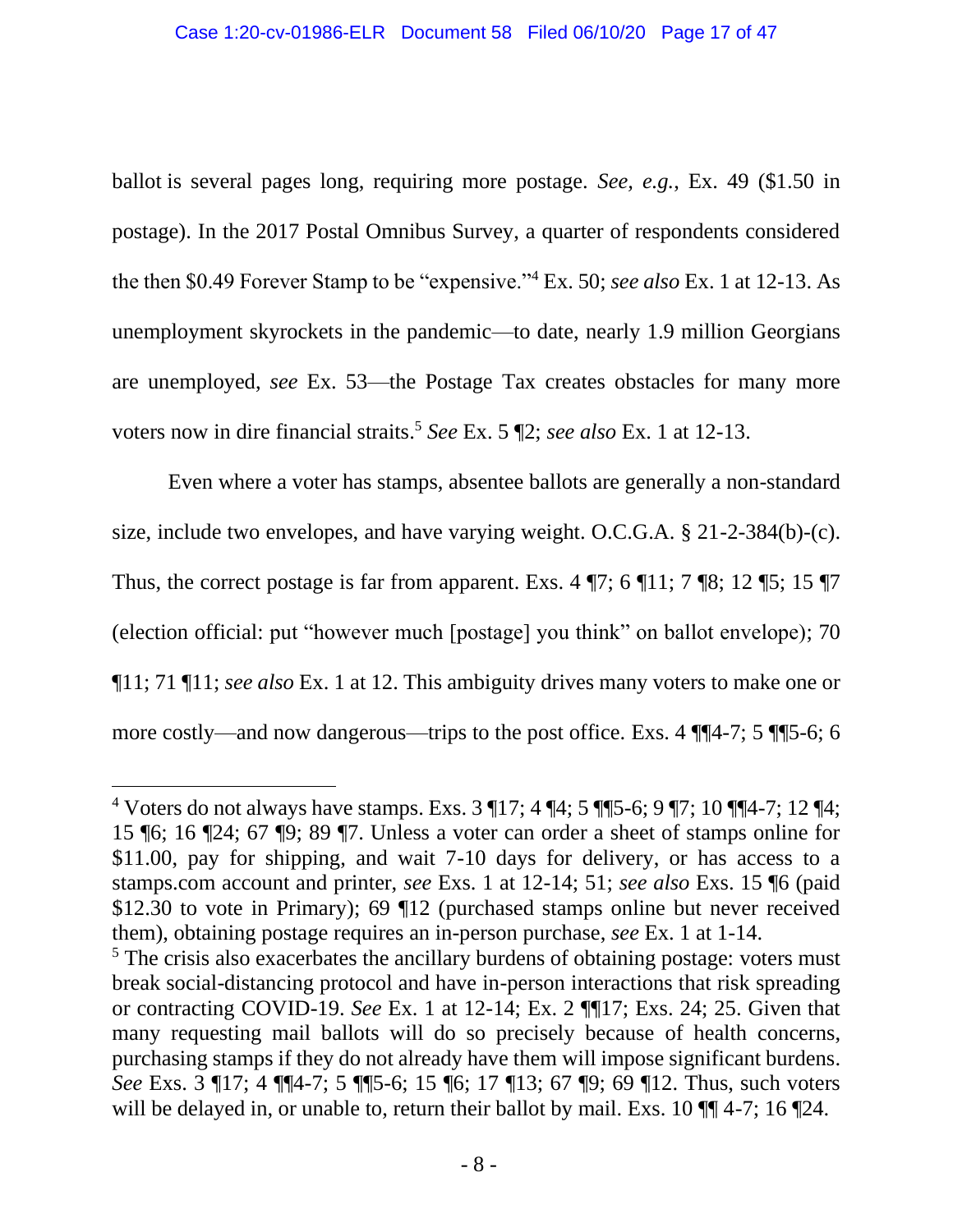¶11; 12 ¶5; 16 ¶24; 69 ¶12; 70 ¶11; *see also* Ex. 1 at 13-14. For voters who are elderly, disabled, live far from a post office, or have limited transportation, the Postage Tax imposes significant transaction costs on mail voting. *See* Ex. 1 at 13-14 ("pre-paid ballot postage . . . concretely and noticeably reduces direct and time costs of absentee voting."); *see also* Exs. 4 ¶¶4-7; 5 ¶¶5-6; 10 ¶¶4-7; 15 ¶6; 89 ¶7; 91 ¶5.

#### **4. Receipt Deadline**

<span id="page-17-1"></span><span id="page-17-0"></span>Georgia rejects mail ballots received after 7:00 p.m. on Election Day. *See* O.C.G.A. § 21-2-386(a)(1)(F). This is true regardless of the date the voter mails the ballot, even if it is postmarked by Election Day, and even if late arrival is entirely beyond the voter's control.

In the 2018 general election, over 3,500 ballots were rejected because of the Receipt Deadline, a number which is certainly an undercount. Ex. 1 at 4, 20-23, 33- 34. In 2016, at least 47% of all rejected absentee ballots were rejected for arriving after the Deadline. Ex. 1 at 4. The Deadline is particularly likely to disenfranchise young voters: voters under 26 have rejection rates of between 4% and over 8% (for 18-year-olds). Ex. 1 at 3-7, 26-29. Voters temporarily living out-of-state who have no other way to vote in Georgia are also acutely impacted, with a rejection rate of 7.2%. *Id.* Nearly half of these voters (43.2%) are between 18 and 24. Ex. 1 at 26-29. The rate of disenfranchisement has increased over time. Ex. 1 at 22.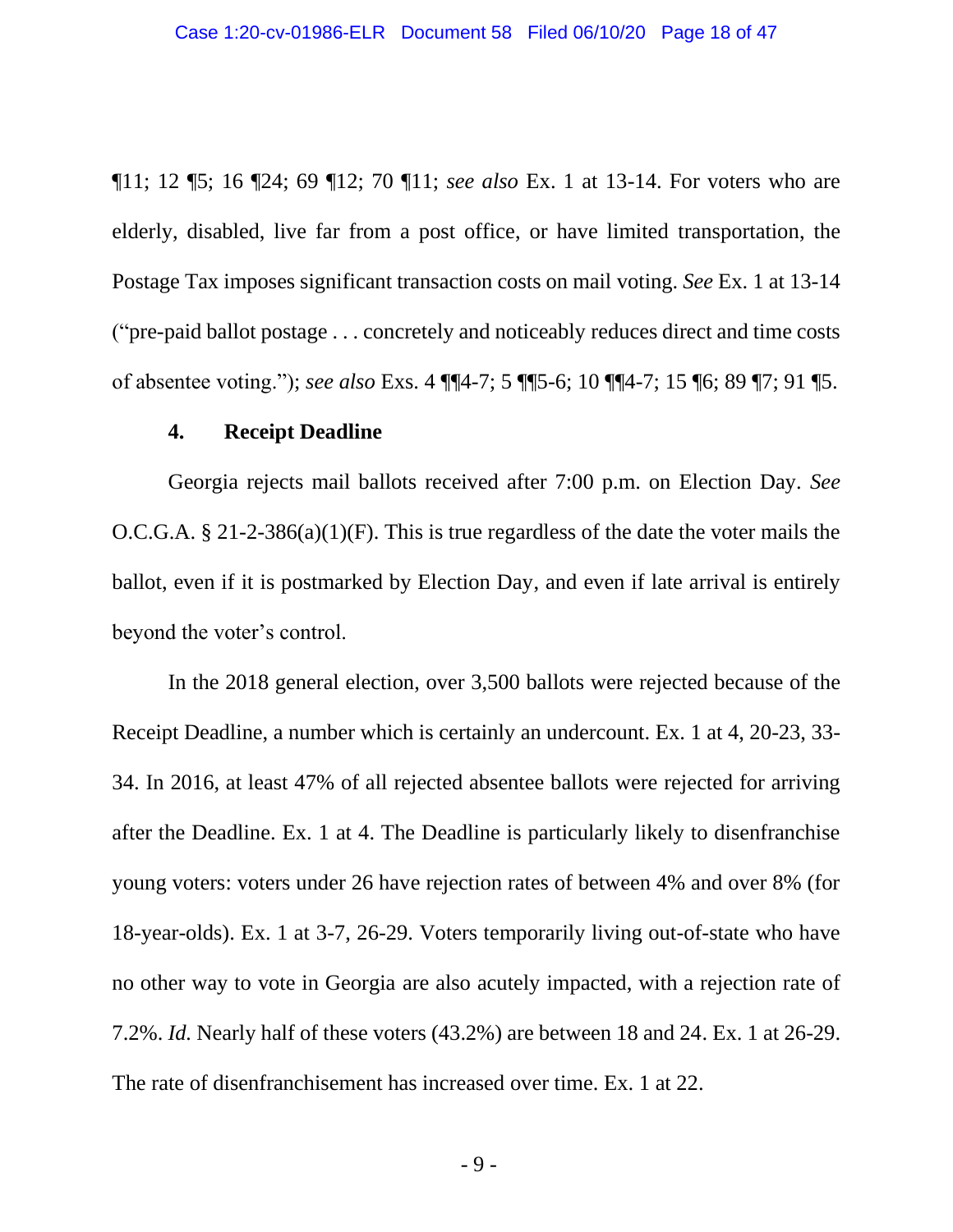<span id="page-18-1"></span>The Receipt Deadline means that ballots are rejected even when voters have completed and mailed them by Election Day. Exs. 6 ¶¶4-7; 7 ¶5; 8 ¶¶4-7. Because election officials fail to "immediately" send absentee ballots to voters, *see* O.C.G.A. § 21-2-384(a)(2), or because of mail delays, many voters who timely request absentee ballots receive them when it is too late to return them by mail.<sup>6</sup> Exs. 6  $\P$ 7 (temporarily out of state, received ballot day before election); 70 ¶¶6-8 (same); 90 ¶¶4-6 (never received ballot out of state); *see also* Exs. 74; 78; 79; 81; 82; 84; 85; 87. USPS recommends that voters mail their ballots a week before Election Day. *See*  Ex. 42 at 19; Ex. 1 at 18. But neither Georgia nor its counties advise voters of this. And, even if they did, even a week appears likely to be insufficient under the current circumstances, where USPS is under significant pressures as a result of the virus and substantial increases in absentee voting. *See infra* 12; Ex. 8 ¶¶4-7 (ballot mailed weeks before Election Day discarded due to Receipt Deadline). In some cases, the Receipt Deadline disenfranchises even voters who have dropped their ballot off at the election office on Election Day. Exs. 10 ¶5 (ballot dropped off on Election Day discarded due to Receipt Deadline); 12 ¶¶6-8. Worse yet, countless voters cannot

<span id="page-18-0"></span><sup>&</sup>lt;sup>6</sup> For example, after the 2018 General Election, it took a lawsuit to force Dougherty County to count ballots that arrived after the Receipt Deadline because officials had failed to timely mail them due to a hurricane and even though the ballots were further delayed due to the shutdown of a USPS distribution facility. Exs. 56; 57, *Democratic Party of Ga. v. Burkes*, No. 1:18-CV-00212-WLS (M.D. Ga. Nov. 9, 2018).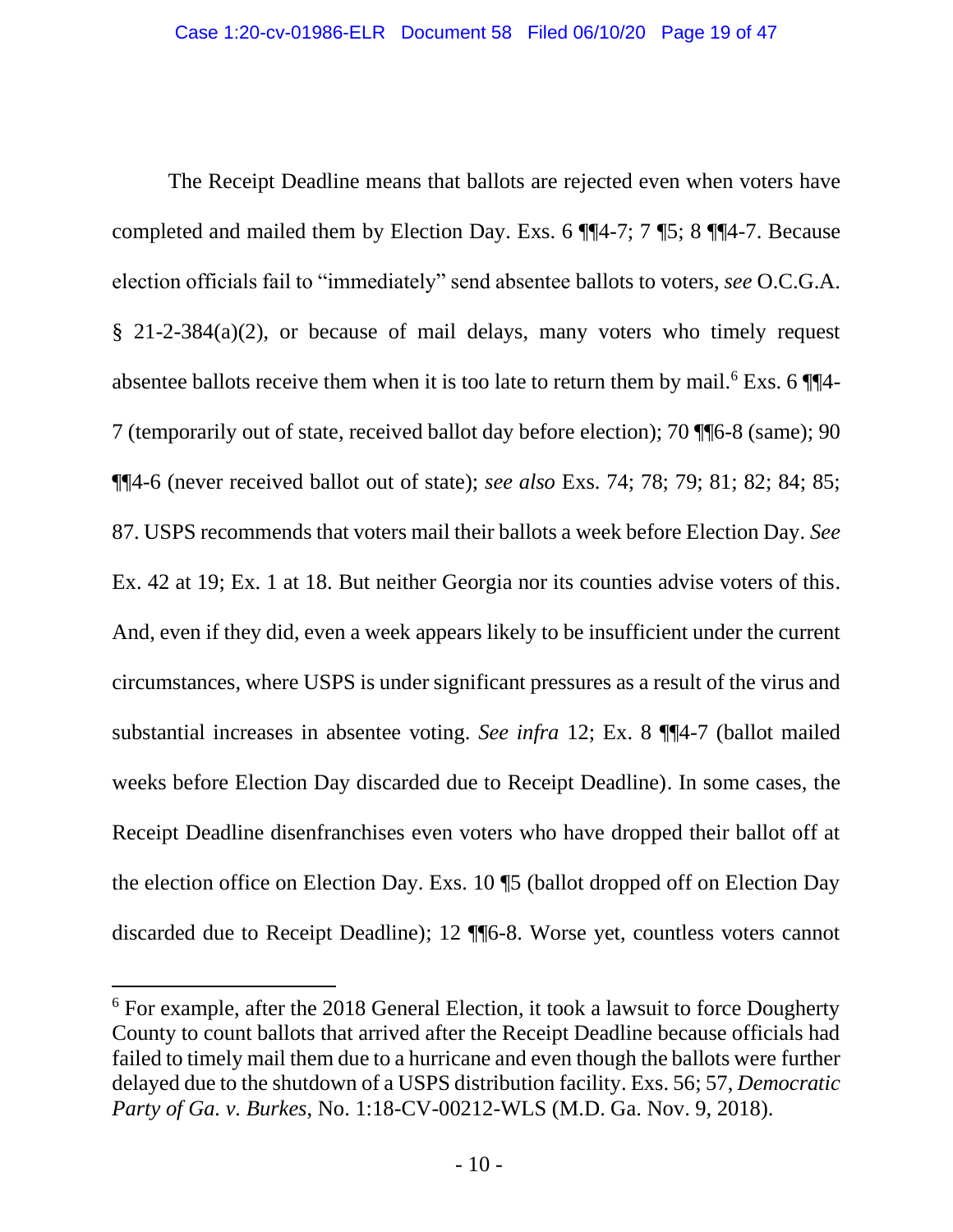meet the Deadline because they are not sent a ballot with adequate time to mail and return it. Exs. 3 ¶¶9-10, 18-20; 11 ¶¶13-14; 13 ¶6; 14 ¶¶14; 16 ¶¶4-12; 17 ¶¶10-11; 18 ¶¶6-8; 67 ¶¶4-7; 68 ¶9; 69 ¶¶4-6; 71 ¶5; 89 ¶8; 90 ¶5; 91 ¶¶6-10 *see also* Exs. 74; 78; 79; 81; 82; 84; 85; 87. These are not isolated incidents and will increase in November given the historic volume of absentee applications, and the increasingly late mailing of ballots. <sup>7</sup> Exs. 34; 38; 39; 40; 43; 44; 45; 74; *see also* Ex. 1 at 2, 4, 7- 10, 24, 33-34.

This year's anticipated surge of mail ballots will not only put an unprecedented strain on election officials, but it also threatens to overwhelm USPS, which is suffering from severe budgetary shortfalls, staffing shortages, and reduced capacity. *See* Exs. 43; 44; 58. The consequences of which are already playing out in Georgia and nationwide in the form of delayed mail. Exs. 6 ¶10; 7 ¶9; 10 ¶8; 12 ¶¶ 11-12; *see also, e.g.*, Ex. 59 ("numerous reports of absentee ballots not being delivered" in time); Ex. 60 (Ohio mail delays 7 to 9 days long).

<sup>7</sup> A mere two weeks out, Georgia's most populous county had a 25,000-application backlog—which, even if promptly cleared, left at most, seven days for ballots to be mailed to voters and returned. Ex. 41. Six days before Election Day, roughly 84,000 ballots were still on their way to voters. Ex. 45. This timeframe is well short of the one-week mailing time recommended by USPS, Ex. 42, and forced thousands to risk their health to ensure their right to vote, Exs. 9 ¶4 (waiting for ballot days before election); 11 ¶13 (same); 16 ¶¶3-22 (forced to vote in person due to late ballot); 17 ¶10 (same); 18 ¶8 (same); 67 ¶5; 68 ¶9 (same); 71 ¶5 (same); *see also* 45, 46, 60.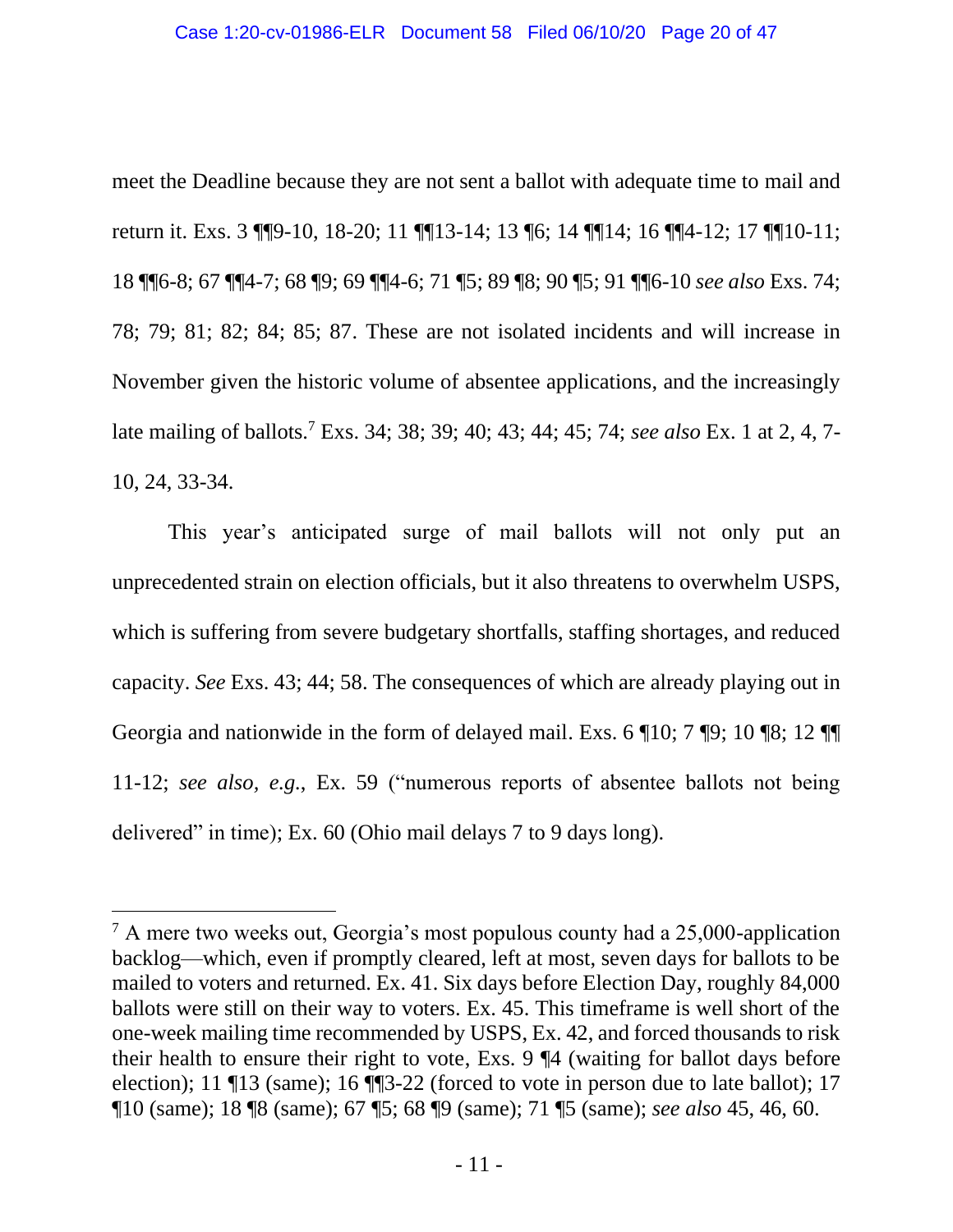Thus, it is nearly certain that the Receipt Deadline will disenfranchise substantial numbers of Georgians who vote by mail in November. Expert analysis conservatively estimates that if mail voting rejection rates occur at the same rates, they did in 2018 and 2016, over 60,000 voters could be disenfranchised. Ex. 1 at 2, 4, 7-10, 24, 33-34.

This is hardly surprising. In addition to the sheer increase in vote-by-mail turnout, many of these voters are typically in-person voters and are likely to be "late deciders" who make determinations closer to Election Day, will be less familiar with mail-voting requirements, e.g., the Receipt Deadline, and more likely to mail ballots later.<sup>8</sup> Ex. 1 at 27-29 (2% rejection rate inexperienced voters; 0.2% experienced); Exs. 3 ¶¶6-7; 4 ¶¶8-9; 10 ¶9; 89 ¶4; 91 ¶4.

# **5. Voter Assistance Ban**

<span id="page-20-0"></span>Georgia's disenfranchisement of voters due to the Receipt Deadline shows that voters need assistance returning ballots. This assistance is crucial for voters for whom personally returning their ballot (particularly if received too late to mail) will

<span id="page-20-4"></span><span id="page-20-3"></span><span id="page-20-2"></span><span id="page-20-1"></span><sup>&</sup>lt;sup>8</sup> Nor would it be unreasonable for voters to think that their ballots would be counted if postmarked by Election Day, as many other deadlines in their lives—including voter registration deadlines—are postmark deadlines. *See, e.g*., O.C.G.A. § 21-2- 224 (accepting voter registrations postmarked by deadline); *id.* § 48-7-57 (applying postmark deadline to tax returns); *id*. § 48-2-46 (applying postmark deadline to tax protests); *id*. § 40-3-42 (applying postmark deadline to title applications).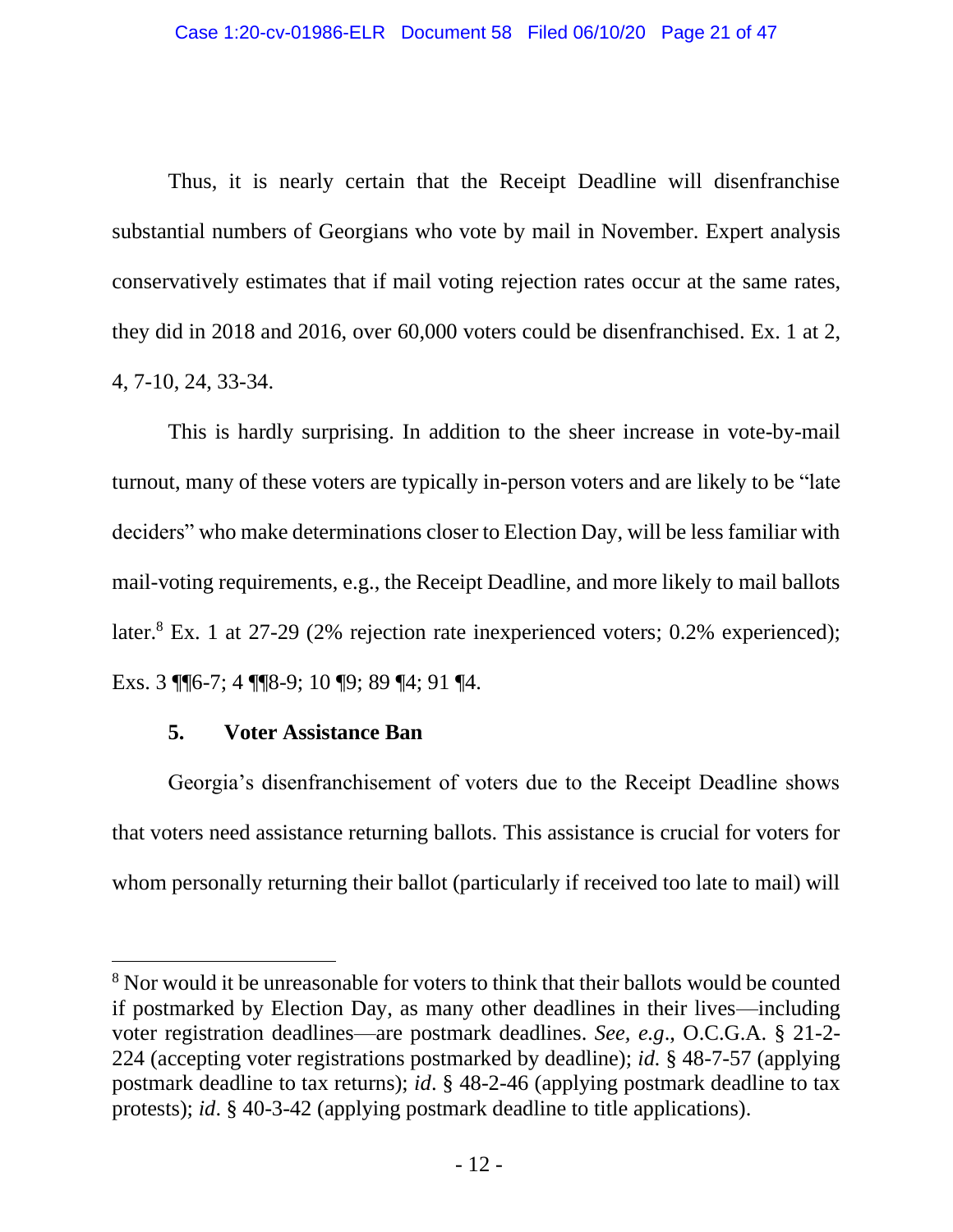<span id="page-21-0"></span>impose significant burdens—including those voters who are or who have close contact with someone vulnerable to COVID-19, voters with disabilities, low-income voters, and young voters, many of whom lack transportation access. *See* Ex. 1 at 5- 7, 31-32. Georgia law, however, prohibits anyone who is not part of a limited category of family and household members, caregivers, or detention facility employees from assisting with returning signed, sealed absentee ballots. O.C.G.A § 21-2-385(a). A substantial number of voters—including those among the nearly 1 million Georgian single-member household residents, 338,193 of whom are 65 or older, Ex. 1 at 31-32—are cut off from assistance. Exs. 4 ¶10; 5 ¶8. The 27.2% of Georgians who are disabled are limited in their choice of assistance. Ex. 61.

Even under normal circumstances, the Ban makes it needlessly difficult for certain voters to receive help, especially those who live alone, have no family members to deliver ballots, and have disabilities but no caretakers. Ex. 1 at 5-7, 31- 33; Exs. 4 ¶10; 5 ¶8; 10 ¶10; 89 ¶6. But the Ban presents even greater obstacles in the ongoing pandemic. Family and household members who previously assisted with hand-delivering mail ballots may be reluctant to do so due to safety concerns. *See* Ex. 10 ¶10. With the expected surge in mail voters, particularly from voters who are most vulnerable to COVID-19, voters will need help from organizations that are able to deploy trained organizers to ensure voters' ballots are returned in time to be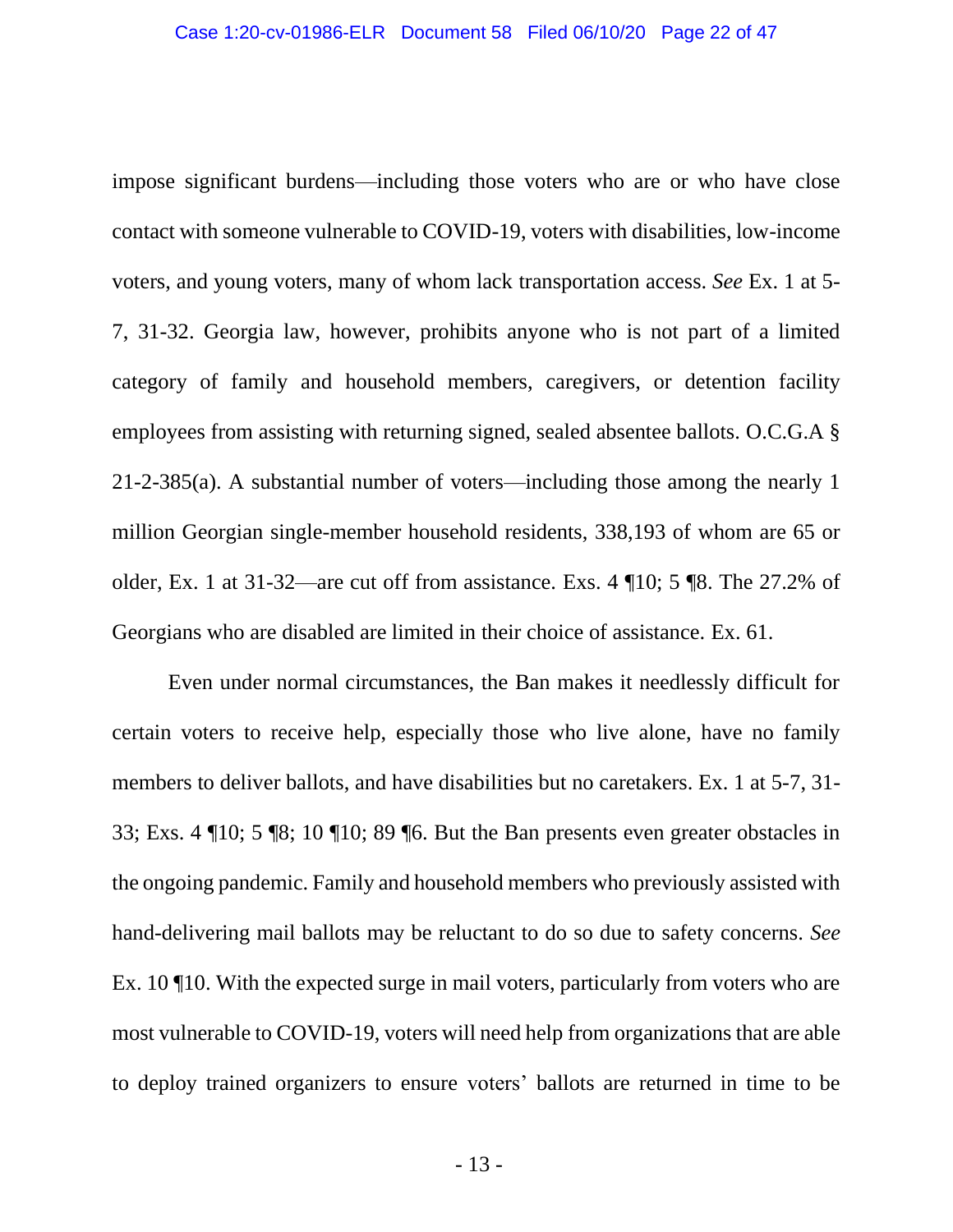counted. *See* Ex. 1 at 31-33; Exs. 3 ¶21; 4 ¶10; 5 ¶8; 8 ¶10; 9 ¶8; 10 ¶10; 11 ¶18; 12 ¶10; 89 ¶6; 91 ¶10. Third-parties who are trained can also remind voters to sign their ballots and include necessary identifying information—missteps that have resulted in the disenfranchisement of thousands before and are likely to do so again, and in greater numbers, in November. Ex. 1 at 31-33. The Ban prevents voters from accepting (and organizations from deploying) that help.

### <span id="page-22-3"></span>**III. ARGUMENT**

<span id="page-22-0"></span>Plaintiffs are entitled to a preliminary injunction because: (1) they have a substantial likelihood of success on the merits; (2) they will suffer irreparable injury absent such relief; (3) their injury outweighs possible harm Defendants will suffer; and (4) an injunction is in the public interest. *GeorgiaCarry.org v. U.S. Army Corps of Eng'rs*, 788 F.3d 1318, 1322 (11th Cir. 2015).

### <span id="page-22-2"></span><span id="page-22-1"></span>**A. Plaintiffs are likely to succeed on the merits.**

## **1. Plaintiffs' Right-to-Vote Claim**

The challenged provisions severely burden the right to vote with unjustifiable barriers to casting an absentee ballot, particularly during a public health crisis.

Under the *Anderson/Burdick* balancing test, the Supreme Court requires courts to "weigh 'the character and magnitude of the asserted injury to the rights . . . that the plaintiff seeks to vindicate' against 'the precise interests put forward by the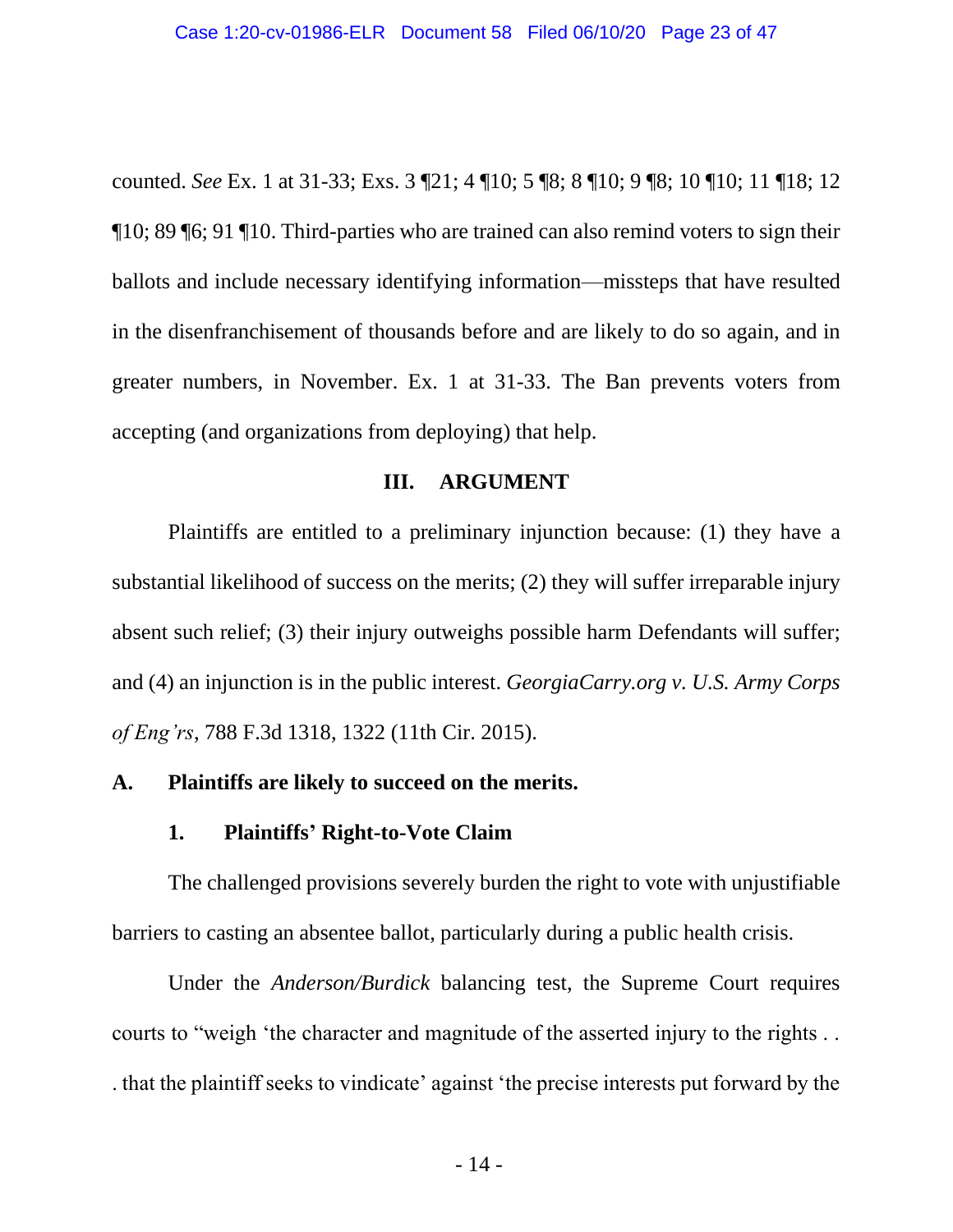<span id="page-23-0"></span>State as justifications for the burden imposed by its rule,'" considering "'the extent to which those interests make it necessary to burden the plaintiff's rights.'" *Burdick v. Takushi*, 504 U.S. 428, 434 (1992) (quoting *Anderson v. Celebrezze*, 460 U.S. 780, 788–89 (1983)). This inquiry is fact-specific and may not be undertaken by rote. The court applies a "flexible standard," *id.*: the more a challenged law burdens the right to vote, the stricter the scrutiny to which we subject that law." *Democratic Exec. Comm. of Fla. v. Lee*, 915 F.3d 1312, 1318, 1319 (11th Cir. 2019).

<span id="page-23-4"></span><span id="page-23-2"></span><span id="page-23-1"></span>When voting rights are severely restricted, a law "must be narrowly drawn to advance a state interest of compelling importance." *Norman v. Reed*, 502 U.S. 279, 280 (1992). But even less severe burdens remain subject to balancing: "However slight" the burden may appear, "it must be justified by relevant and legitimate state interests 'sufficiently weighty to justify the limitation.'" *Crawford v. Marion Cty. Election Bd.*, 553 U.S. 181, 191 (2008) (controlling op.) (quoting *Norman*, 502 U.S. at 288–89). <sup>9</sup> Complete disenfranchisement is—obviously—a "severe" burden. *See Lee*, 915 F.3d at 1321 ("it is a 'basic truth that even one disenfranchised voter—let alone several thousand—is too many'") (quoting *League of Women Voters of N.C.* 

<span id="page-23-3"></span><sup>&</sup>lt;sup>9</sup> In evaluating burden, a court must focus not only on the burden on the general electorate, but also on the burden on the actual individuals impacted. *Id.* at 201. "Disparate impact matters under *Anderson-Burdick*." *League of Women Voters of Fla., Inc. v. Detzner*, 314 F. Supp. 3d 1205, 1216-20 (N.D. Fla. 2018).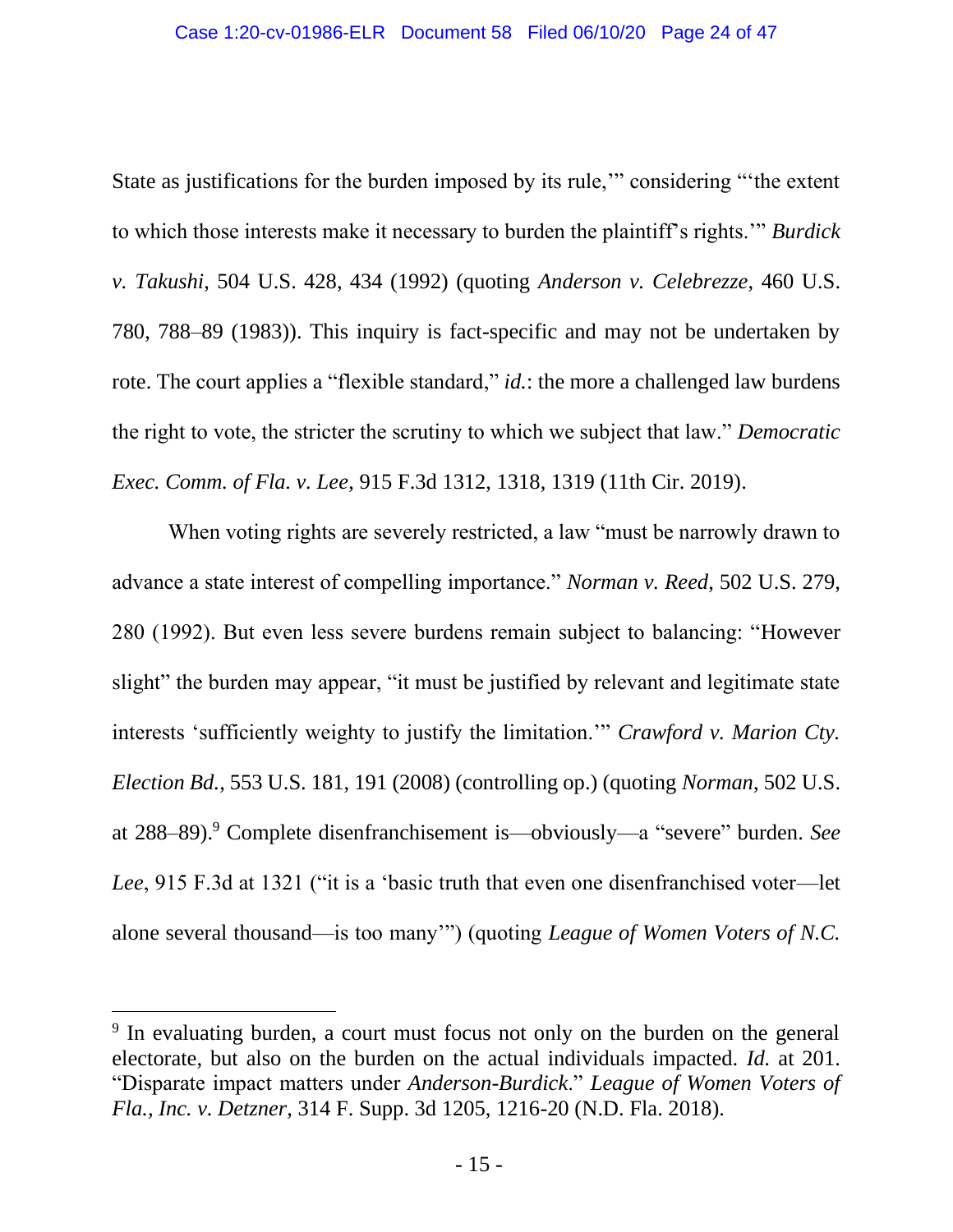*v. North Carolina ("LWV NC")*, 769 F.3d 224, 244 (4th Cir. 2014)).

The challenged provisions separately and cumulatively inflict undue burdens on Plaintiffs' voting rights that cannot be justified by Georgia's interests in them.

*First*, Georgia's Notification Process threatens voters with the severe burden of disenfranchisement. Without uniform guidelines, notifying voters of application insufficiencies takes place solely at the discretion of local officials, treating voters differently depending on where they live, and the strain officials are under at the time.<sup>10</sup> The consequences can be severe, as later notification reduces the time a voter has to receive, vote, and return their ballot. *Supra* II, B1. During the pandemic, with absentee ballot applications overwhelming officials, these burdens will only increase—as will the disparities between the counties. *Supra* II, B1.

There is no justification for the lack of uniform standards. In other contexts, such as signature matching, the State provides clear rules for prompt notification. *See* Ga. Comp. R. and Regs. 183-1-14-.13 (election officials must notify voters

<span id="page-24-0"></span><sup>10</sup> *Supra* II, B1; *see also Democratic Exec. Comm. of Fla*., 915 F.3d at 1320 (finding severe burden because "Florida allows each county to apply its own standards and procedures [] virtually guaranteeing a crazy quilt of enforcement of the requirement from county to county").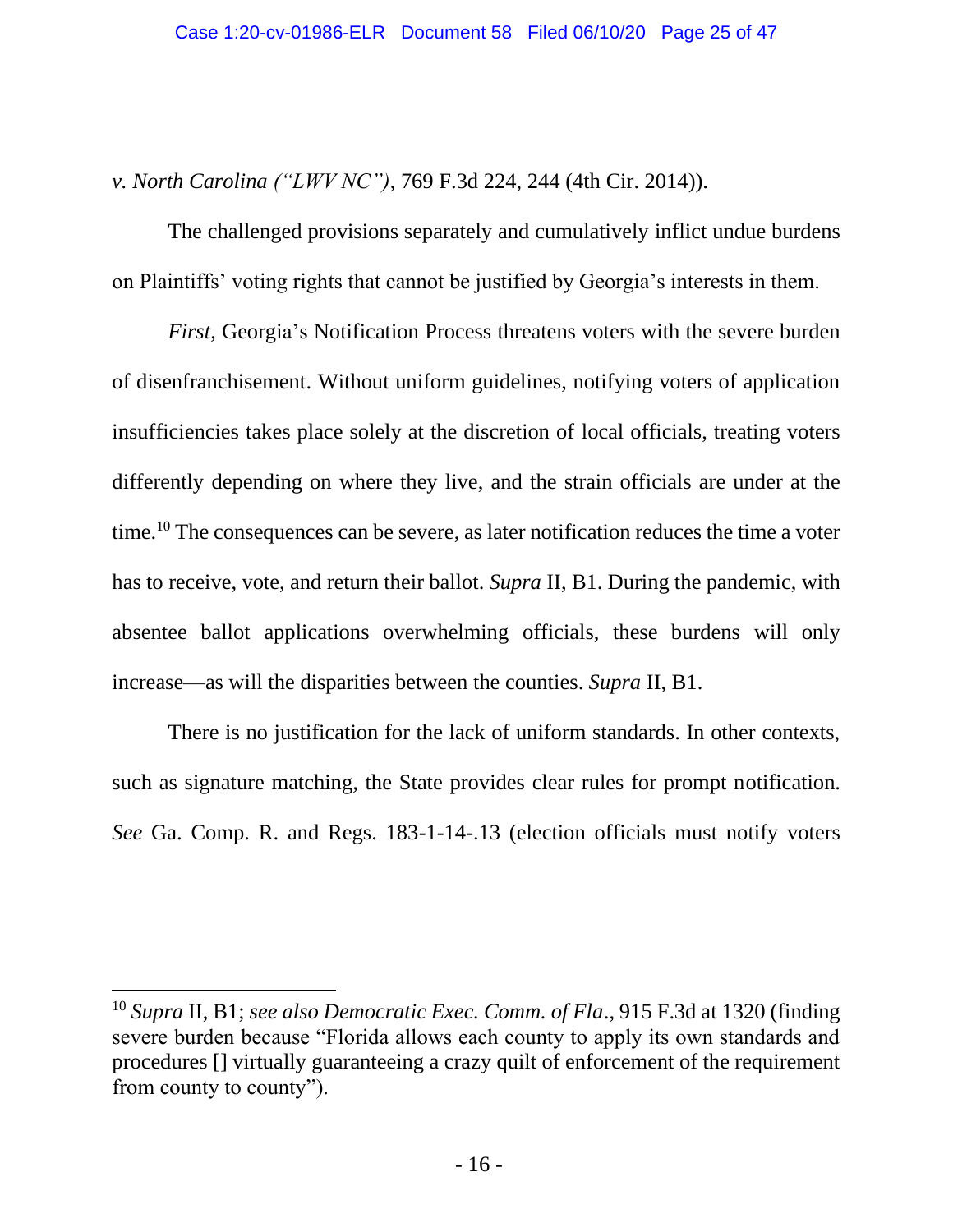within three business days of absentee receipt or by next business day, during eleven days before election). There is no reason the State cannot do so here.<sup>11</sup>

*Second*, the Absentee Age Restriction imposes substantial burdens on voters under 65, forcing them to apply for absentee ballots each election, increasing the risk of errors, substantial processing times, and late ballot returns. *Supra* II, B2. During the pandemic, these risks are even more severe as absentee ballot requests are skyrocketing, placing more pressure on election officials and corresponding delays in application processing and ballot mailing. *Supra* II, B2. There is no justification for these burdens. Not only is a streamlined request process by which a voter can submit one request for absentee ballots each cycle already available to voters 65 and over, *see* O.C.G.A. § 21-2-381(a)(1)(G); *Martin*, 341 F. Supp. 3d at 1339-40, but including younger voters would decrease administrative burdens, reducing the number of applications that need to be processed. *See* Ex. 1 at 15-16.

<span id="page-25-1"></span>*Third*, the Postage Tax imposes monetary costs on voters, a burden that is particularly severe this year, when mail voting offers voters the safest method of voting. *Supra* II, B3. It forces voters to risk their health to obtain postage, deterring

<span id="page-25-0"></span><sup>11</sup> *See Martin v. Kemp*, 341 F. Supp. 3d 1326, 1339-40 (N.D. Ga. 2018), *appeal dismissed sub nom. Martin v. Sec'y of State of Ga*., No. 18-14503-GG, 2018 WL 7139247 (11th Cir. Dec. 11, 2018) ("Because many of the procedures Plaintiffs request are already in place, the Court finds that additional procedures would involve minimal administrative burdens[.]").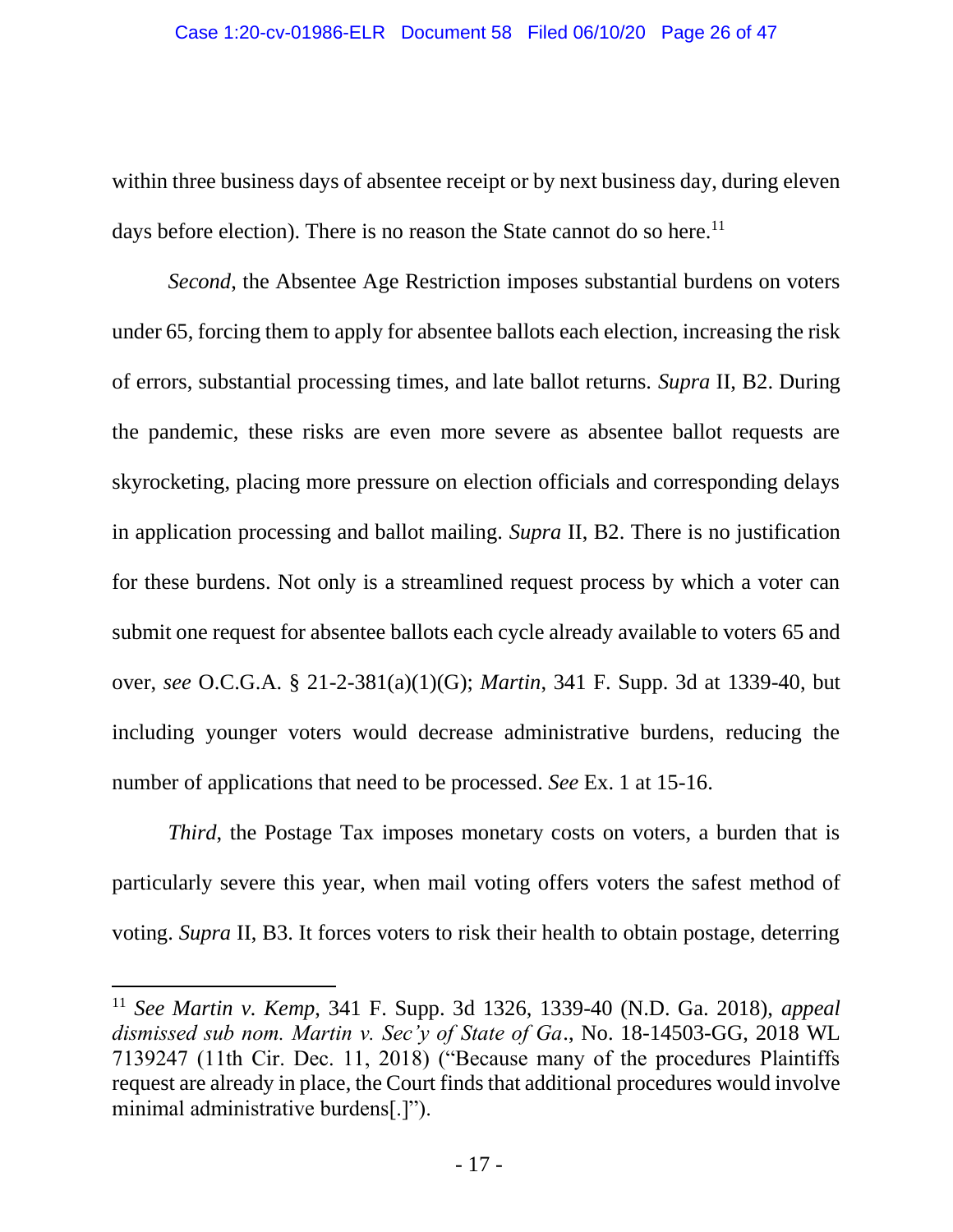<span id="page-26-12"></span>voters with disabilities, limited access to transportation, and concerns about contracting COVID-19 from voting. *Supra* II, B3. The State has no adequate justification for failing to pre-pay postage for such ballots. Georgia provides prepaid postage in other voting contexts.<sup>12</sup> *See* O.C.G.A. § 21-2-234(c) (confirmation notice of voter's address "shall be a postage prepaid"). Its failure to do so here—at most is purely a matter of administrative convenience, which cannot outweigh burdens on fundamental rights. *See Taylor v. Louisiana*, 419 U.S. 522, 535 (1975). And Congress has allocated \$10 million for Georgia to use for COVID-related election expenses, which can cover the cost of postage. *See* Ex. 62.

<span id="page-26-0"></span>*Fourth*, even before the onset of the pandemic, the Receipt Deadline severely burdened the right to vote, disenfranchising thousands of lawful voters—more than 6,600 in statewide general elections since 2014, *see* Ex. 1 at 4⸺simply because their ballots were received after 7:00 p.m. on Election Day. *Supra* II, B4. For those voters who, through no fault of their own, do not receive a mail ballot until shortly before Election Day, or whose ballots take longer than expected to arrive in the mail, the

<span id="page-26-17"></span><span id="page-26-16"></span><span id="page-26-15"></span><span id="page-26-14"></span><span id="page-26-13"></span><span id="page-26-11"></span><span id="page-26-10"></span><span id="page-26-9"></span><span id="page-26-8"></span><span id="page-26-7"></span><span id="page-26-6"></span><span id="page-26-5"></span><span id="page-26-4"></span><span id="page-26-3"></span><span id="page-26-2"></span><span id="page-26-1"></span><sup>12</sup> At least sixteen states prepay postage on absentee ballots. *See* Ariz. Rev. Stat. § 16-542; Cal. Elec. Code § 3010; 15 Del. Code § 5504; Haw. Rev. Stat. § 11-102; Ind. Code § 3-11-4-20; Iowa Code Ann. § 53.8; Minn. Stat. Ann. § 203B.07; Mo. Rev. Stat. § 115.285; Mont. Code § 13-13-214; Nev. Rev. Stat. § 293.323; N. M. Stat. Ann. § 1-6-8; Ore. Rev. Stat. § 254.473; R.I. Gen. Laws § 17-20-10; Wash. Rev. Code § 29A.40.091; W. Va. Code Ann. § 3-3-5; Wis. Stat. Ann. § 6.87.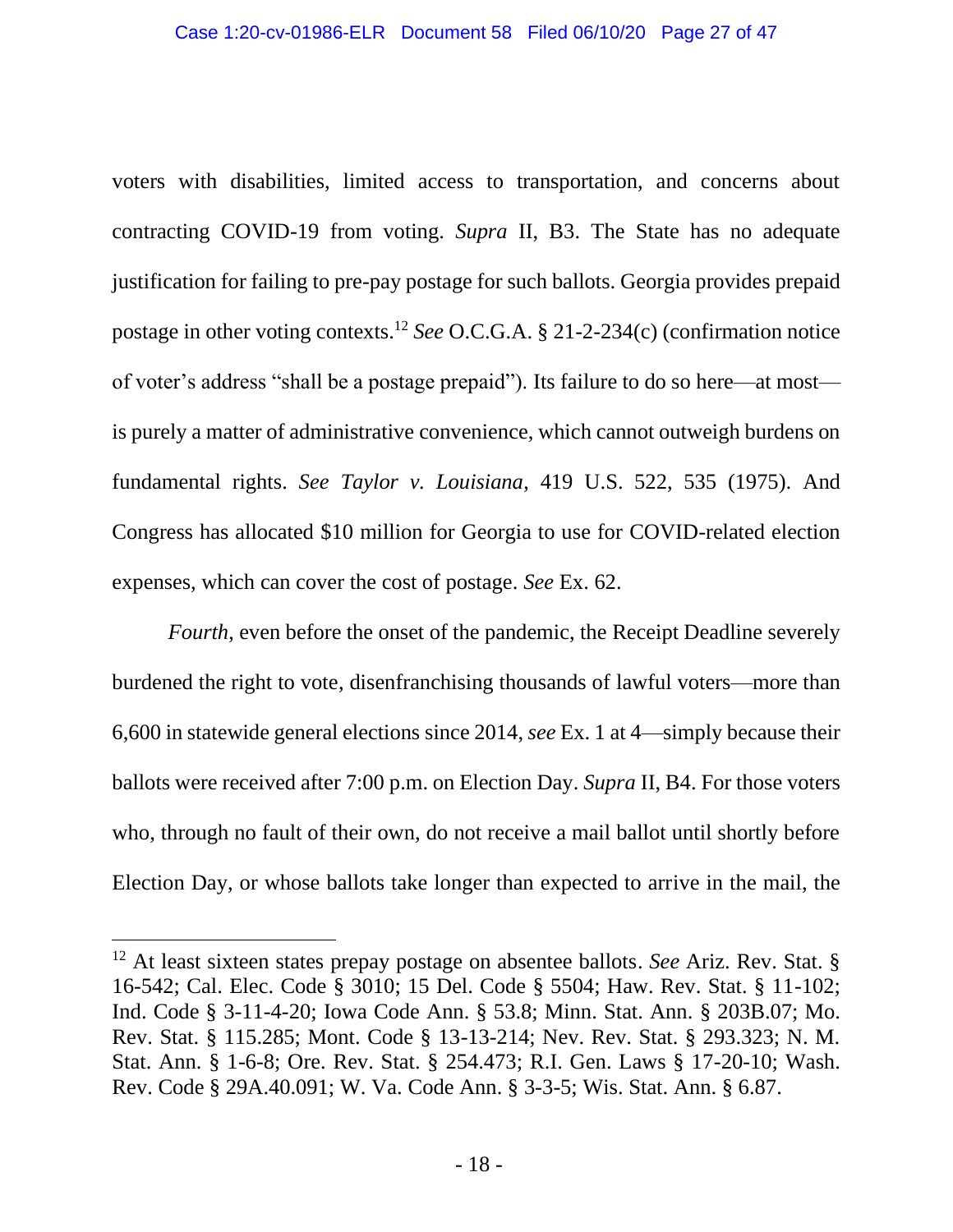burden is severe: total disenfranchisement. The number of voters disenfranchised by the Deadline is all but certain to increase as election officials and USPS are crushed under a surge of requests for mail ballots. *Supra* II, B4; *see also* Ex. 1 at 7-10, 24,  $(60,000)$  disenfranchised due to Deadline). This is a severe and unjustifiable burden.<sup>13</sup>

<span id="page-27-7"></span><span id="page-27-6"></span>The State has no adequate justification for discarding these mail ballots.<sup>14</sup> Provisional and absentee ballots can be cured up to three days after Election Day, *see* O.C.G.A. §§ 21-2-386(a)(1)(C), 21-2-419(c), and Georgia does not even finalize results for 17 days after the election, *see* O.C.G.A. § 21-2-499. Thus, extending the Deadline would not jeopardize the State's ability to finalize election results. *See* Ex. 55, *Driscoll*, at \*11 (no adequate interest where no impact on election certification).

<span id="page-27-1"></span>Wisconsin's recent experience is instructive. In April, a Wisconsin federal court extended the deadline for receipt of absentee ballots because voters were at risk of being disenfranchised by Wisconsin's election day receipt deadline. *See* 

<span id="page-27-2"></span><sup>&</sup>lt;sup>13</sup> Courts have regularly found a severe burden where laws disenfranchised far fewer voters than the number of Georgians disenfranchised here. *See, e.g.*, *Ga. Coal. for People's Agenda, Inc. v. Kemp*, 347 F. Supp. 3d 1251, 1264 (N.D. Ga. 2018) (severe burden where 3,141 individuals impacted); *One Wis. Inst., Inc. v. Thomsen*, 198 F. Supp. 3d 896, 948–49 (W.D. Wis. 2016) (same; fewer than 100 voters).

<span id="page-27-5"></span><span id="page-27-4"></span><span id="page-27-3"></span><span id="page-27-0"></span><sup>14</sup> *See Ne. Ohio Coal. for Homeless v. Husted*, 696 F.3d 580, 597 (6th Cir. 2012) ("NEOCH") (likely constitutional violation after state failed to identify "precise interests" justifying "substantial burden" when ballots were rejected due to no fault of the voter); *see also Doe v. Walker*, 746 F. Supp. 2d 667, 681–83 (D. Md. 2010) (extending deadline for overseas ballots where ballots sent too late for timely return); *Stamos v. Genesee Cty. Bd. of Canvassers*, 46 Mich. App. 636, 645–46 (1973).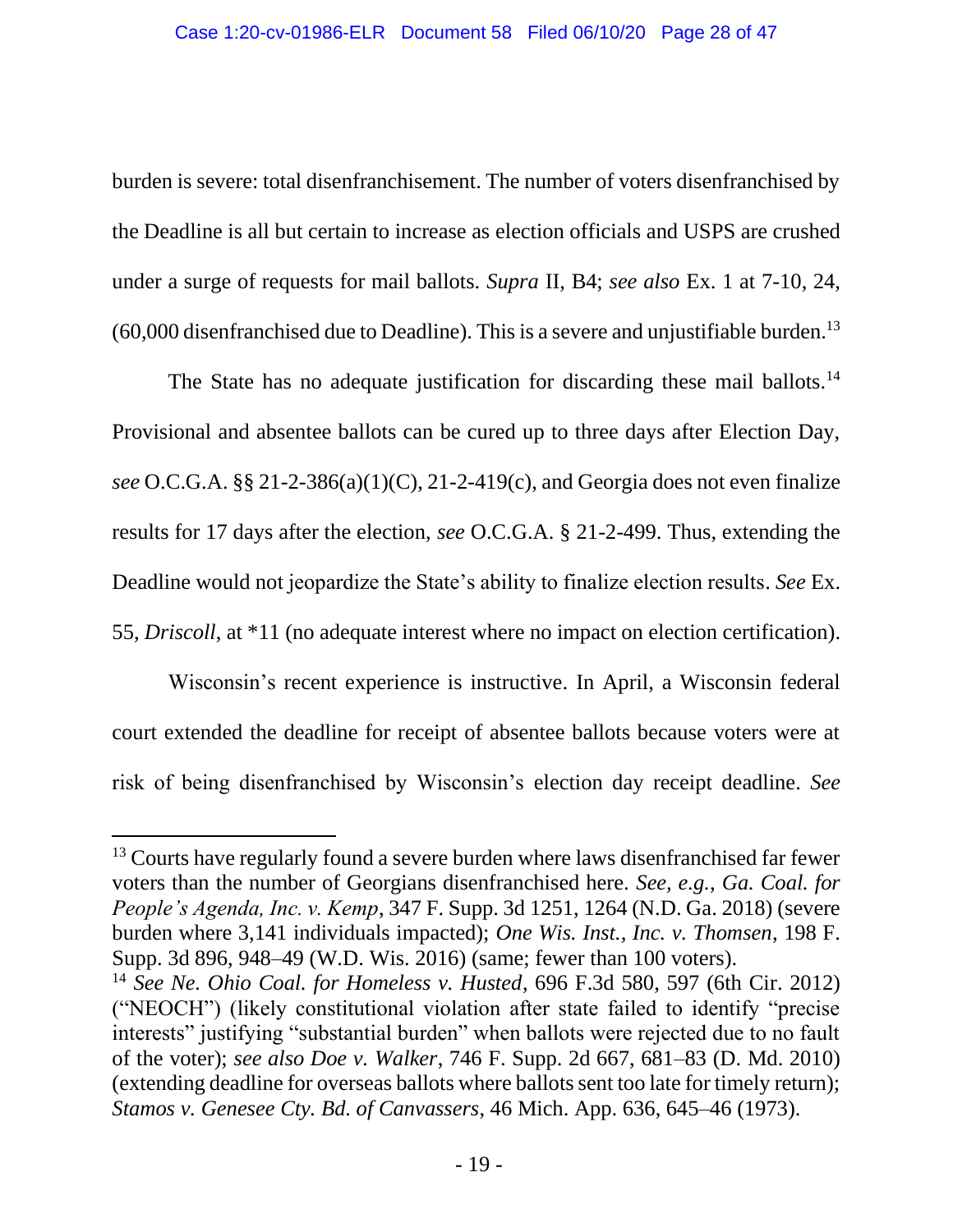<span id="page-28-1"></span><span id="page-28-0"></span>*Democratic Nat'l Comm. v. Bostelmann*, No. 20-cv-249-wmc, 2020 WL 1638374, at \*5, \*12, n.14 (W.D. Wis. Apr. 2, 2020). The court concluded that "the state's general interest in the . . . deadline is not so compelling as to overcome the burden faced by voters who, through no fault of their own, will be disenfranchised by" its enforcement." *Id.* at \*17. The Seventh Circuit affirmed. *See* Order, *Democratic Nat'l Comm. v. Republican Nat'l Comm*., No. 20-1538 (7th Cir. Apr. 3, 2020), ECF No. 30. The Supreme Court, evaluating the extension under *Anderson-Burdick*, agreed it was appropriate to require the state to count ballots mailed by Election Day. *See Republican Nat'l Comm. v. Democratic Nat'l Comm.*, 140 S. Ct. 1205, 1208 (2020); Ex. 54, at 7 (postmark deadline resulted in counting nearly 80,000 ballots); Ex. 55, *Driscoll, et al. v. Stapleton*, No. DV 20-408, at \*17 (Mont. D. Ct. May 22, 2020) (preliminarily enjoining receipt deadline, instituting postmark deadline).<sup>15</sup> Plaintiffs seek the same relief here.

<span id="page-28-5"></span><span id="page-28-2"></span>*Finally*, the Voter Assistance Ban imposes undue burdens on Georgia voters, prohibiting voters from obtaining help in casting their mail ballot. Those without

<span id="page-28-4"></span><span id="page-28-3"></span><sup>&</sup>lt;sup>15</sup> Although one court recently declined to enjoined South Carolina's Receipt Deadline, *see Middleton v. Andino*, No. 3:20-cv-01790, ECF No. 31 (D.S.C. May 25, 2020), the court did so after attributing late ballots to South Carolina voters' failure to submit their ballots on time. Here, Plaintiffs have presented extensive evidence that Georgia voters are being disenfranchised by the Receipt Deadline for reasons outside their control, and the state cannot disenfranchise these voters in a manner consistent with the Constitution. *See NEOCH*, 696 F.3d at 597.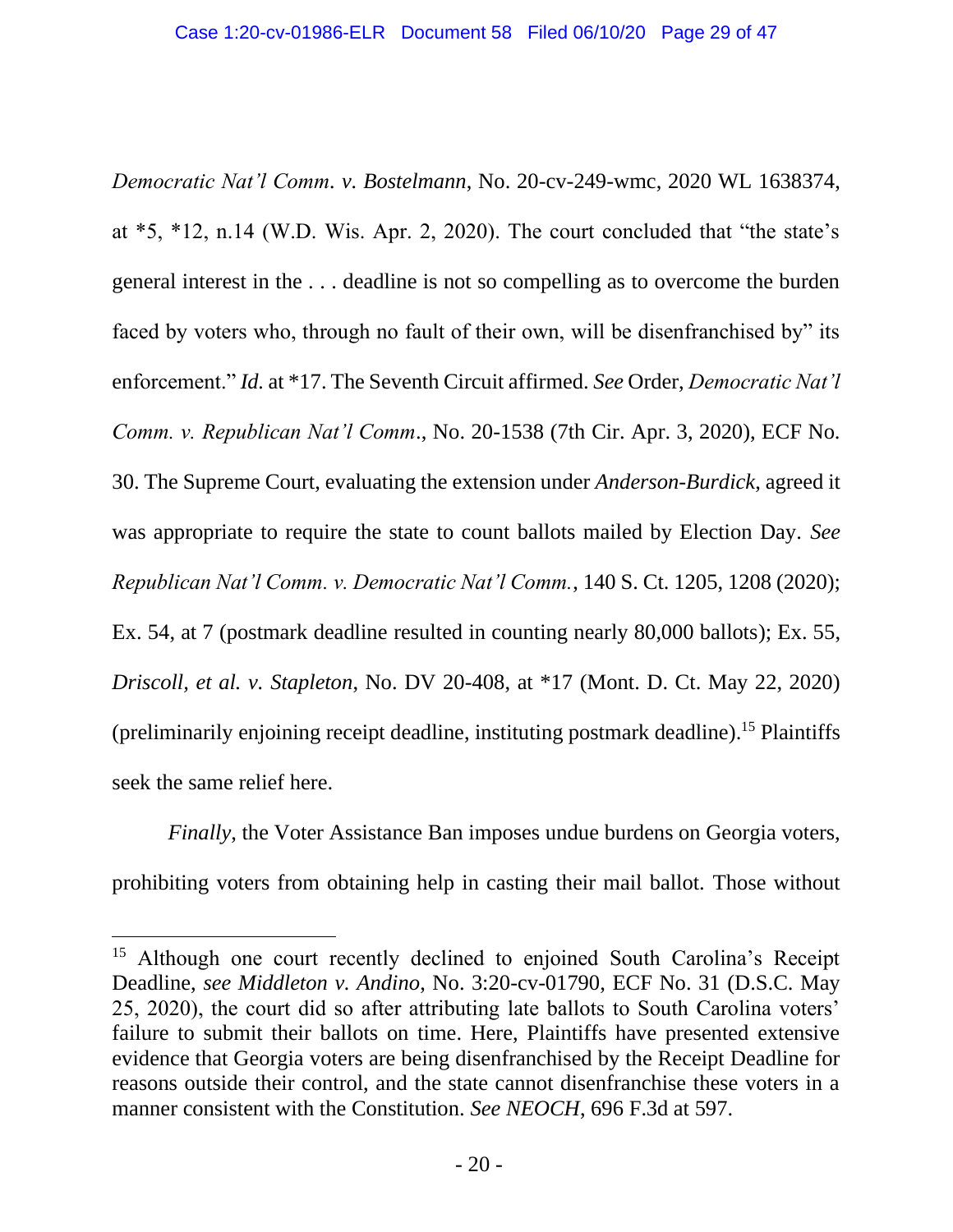access to postage, who lack easy access to reliable transportation, who are concerned about the risk in-person voting poses to their health or the health of their loved ones, and who do not have a family or household member or caretaker who can assist them—including, the nearly 1 million Georgians who live alone, Ex. 1 at 31- 32⸺will be unable to return their ballot. *Supra* II, B5. These burdens disproportionately fall on Georgia's minority voters and vulnerable populations. *See id.* They are also exacerbated during the pandemic: voters who are at high risk for complications from COVID-19 cannot take trips outside of their home—even to deliver their ballot, or to deliver that of a family or household member—without risking their health. *Supra* II, B5. A generalized interest in promoting "election integrity" is insufficient to outweigh these burdens.<sup>16</sup> This is particularly so where *many* other Georgia laws already criminalize undue influence or voting fraud and where ballot collection fraud is virtually nonexistent.<sup>17</sup>

<span id="page-29-3"></span><span id="page-29-0"></span>The challenged provisions compound each other, cumulatively burdening

<span id="page-29-4"></span><span id="page-29-2"></span><span id="page-29-1"></span><sup>16</sup> *One Wis. Inst.*, 198 F. Supp. 3d at 903 ("[A] preoccupation with mostly phantom election fraud leads to real incidents of disenfranchisement, which undermine rather than enhance confidence in elections."); *LWV NC*, 769 F.3d at 246 ("states cannot burden the right to vote [] to address dangers that are remote and only theoretically imaginable," such as "election integrity and fraud protection,") (quotation omitted). <sup>17</sup> *See, e.g*., O.C.G.A. § 21-2-573 (prohibiting fraud in connection with casting a vote); id. § 2-2-576 (prohibiting destruction or delay in delivery of ballots); *id.* § 2- 21-570 (preventing vote-buying and vote-selling); Ex. 1 at 32-33.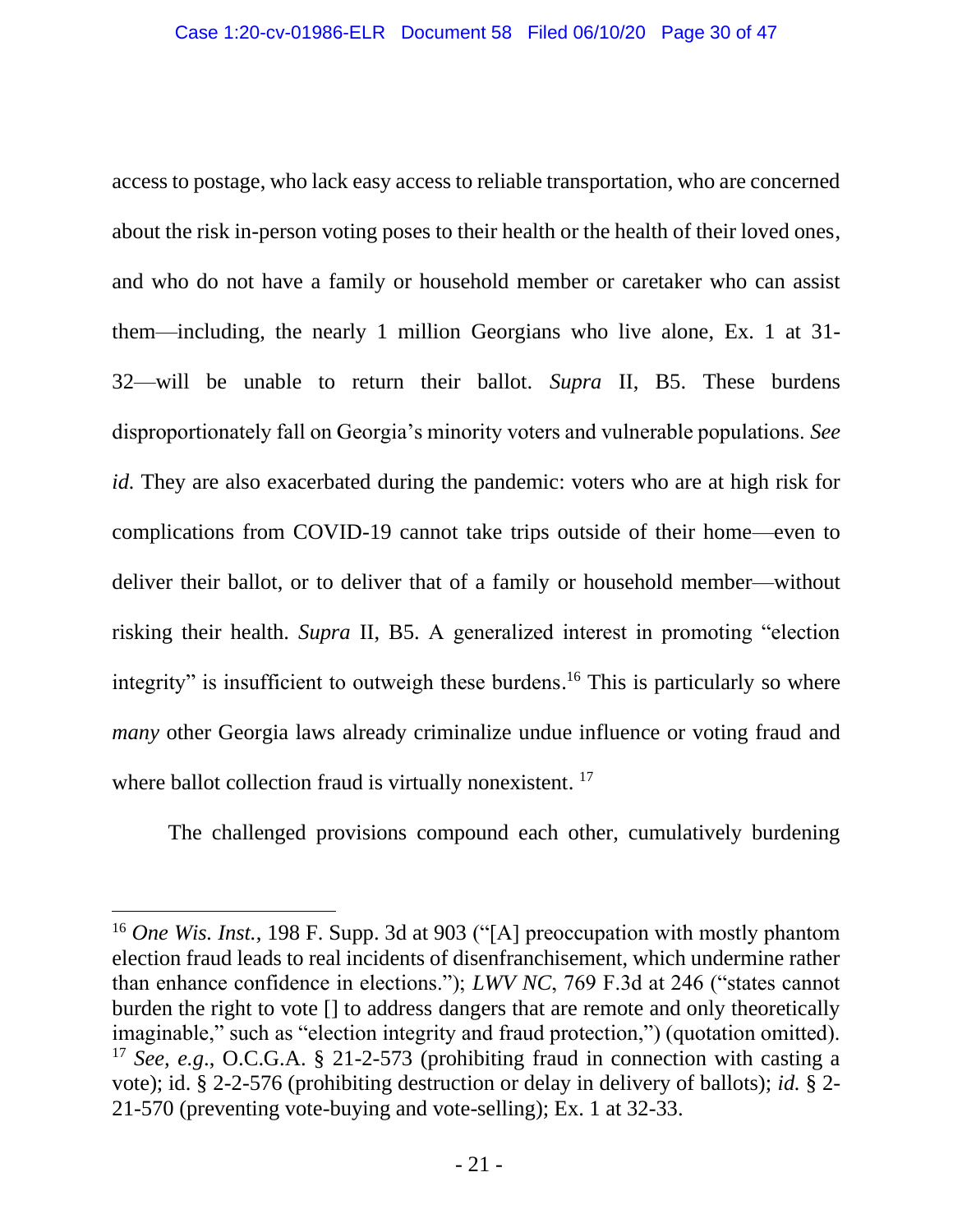Georgia voters. The time spent obtaining postage, for example, makes it more likely that a voter will mail their ballot later and, therefore, that it will be rejected for arriving late. Likewise, voters unable to obtain postage are more likely to need assistance and are at risk of having their ballot arrive late without it. Delays in informing voters about application problems and resultant delays in sending ballots to voters all lead to ballots being returned late and voters disenfranchised.

Even if this Court determines that any of the challenged provisions impose minimal burdens on the right to vote, it must still consider whether Georgia's interests are "sufficiently weighty" to impose those burdens. *Norman*, 502 U.S. at 288–89. There are no state interests sufficient to outweigh these increasing burdens on Georgian's voting rights, particularly during the present pandemic.

#### <span id="page-30-2"></span><span id="page-30-1"></span>**2. Plaintiffs' Procedural Due Process Claim**

<span id="page-30-3"></span><span id="page-30-0"></span>The Notification Process and Receipt Deadline deprive voters of their liberty interest in voting without adequate procedural safeguards. The Due Process Clause prohibits the states from depriving "any person of . . . liberty . . . without due process of law." U.S. Const. amend. XIV, § 1. Which protections are due requires a careful analysis of the importance of the rights and interests at stake. *See Mathews v. Eldridge*, 424 U.S. 319, 334–35 (1976). Courts must consider (1) "the private interest" affected, (2) "the risk of an erroneous deprivation" of that interest due to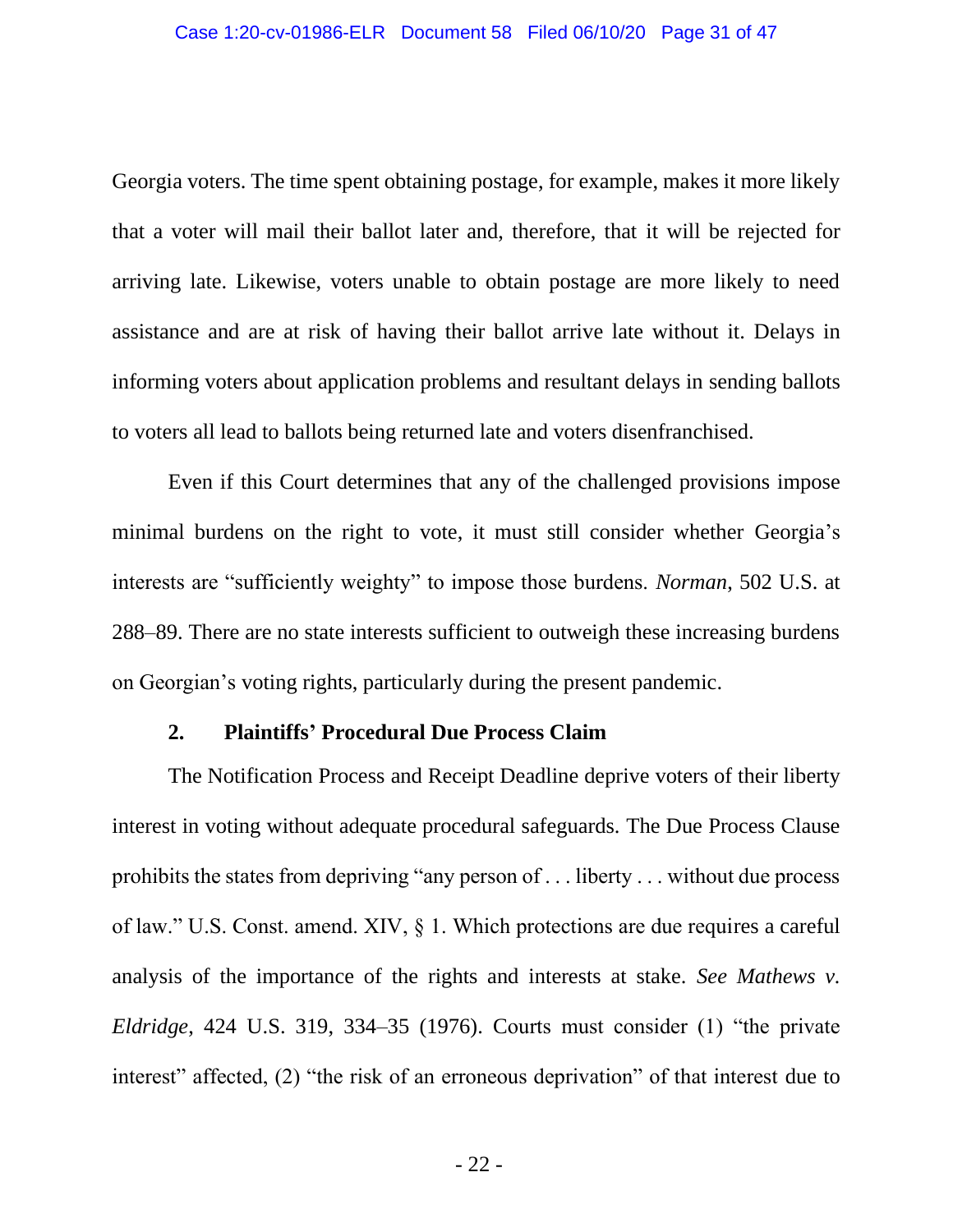#### <span id="page-31-0"></span>Case 1:20-cv-01986-ELR Document 58 Filed 06/10/20 Page 32 of 47

current procedures, and (3) the "probable value . . . [of] additional or substitute procedures," accounting for any "administrative burdens." *Grayden v. Rhodes*, 345 F.3d 1225, 1233 (11th Cir. 2003) (quoting *Mathews*, 424 U.S. at 335).

These factors weigh in Plaintiffs' favor. *First*, the nature of the private interest—voting and having one's ballot counted—is extraordinarily important. *See Reynolds v. Sims*, 377 U.S. 533, 555 n.29 (1964). This interest extends to mail voting, which Georgia has conferred upon its citizens. *See, e.g.*, *Martin*, 341 F. Supp. 3d at 1338; *Saucedo v. Gardner*, 335 F. Supp. 3d 202, 217 (D.N.H. 2018).

<span id="page-31-3"></span><span id="page-31-2"></span><span id="page-31-1"></span>*Second*, the risk of erroneous deprivation from these provisions are high. Public data from Georgia establishes that thousands of voters' mail ballots have been rejected as late every election cycle. *Supra* II, B4. The "cutoff" to mail a ballot varies depending primarily on USPS's state, *supra* at II, B4, making it patently unreliable and confusing. The problems in Georgia's processing of applications leads directly to these delays as many voters are not even notified of issues until they affirmatively reach out, *see* Exs. 9 ¶4; 11 ¶¶10-13, and other ballots are mailed too late for voters to timely return them, *see* Ex. 6 ¶¶4-6; 14 ¶14; 16 ¶¶6-12; 67 ¶¶4-5; 68 ¶¶5-8; 71 ¶¶3-4. *See, e.g.*, *Hunter v. Hamilton Cty. Bd. of Elections*, 635 F.3d 219, 243 (6th Cir. 2011) ("To disenfranchise citizens whose only error was relying on poll-worker instructions [is] fundamentally unfair."). Not only can the Notification Process leave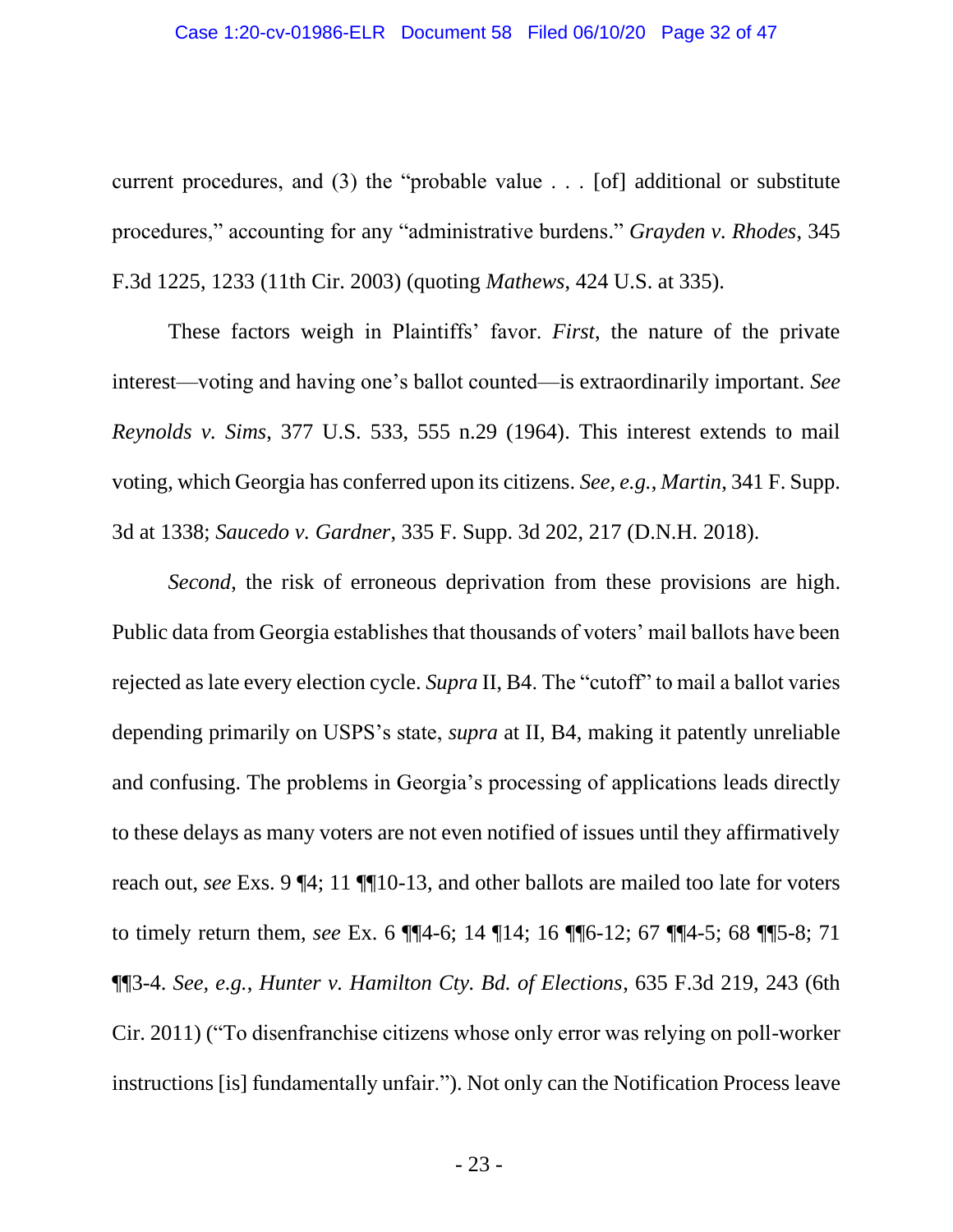<span id="page-32-0"></span>voters without meaningful notice that their applications have not been accepted due to missing information, but it permits election officials among Georgia's 159 counties to interpret "promptly" in differing and arbitrary ways—which is neither fair nor reliable. *See Curling v. Raffensperger*, 403 F. Supp. 3d 1311, 1336 (N.D. Ga. 2019) ("[W]hen a state accords arbitrary and disparate treatment to voters, [they] are deprived of their constitutional rights to due process and equal protection."). A state's elections system, "the specifics of which are not explicitly made known to potential voters, that leaves potential voters in the dark as to its effect on a voter's [ability to vote] and that fails to give voters a fair opportunity to [participate], is fundamentally unfair and violative of the Due Process Clause of the Fourteenth Amendment." *Fla. State Conference of N.A.A.C.P. v. Browning*, 522 F.3d 1153, 1185 (11th Cir. 2008) (Barkett, J., concurring and dissenting in part).

<span id="page-32-1"></span>*Third*, the value of additional or substitute procedural safeguards to ensure that mail voters' votes are counted is readily apparent. A substitute procedure requiring Georgia to count mail ballots that are mailed on or before Election Day and received within five-business days after solves the inequities inherent in the Receipt Deadline. It not only offers Georgia voters a reliable date by which to cast their ballots, it also ensures that voters who receive their ballots shortly before Election Day are able to access the franchise and helps protect against postal service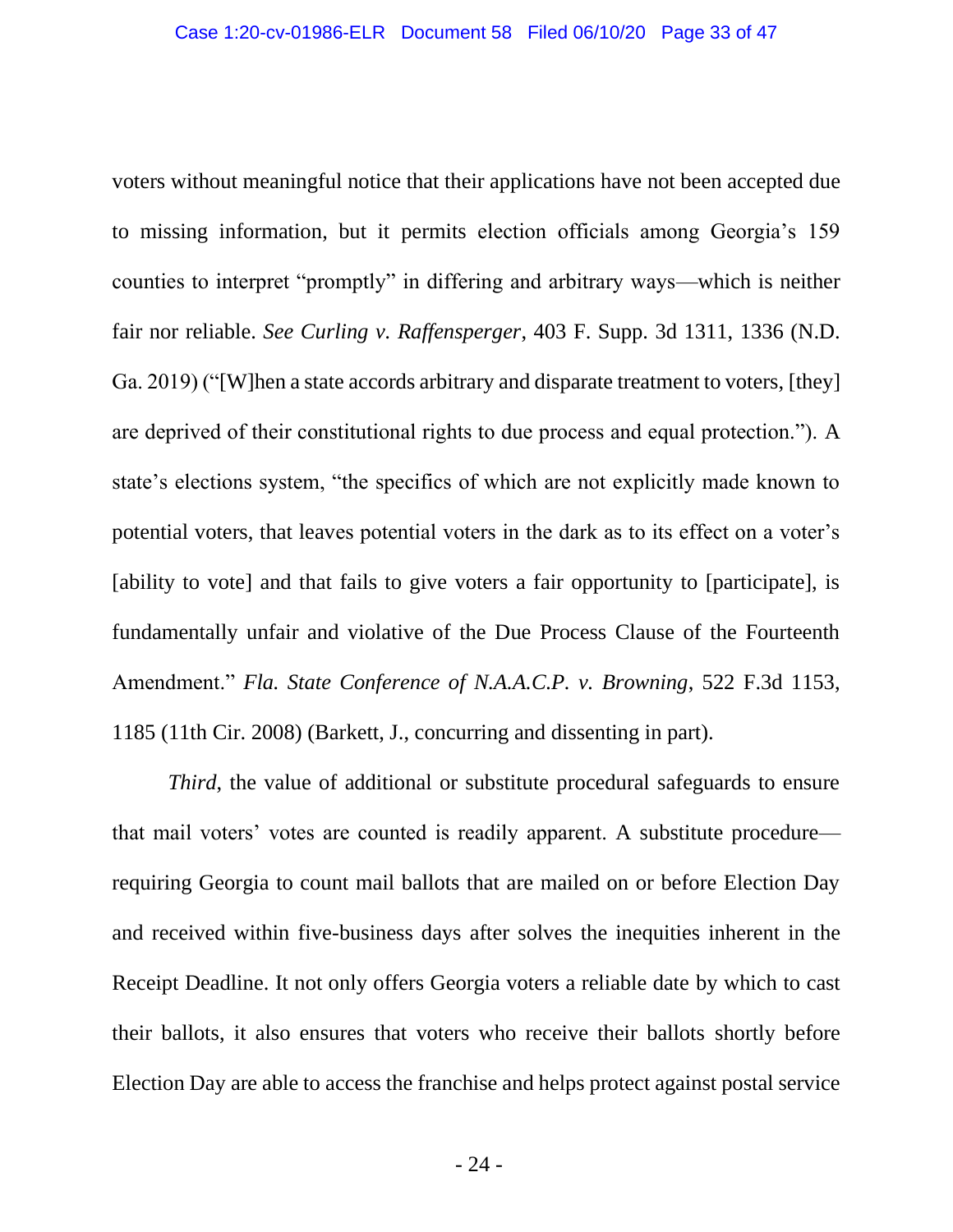delays. *See* Ex. 1 at 17-18 (85% of late ballots arrived 5 business days after election). Counting these ballots also imposes little administrative burden on the State. *Supra* III, A1. Likewise, requiring election officials to uniformly notify voters about missing information by text message, email, and mail within three days of receiving the ballot or by the next day, during the eleven days prior to the Election—a procedure nearly identical to that used to notify voters of a rejected ballot for signature mismatch, *see* Ga. Comp. R. & Reg. 183-1-14-.13—would put little additional burden on the State.<sup>18</sup>

<span id="page-33-2"></span>Having conferred the right to vote by mail, Georgia must establish adequate procedures to ensure that voters have a reliable, fair, and effective method to cast their ballots. *Cf. Saucedo*, 335 F. Supp. 3d at 217. Because the Receipt Deadline and Notification Process are inadequate in all those respects, and Georgia can institute a substitute procedure to protect voters' rights with minimal burden, these provisions violate Georgia voters' procedural due process rights.

# **3. Plaintiffs' Equal Protection Claim**

<span id="page-33-0"></span>Georgia's Notification Process, which allows different counties to apply different standards to notify voters of problems with their absentee application, is

<span id="page-33-1"></span><sup>&</sup>lt;sup>18</sup> *See Martin*, 341 F. Supp. 3d at 1339-40 ("Because [] the procedures Plaintiffs request are already in place, . . . additional procedures would involve minimal administrative burdens").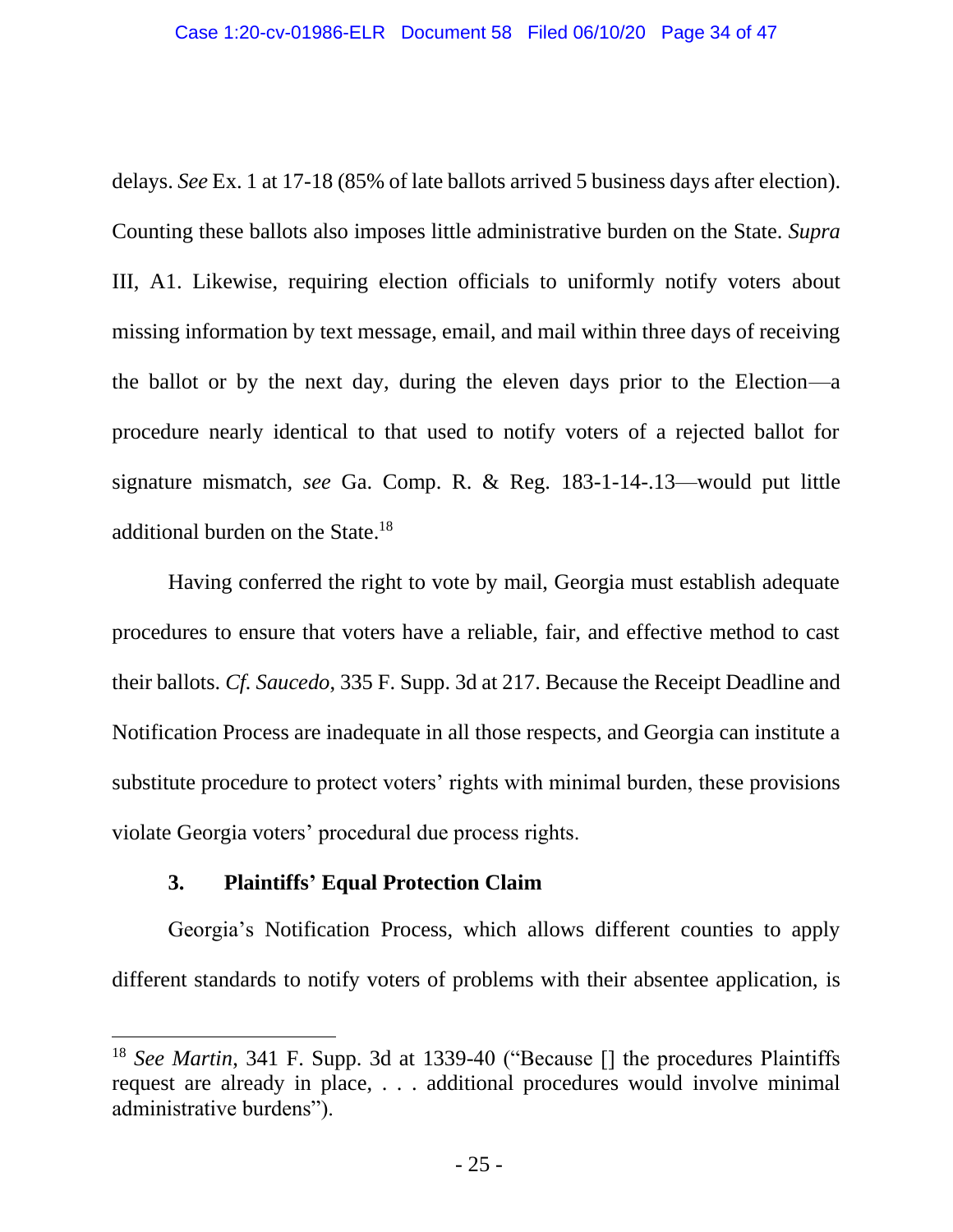<span id="page-34-1"></span><span id="page-34-0"></span>"[in]consistent with [the] obligation to avoid arbitrary and disparate treatment of the members of [the] electorate." *Bush v. Gore*, 531 U.S. 98, 105 (2000). "[O]nce granted the right to vote on equal terms, the State may not, by later arbitrary and disparate treatment, value one person's vote over that of another." *Id.* at 104–05; *see also Curling*, 403 F. Supp. 3d at 1336 ("Voters also enjoy a Fourteenth Amendment right 'to participate equally in the electoral process.'") (quoting *Democratic Executive Comm. of Fla.*, 915 F.3d at 1319). But the Notification Process allows counties to do just that, inviting them to interpret "promptly" however they choose and to notify voters on their own timetable about issues with their absentee applications. The timing and method of notification is left to a county's discretion and the result depends solely on where a voter lives, and the time election officials have to process the application. *See Bush*, 531 U.S. at 103, 105-107 (finding "standardless manual recounts" violated Equal Protection Clause where different counties used "varying standards to determine what was a legal vote"). Thus, similarly situated voters are placed on unequal terms, and their right to vote is burdened without justification. *Supra* II, B1. Without "specific rules designed to ensure uniform treatment" to prevent "arbitrary and disparate treatment to voters" based on which county or local jurisdiction they live in, *Bush*, 531 U.S. at 106-07, the Notification Process violates the Equal Protection Clause.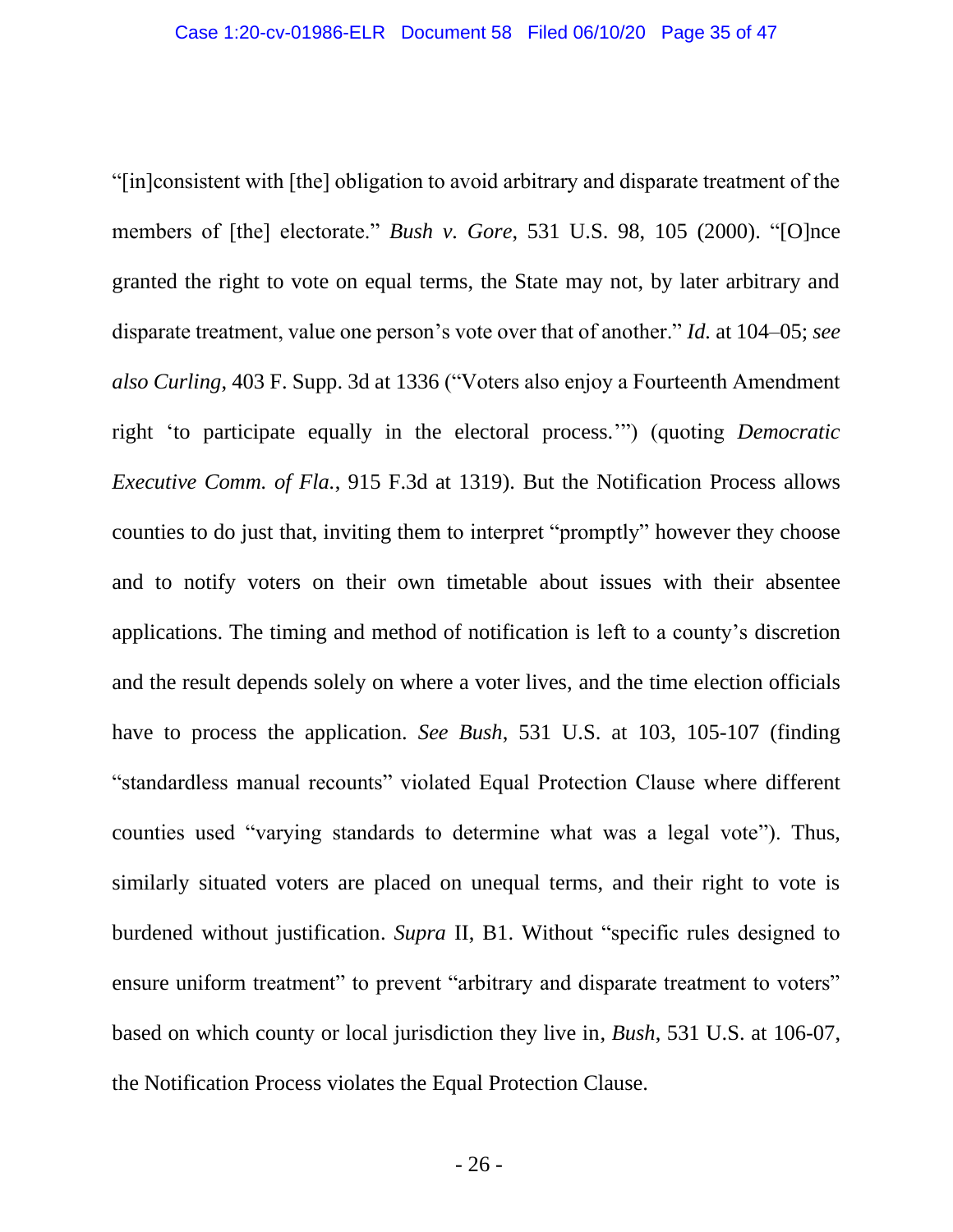# **4. Plaintiffs' Twenty-Sixth Amendment Claim**

<span id="page-35-0"></span>Georgia's Absentee Age Restriction targets voters under 65 on its face, violating the Twenty-Sixth Amendment, which forbids abridging or denying voting rights on account of age.<sup>19</sup> Although commonly known as the Amendment that lowered the voting age to 18, its text is more expansive and reflects that its goal "was [to] . . . affirmatively [] encourage [youth] voting, through the elimination of unnecessary burdens and barriers." *Worden*, 294 A.2d at 243. A state cannot make it harder for younger voters (or anyone) to vote simply because of their age, but that is precisely what the Absentee Age Restriction does.

Georgia's requirement that voters under 65 submit an absentee application each election (versus one each cycle, as voters over 65 are permitted to do), serves no purpose other than to make it harder for younger voters to vote absentee. The repeated submission of absentee applications makes younger voters more susceptible to application rejections and concomitant delays in mailing and receipt of their ballots. *Supra* II, B2. These burdens are stark in the pandemic where absentee

<span id="page-35-4"></span><span id="page-35-3"></span><span id="page-35-2"></span><span id="page-35-1"></span><sup>19</sup> *See League of Women Voters of Fla., Inc*., 314 F. Supp. 3d at 1222; *see also Ownby v. Dies*, 337 F. Supp. 38, 39 (E.D. Tex. 1971) (Twenty-Sixth Amendment violated by statute that required heightened standard for individuals under 21 to establish residency for voting); *United States v. Texas*, 445 F. Supp. 1245, 1257 (S.D. Tex. 1978), *aff'd sub nom. Symm v. United States*, 439 U.S. 1105 (1979) (same); *Worden v. Mercer Cty. Bd. of Elections*, 294 A.2d 233, 245 (N.J. 1972) (same).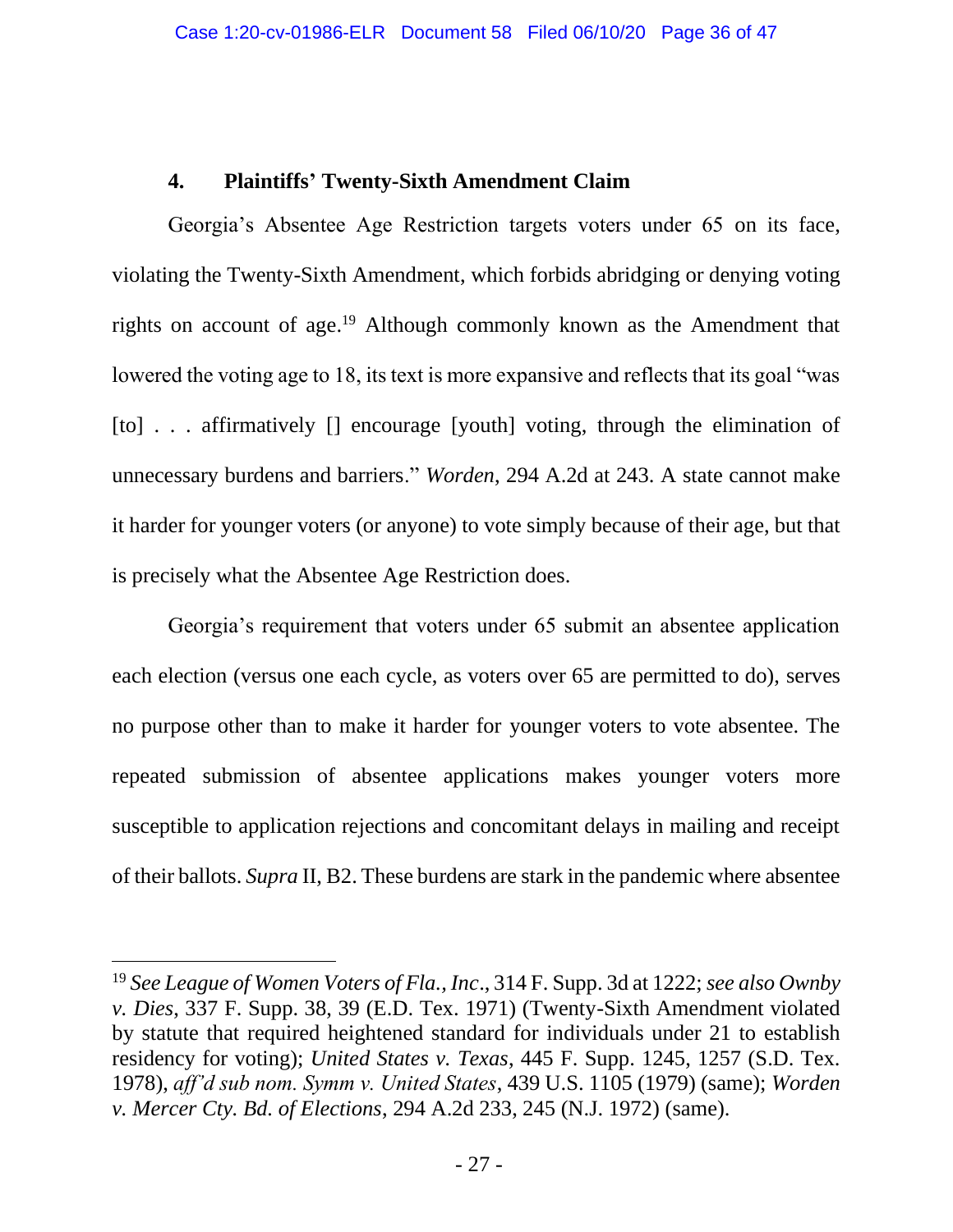voting is the only form of voting that may be safe for many younger voters, particularly those with high risk health conditions. *Supra* II, 1; II, B2.

When a law is "unexplainable on grounds other than age because it bears so heavily on younger voters than all other voters," the law is "facially discriminatory" in violation of the Twenty-Sixth Amendment.<sup>20</sup> There is no reason that the same opportunity to submit one absentee application cannot be afforded to younger and older voters alike. *Supra* II, B2. The restriction discriminates against younger Georgia voters on the basis of age and in violation of the Twenty-Sixth Amendment.

### <span id="page-36-5"></span><span id="page-36-2"></span>**5. Plaintiffs' Poll Tax Claim**

<span id="page-36-0"></span>Plaintiffs are likely to succeed on their claims that the Postage Tax violates the Fourteenth and Twenty-Fourth Amendments. The latter Amendment provides that the right to vote "shall not be denied or abridged by the United States or any State by reason of failure to pay any poll tax or other tax." U.S. Const. Amend. XXIV, § 1; *see also Harman v. Forssenius*, 380 U.S. 528, 540-41 (1965); *Jones et* 

<span id="page-36-4"></span><span id="page-36-3"></span><span id="page-36-1"></span><sup>20</sup> *League of Women Voters of Fla., Inc*., 314 F. Supp. 3d at 1222; *see also Walgren v. Bd. of Selectmen of Town of Amherst*, 519 F.2d 1364, 1367 (1st Cir. 1975) (where a law is "imposed solely or with marked disproportion on the exercise of the franchise by the benefactors of [a particular] amendment," it is likely unexplainable on other grounds and is discriminatory).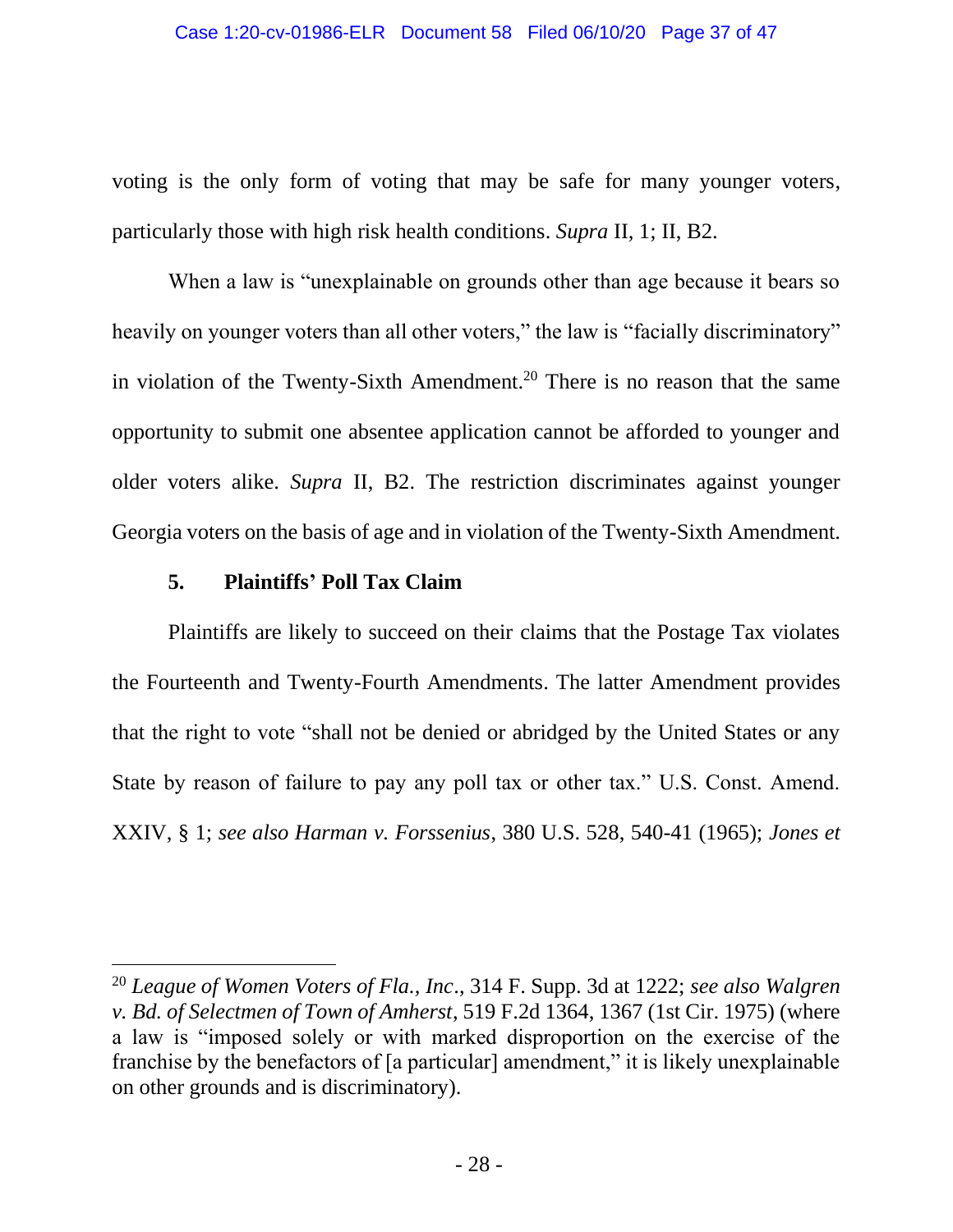*al. v. DeSantis et al.*, No. 4:19-cv-00300, slip op. at 73 (N.D. Fla. May 24, 2020). The Fourteenth Amendment also prohibits imposing fees on the franchise.<sup>21</sup>

<span id="page-37-2"></span>Georgia does what the Twenty-Fourth Amendment and the U.S. Supreme Court's decision in *Harper v. Virginia State Board of Elections*, 383 U.S. 663, 666 (1966), prohibit: conditions casting a mail ballot on paying a fee. Unlike incidental voting costs, Georgia instructs that postage is *required* to cast a mail ballot. *Supra*  II, B3. Fees imposed on voting violate the Twenty-Fourth Amendment if they function as taxes, *see Jones*, at \*73, and courts must use a "functional approach" to determining whether a fee is a "tax."<sup>22</sup> The "essential feature of any tax" is that "i[t] produces at least some revenue for the Government." *Nat'l Fed'n of Indep. Bus.*, 567 U.S. at 564. USPS stamps are one of the primary streams of revenue for the Postal Service, raising billions of dollars for the agency. *See* Ex. 63; *see also* Ex. 64 ("The Postal Service relies on the sale of postal products . . . to fund our operations"). While such a fee is always unconstitutional, during the pandemic postage has

<span id="page-37-4"></span><span id="page-37-3"></span><span id="page-37-1"></span><span id="page-37-0"></span><sup>21</sup> *See M.L.B. v. S.L.B*., 519 U.S. 102, 124 n.14 (1996) ("[V]oting cannot hinge on ability to pay . . . for it is a 'fundamental political right . . . preservative of all rights.'" (*quoting Yick Wo v. Hopkins*, 118 U.S. 356, 370 (1886)). This analysis is the same regardless of whether a voter is able to pay. *See Harper*, 383 U.S. at 668 (fee unconstitutional "whether the citizen . . . has \$1.50 in his pocket or nothing at all"). <sup>22</sup> *See Jones*, at \*73-74 (*citing Nat'l Fed'n of Indep. Bus. v. Sebelius*, 567 U.S. 519, 564-66 (2012)); *see also Common Cause/Ga. v. Billups*, 406 F. Supp. 2d 1326, 1366- 67 (N.D. Ga. 2005) (paying for ID was a "material requirement" to vote amounting to a poll tax).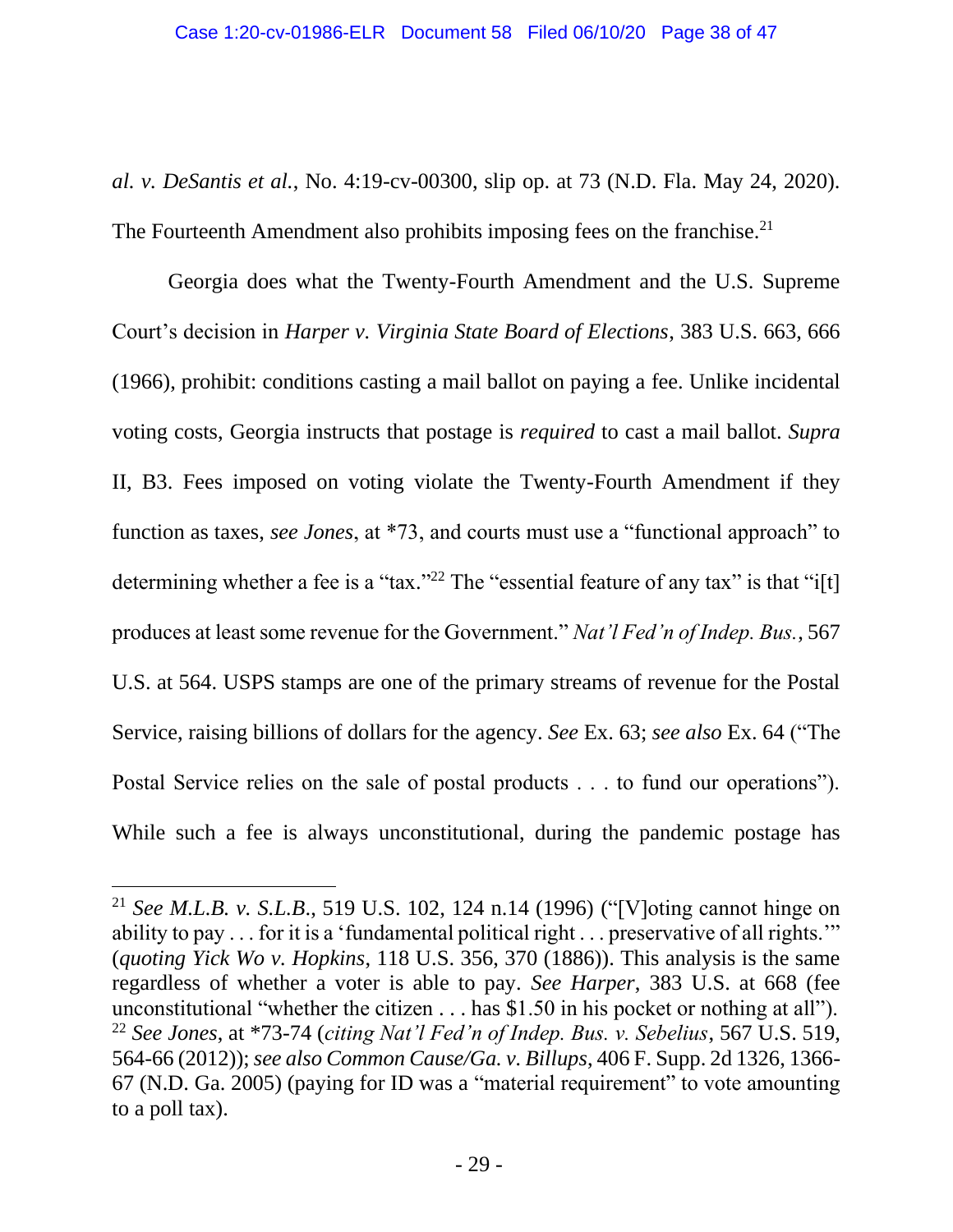become a prerequisite for *voting*, period, for thousands of Georgia voters, including those who are uniquely susceptible to the virus. It forces them to pay "a price for the privilege of exercising the franchise," *Harman*, 380 U.S. at 539, violating the Twenty-Fourth and Fourteenth Amendments.

## <span id="page-38-6"></span><span id="page-38-5"></span><span id="page-38-2"></span>**6. Plaintiffs' First Amendment Claim**

<span id="page-38-0"></span>The Voter Assistance Ban prevents Plaintiffs from engaging in electionrelated speech and associational activities aimed at encouraging voters to participate in the political process—activity protected by the First Amendment. *See Buckley v. Am. Constitutional Law Found., Inc*., 525 U.S. 182, 186 (1999); *Meyer v. Grant*, 486 U.S. 414, 421 (1988).<sup>23</sup> Cases involving "limitation[s] on political expression [are] subject to exacting scrutiny." *Meyer*, 486 U.S. at 420. Just as the Supreme Court struck down as an unconstitutional restriction of political expression Colorado's criminalization of paying circulators to collect petition signatures, *see id*. at 428, Georgia cannot prohibit individuals from helping voters return their ballots. This

<span id="page-38-4"></span><span id="page-38-3"></span><span id="page-38-1"></span><sup>23</sup> *See Hadnott v. Amos*, 394 U.S. 358, 364 (1969) (First Amendment rights "include the right to band together for the advancement of political beliefs."); *Am. Ass'n of People with Disabilities v. Herrera*, 690 F. Supp. 2d 1183, 1202 (D.N.M. 2010) (citing *Tashjian v. Republican Party of Conn.*, 479 U.S. 208, 214-15 (1986)) ("An organization's attempt to broaden the base of public participation in and support for its activities is conduct 'undeniably central to the exercise of the right of association.'"); *see also Buckley v. Valeo*, 424 U.S. 1, 15 (1976) ("[T]he First and Fourteenth Amendments guarantee freedom to associate with others for the common advancement of political beliefs and ideas.") (internal citations omitted)).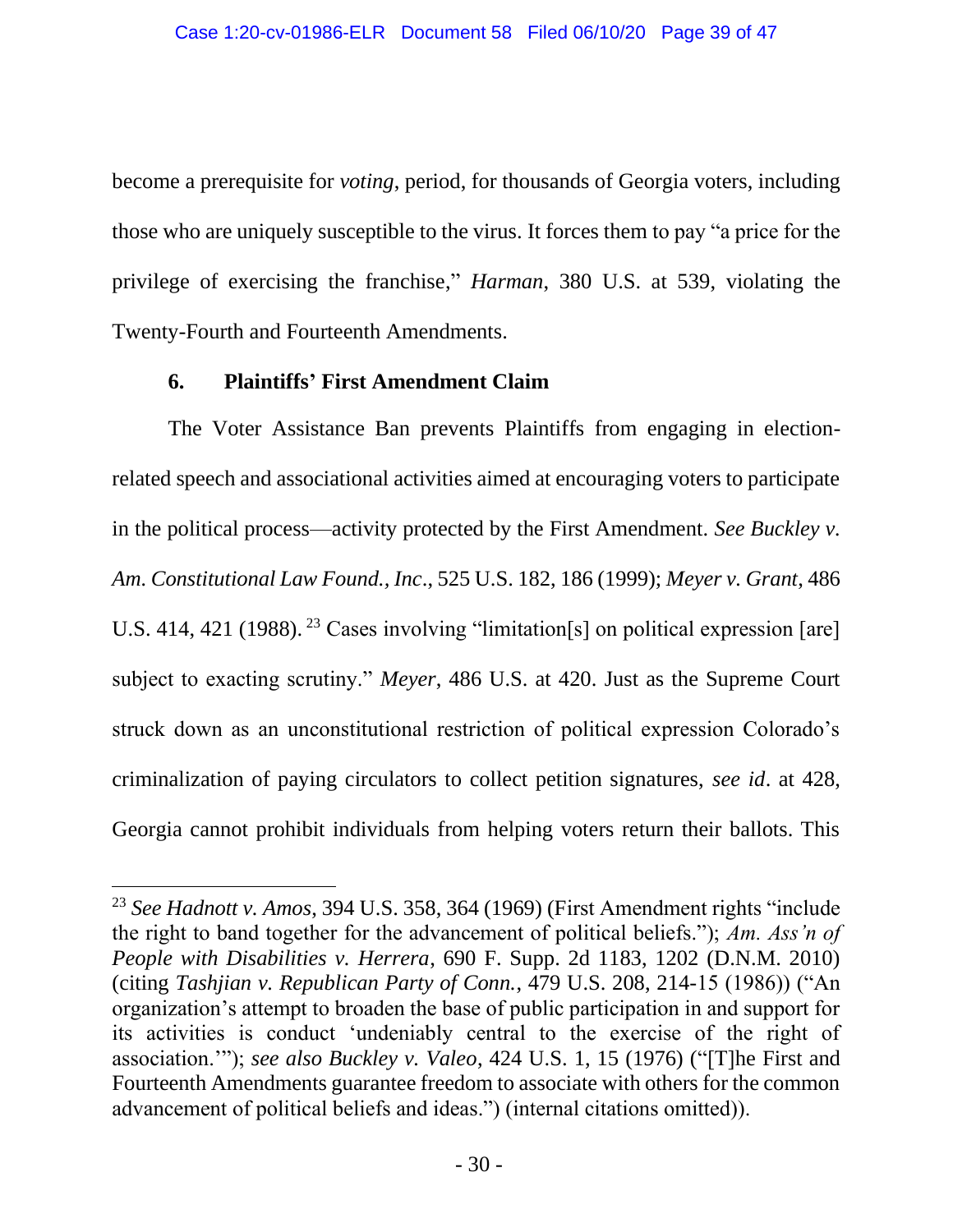<span id="page-39-2"></span>burdens speech by "limit[ing] the number of voices who will convey [The New Georgia Project's ("NGP")] message," and "the size of the audience [it] can reach." *Id*. at 422-23. Given the current crisis, the form of speech that NGP seeks to engage in is "the most effective, fundamental, and [likely] economical avenue of political discourse," yet it is foreclosed by the Ban. *Id.* at 424; *see* Ex. 3 ¶21.

<span id="page-39-4"></span><span id="page-39-3"></span><span id="page-39-0"></span>The Ban is also an unconstitutional restriction on NGP's right to associate. First Amendment rights "include the right to band together for the advancement of political beliefs." *Hadnott*, 394 U.S. at 364. An organization's "attempt to broaden the base of public participation in and support for its activities is conduct undeniably central to the exercise of the right of association." *Tashjian*, 479 U.S. at 214; *see also Williams v. Rhodes*, 393 U.S. 23, 30 (1968). In *Tashjian*, the Supreme Court invalidated a prohibition that "limit[ed] the Party's associational opportunities at the crucial juncture at which the appeal to common principles may be translated into concerted action, and hence to political power in the community."<sup>24</sup> 479 U.S. at 216. So too here.

<span id="page-39-1"></span><sup>&</sup>lt;sup>24</sup> The Ban limits NGP's associational opportunities by barring it from deploying professionals to assist their constituents in returning—and reminding voters to sign—their ballots during their get-out-the-vote efforts. NGP "wish[es] to speak and act collectively with others, implicating the First Amendment right of association. And [NGP wishes] to assist others with the process of [participating in the franchise] and thus, in due course, voting." *League of Women Voters of Fla. v. Browning*, 863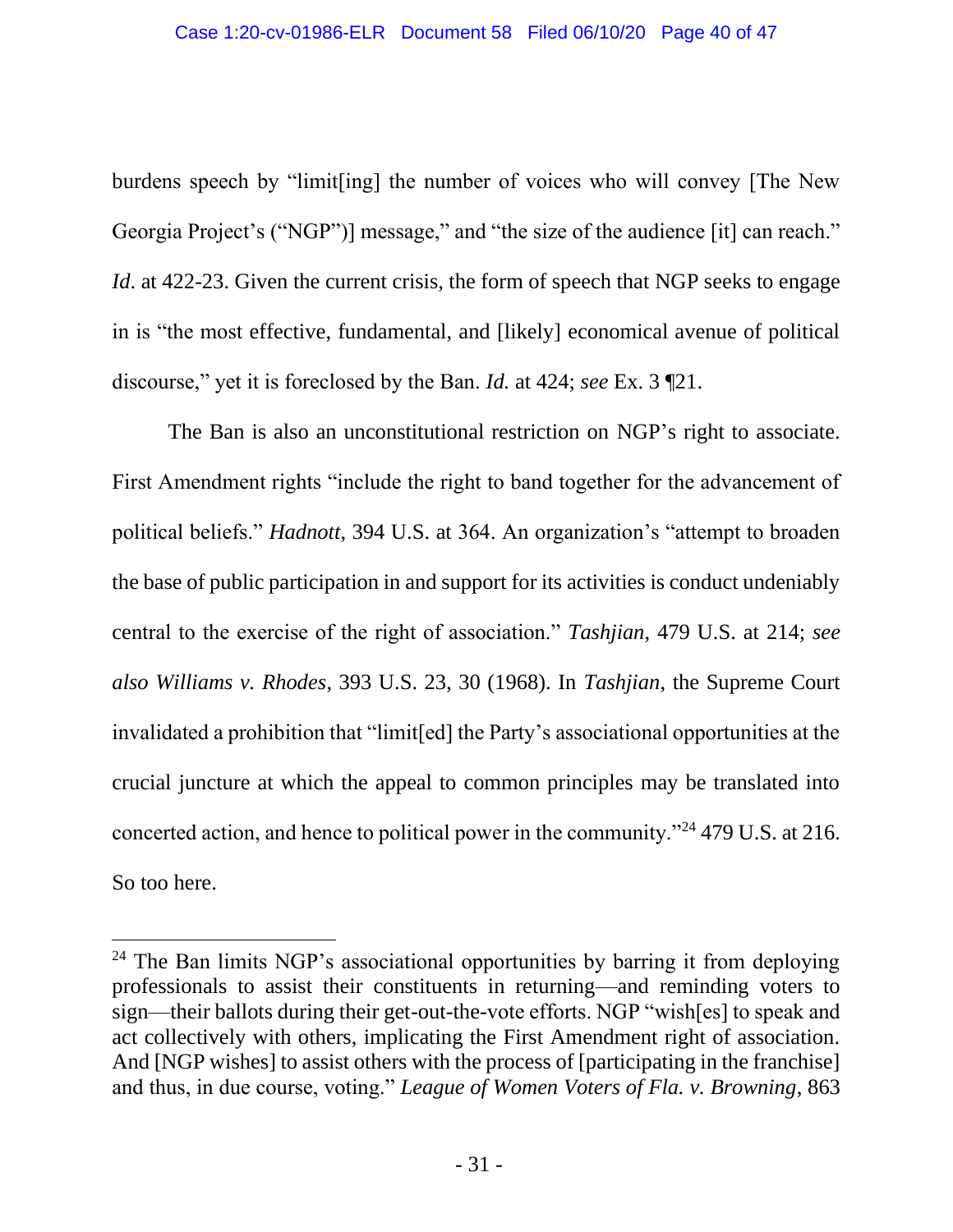# <span id="page-40-1"></span>**7. Plaintiffs' Section 208 Preemption Claim**

<span id="page-40-0"></span>The Voter Assistance Ban conflicts with Section 208 of the Voting Rights Act ("VRA") by restricting voters' abilities to select the person of their choice to help them vote. Conflict preemption occurs (1) when it is impossible to comply with state and federal law, or (2) "where state law stands as an obstacle to the accomplishment and execution of the full purposes and objectives of Congress." *Gade v. Nat'l Solid Wastes Mgmt. Ass'n*, 505 U.S. 88, 98, 109 (1992). Both are true here.

<span id="page-40-5"></span>Section 208 states "[a]ny voter who requires assistance to vote by reason of blindness, disability, or inability to read or write may be given assistance by a person of the voter's choice." 52 U.S.C.A. § 10508. It imposes two limitations: voters cannot select (1) their employer or its agent or (2) an officer or agent of their union. *Id.* But the Ban adds limitations, restricting that choice to a family or household member or caretaker. *See* O.C.G.A. § 21-2-385. Because the VRA promises freedom of choice and the Ban restricts it, the laws cannot coexist.<sup>25</sup> Section 208 thus

<span id="page-40-6"></span><span id="page-40-4"></span><span id="page-40-3"></span><span id="page-40-2"></span>F. Supp. 2d 1155, 1158 (N.D. 2012). Assisting with voter registration applications is "core First Amendment activity." *Id*. The First Amendment surely extends to the endpoint of those applications—helping voters cast their ballots. *See Priorities USA et al. v. Nessel*, No. 4:19-cv-1334, ECF No. 59 at \*28-32 (E.D. Mich. May 22, 2020). <sup>25</sup> Similar restrictions have been held preempted by the VRA. *See, e.g.*, *OCA-Greater Houston v. Texas*, 867 F.3d 604, 614-15 (5th Cir. 2017) (VRA preempted requirement that assistor be registered in voter's county because it "impermissibly narrows the right guaranteed by Section 208"); Ex. 65, *Minnesota v. Thao*, No. 62-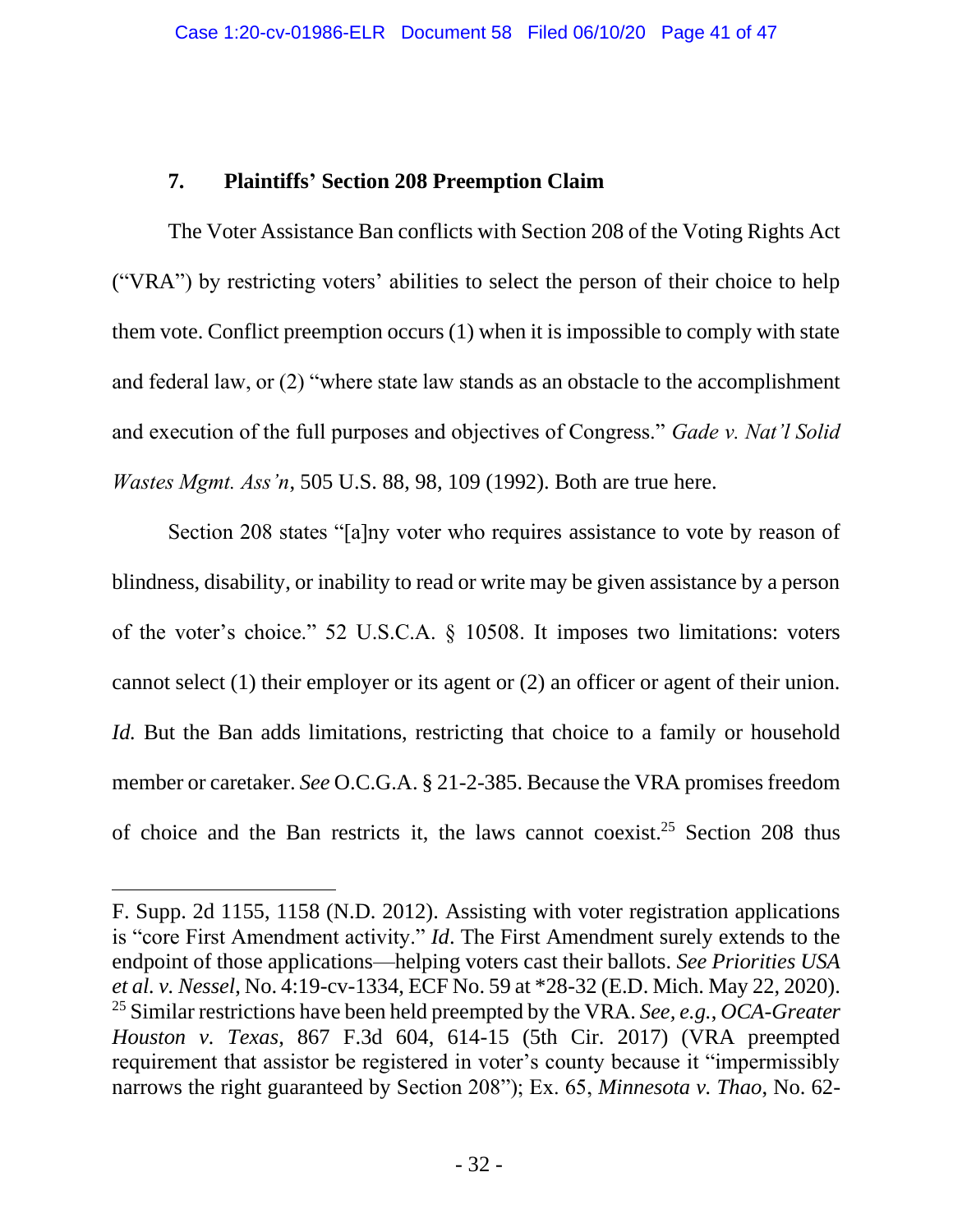preempts the Ban, prohibiting voters from receiving assistance from the person of their choice at a crucial stage in the voting process.  $26$ 

# <span id="page-41-0"></span>**B. Plaintiffs will suffer irreparable harm absent an injunction.**

<span id="page-41-5"></span>The challenged provisions put the voter Plaintiffs and others at risk of disenfranchisement, which constitutes irreparable harm. If "constitutional rights are threatened or impaired, irreparable injury is presumed." *Obama for Am. v. Husted*, 697 F.3d 423, 436 (6th Cir. 2012).<sup>27</sup> Once the election occurs, "there can be no doover and no redress." *LWOV NC*, 769 F.3d at 247). They also restrict the

<span id="page-41-4"></span>CR-18-827 (Minn. Dist. Ct. Oct. 23, 2018) (Section 208 preempts prohibition on candidates assisting voters). The legislative history also supports finding restrictions that "deny the assistance at some stages of the voting process during which assistance was needed" violate Section 208. S. Rep. No. 97-417, at 63 (1982).

<span id="page-41-7"></span><sup>&</sup>lt;sup>26</sup> The Ban also conflicts with Section 208 because it poses an obstacle to accomplishing Section 208's purpose and objective. In *Thao*, the court explained that "the purpose of [the VRA] was to create as few barriers as possible to voting, with the understanding that [voters] are fully capable of determining who should serve as their trustworthy assistant." Ex. 65 at 4. The court found "the [State's] prohibition of a candidate as a possible trusted assistant acted as an obstacle to the accomplishment of the full purpose and objective of Congress." *Id.* at 5.

<span id="page-41-6"></span><span id="page-41-3"></span><span id="page-41-2"></span><span id="page-41-1"></span><sup>27</sup> *See also Elrod v. Burns*, 427 U.S. 347, 373 (1976); *Touchston v. McDermott*, 234 F.3d 1133, 1158-59 (11th Cir. 2000) (when an "abridgement to the voters' constitutional right to vote" is imminent, "irreparable harm is presumed and no further showing of injury need be made."); *Democratic Party of Ga., Inc. v. Crittenden*, 347 F. Supp. 3d 1324, 1346 (N.D. Ga. 2018) ("[T]the disenfranchisement of the right to vote is an irreparable injury and one that cannot easily be redressed."); *Detzner*, 314 F. Supp. at 1223.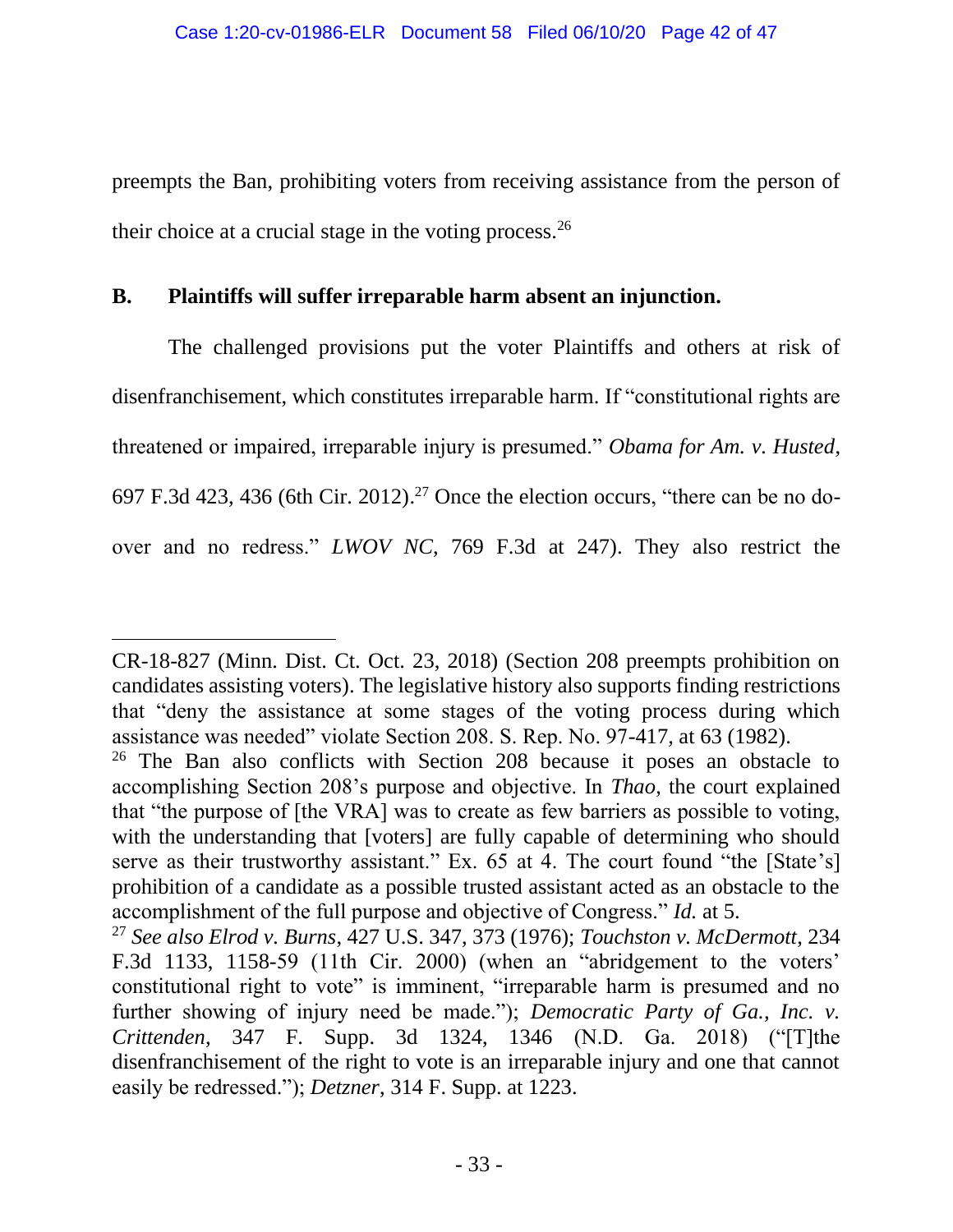organizational Plaintiffs from participating in election-related activities, which courts routinely recognize as irreparable harm.<sup>28</sup> Further, they cause NGP to divert resources to help its constituency overcome the burdens imposed by them to effectuate its mission. *See* Ex. 3 ¶¶8-23. This, too, constitutes irreparable harm.<sup>29</sup>

# <span id="page-42-0"></span>**C. The balance of the equities and the public interest favor an injunction.**

<span id="page-42-2"></span>The balance of the equities favors Plaintiffs, who face impingement on their core constitutional rights. Defendants, at most, face administrative inconveniences, which cannot justify restrictions on fundamental rights.<sup>30</sup> "By definition, the public interest favors permitting as many qualified voters to vote as possible," and "upholding constitutional rights serves the public interest." *Ga. State Conference NAACP v. Georgia*, No. 1:17-CV-1397-TCB, 2017 WL 9435558, at \*5 (N.D. Ga.

<span id="page-42-4"></span><span id="page-42-3"></span><sup>28</sup> *See Project Vote, Inc. v. Kemp*, 208 F. Supp. 3d 1320, 1350 (N.D. Ga. 2016); *Browning*, 863 F. Supp. 2d at 1167.

<span id="page-42-1"></span><sup>29</sup> *See, e.g.*, *Ga. Coal. for People's Agenda, Inc*., 347 F. Supp. 3d at 1268 (E. Ross) (irreparable harm where "[p]laintiffs' organizational missions . . . will continue to be frustrated and . . . resources will be diverted to [address the challenged law]" . . . "mobilization opportunities cannot be remedied once lost").

<span id="page-42-5"></span><sup>30</sup> *See Taylor*, 419 U.S. at 535; *see also Ga. Coal. for People's Agenda, Inc.*, 347 F. Supp. 3d at 1268 (increased administrative burden "minimal compared to the potential loss of a right to vote"); *Fla. Democratic Party v. Scott*, 215 F. Supp. 3d 1250, 1258 (M.D. Fla. 2016) ("it would be nonsensical to prioritize [administrative] deadlines over the right to vote").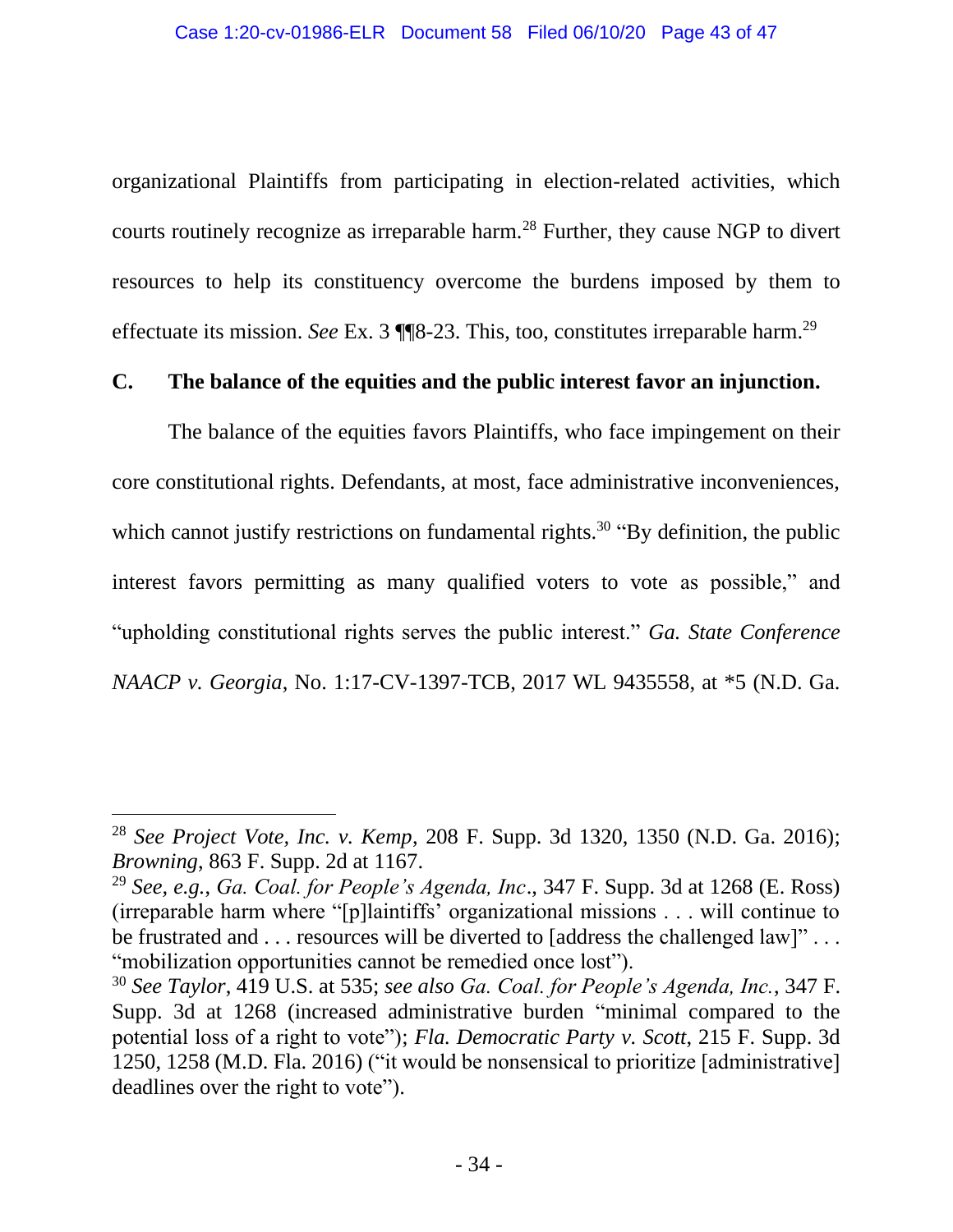May 4, 2017) (quoting *LWV NC*, 769 F.3d at 247). <sup>31</sup> The challenged provisions also aggravate public health risks, requiring face-to-face interaction—despite warnings from public health officials. That risk of danger to public health is substantial, imminent, and ongoing.

# **IV. CONCLUSION**

<span id="page-43-0"></span>For the foregoing reasons, Plaintiffs respectfully request this Court grant their motion for preliminary injunction.

Dated: June 10, 2020 Respectfully submitted,

# **Adam M. Sparks**

Halsey G. Knapp, Jr. Georgia Bar No. 425320 Joyce Gist Lewis Georgia Bar No. 296261 Adam M. Sparks Georgia Bar No. 341578 **KREVOLIN AND HORST, LLC** One Atlantic Center 1201 W. Peachtree Street, NW, Suite 3250 Atlanta, GA 30309 Telephone: (404) 888-9700 Facsimile: (404) 888-9577 hknapp@khlawfirm.com jlewis@khlawfirm.com

<span id="page-43-2"></span><span id="page-43-1"></span><sup>31</sup>*See, e.g.*, *Ga. Coal. for People's Agenda, Inc*., 347 F. Supp. 3d at 1268 ("[G]ranting Plaintiffs the relief they seek would be in the public's interest to ensure that there is a procedure in place to allow every eligible Georgia citizen to register and vote."); *Martin v. Crittenden*, 347 F. Supp. 3d 1302, 1310–11 (N.D. Ga. 2018) ("[T]he public interest is best served by allowing qualified absentee voters to vote and have their votes counted.").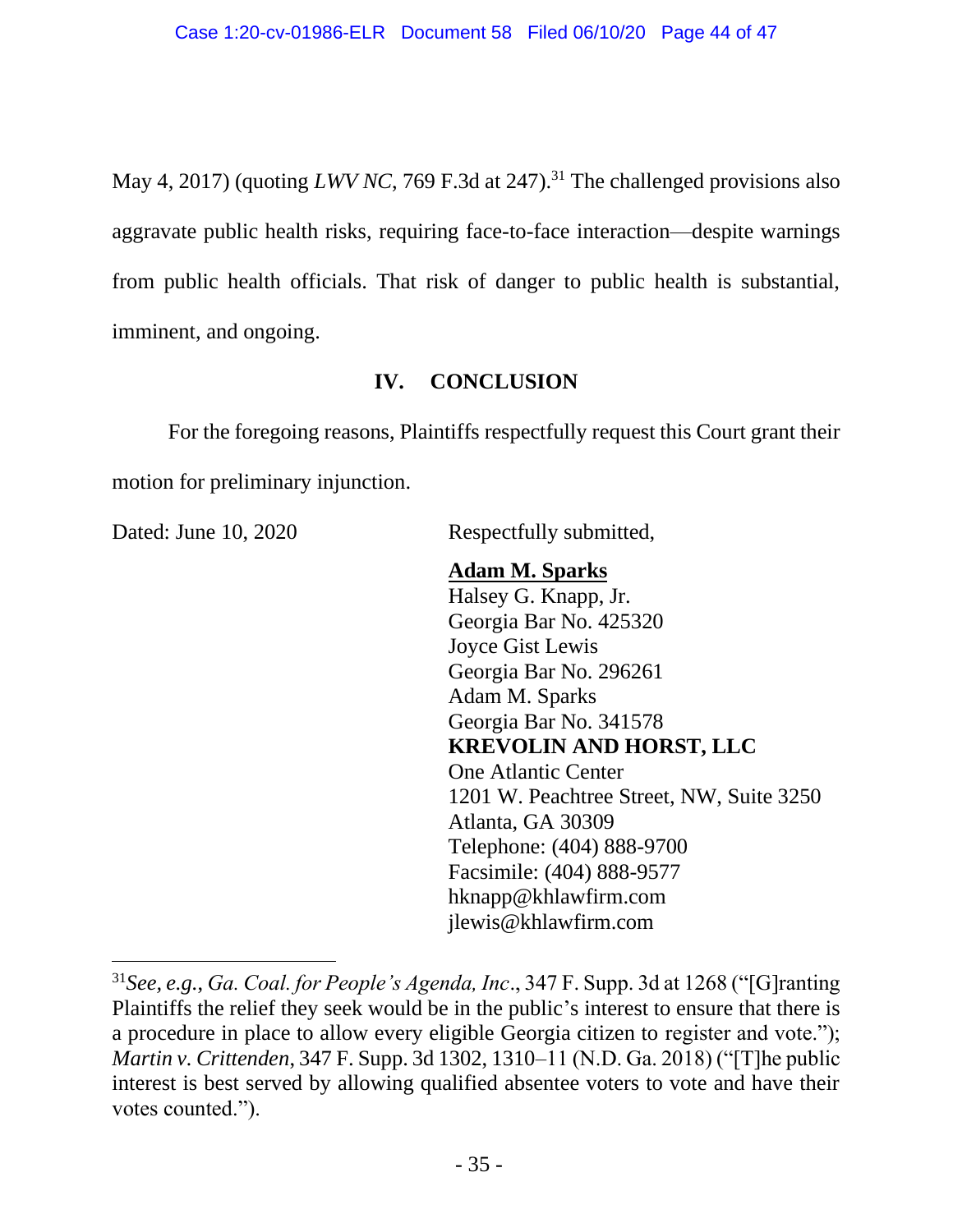sparks@khlawfirm.com

Marc E. Elias\* Amanda R. Callais\* K'Shaani Smith\* **PERKINS COIE LLP** 700 Thirteenth Street, N.W., Suite 600 Washington, D.C. 20005-3960 Telephone: (202) 654-6200 Facsimile: (202) 654-6211 MElias@perkinscoie.com ACallais@perkinscoie.com KShaaniSmith@perkinscoie.com

Kevin J. Hamilton\* Stephanie R. Holstein\* **PERKINS COIE LLP** 1201 Third Avenue, Suite 4900

Seattle, WA 98101-3099 Telephone: (206) 359-8000 Facsimile: (206) 359-9000 KHamilton@perkinscoie.com SHolstein@perkinscoie.com

Lilian Timmermann\* **PERKINS COIE LLP** 1900 Sixteenth Street, Suite 1400 Denver, CO 80202-5222 Telephone: (303) 291-2354 Facsimile: (303) 291-2454 LTimmermann@perkinscoie.com

*Counsel for Plaintiffs* \**Admitted Pro Hac Vice*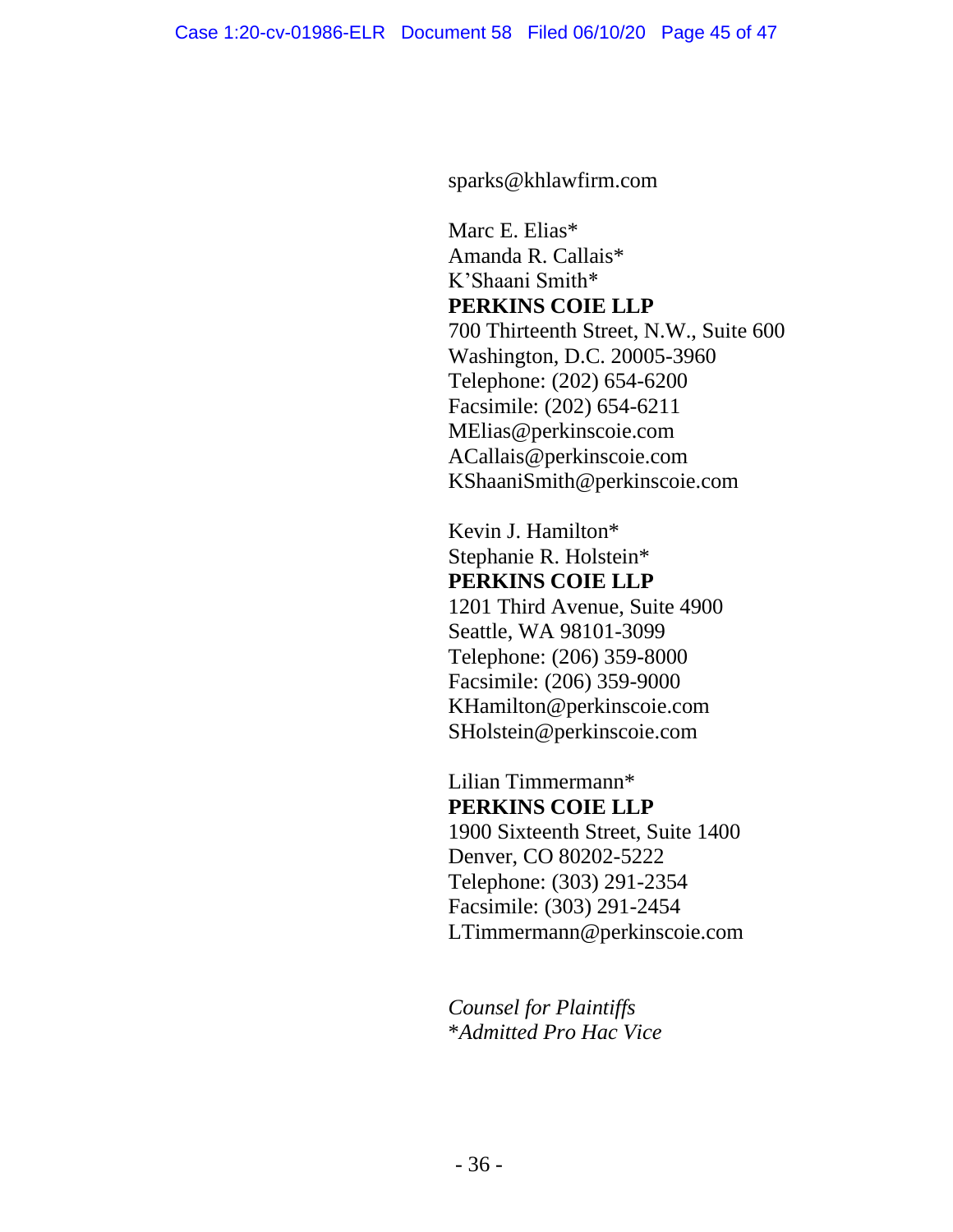# **CERTIFICATE OF COMPLIANCE**

I hereby certify that the foregoing document has been prepared in accordance with the font type and margin requirements of L.R. 5.1, using font type of Times New Roman and a point size of 14.

Dated: June 10, 2020 **Adam M. Sparks**

*Counsel for Plaintiffs*